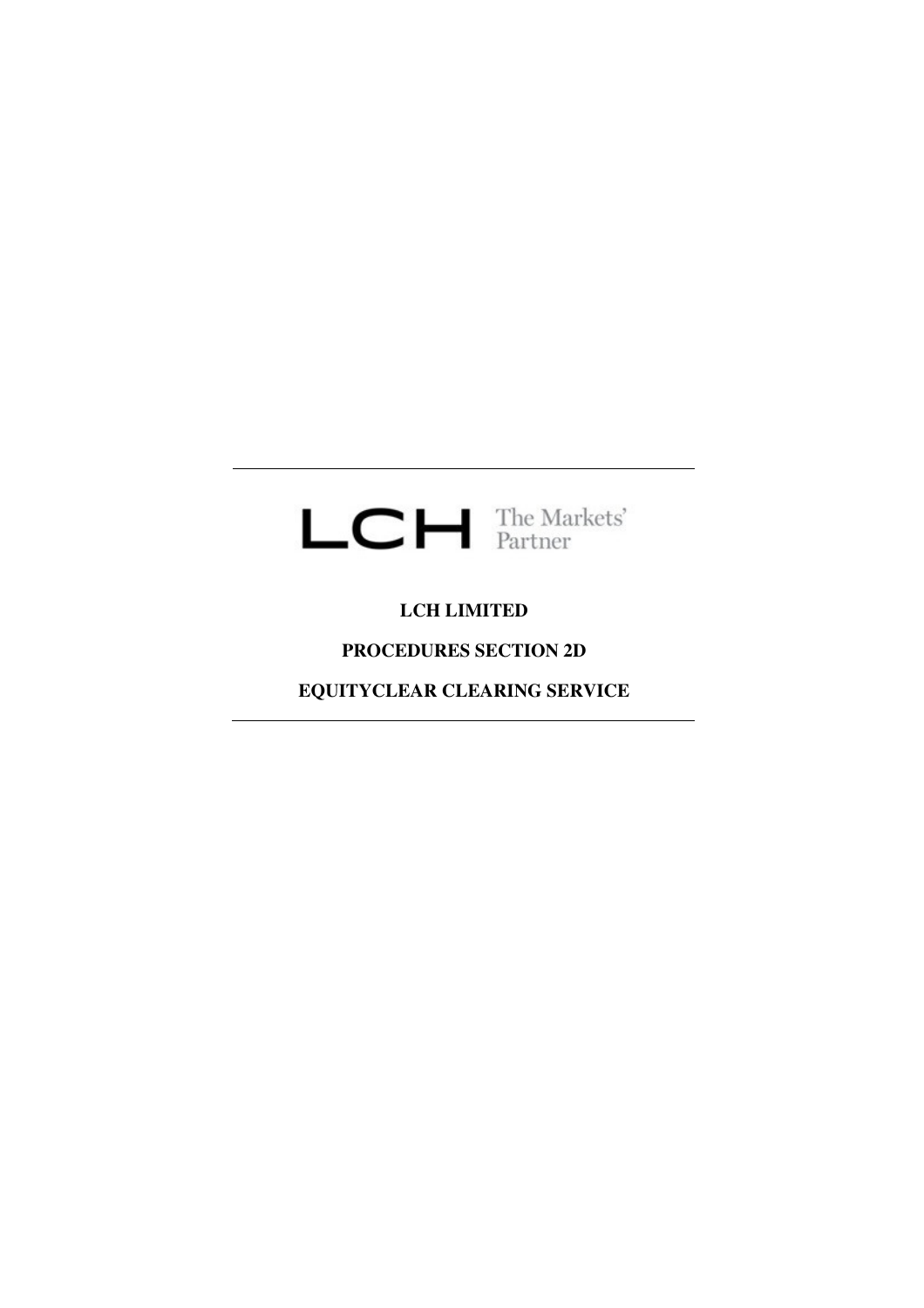#### **CONTENTS**

| Section |      | Page |
|---------|------|------|
| 1.      |      |      |
|         | 1.1  |      |
|         | 1.2  |      |
|         | 1.3  |      |
|         | 1.4  |      |
|         | 1.5  |      |
|         | 1.6  |      |
|         | 1.7  |      |
|         | 1.8  |      |
|         | 1.9  |      |
|         | 1.10 |      |
|         | 1.11 |      |
|         | 1.12 |      |
|         | 1.13 |      |
|         | 1.14 |      |
|         | 1.15 |      |
|         | 1.16 |      |
|         | 1.17 |      |
|         | 1.18 |      |
|         | 1.19 |      |
|         |      |      |
|         |      |      |
|         |      |      |
|         |      |      |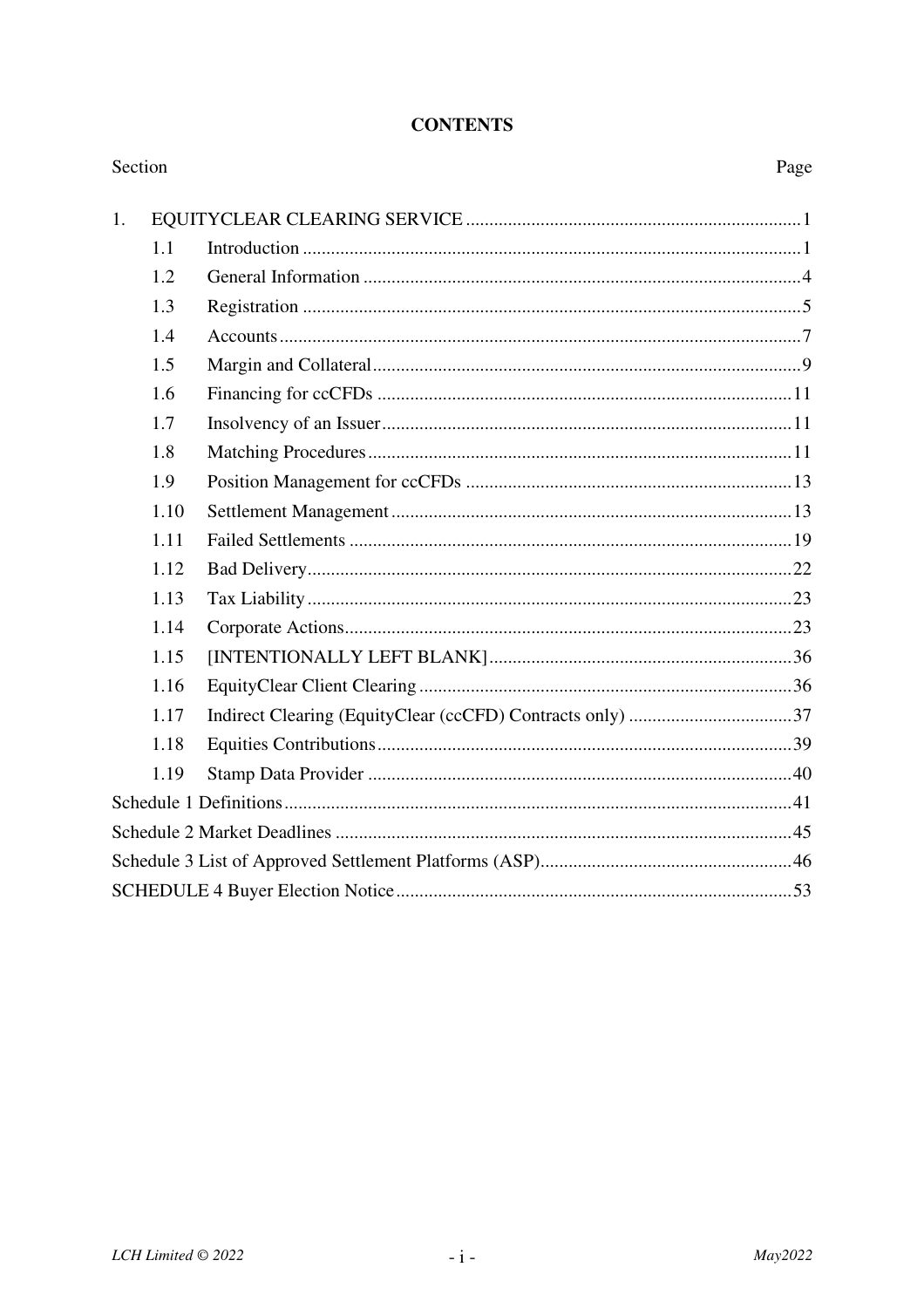#### 1. **EQUITYCLEAR CLEARING SERVICE**

#### 1.1 **Introduction**

#### 1.1.1 General

These Procedures form part of the Rulebook and must be read in conjunction with the other parts of the Rulebook. Members must inform themselves fully of their obligations under the Rulebook and under other relevant documentation, such as the Clearing Membership Agreement. Members should also be familiar with the relevant rules and procedures of the ATP through which EquityClear Novation Transactions are executed or to which Trading Platform Particulars are submitted, and the rules and procedures of the ASP through which settlement is effected. Such documents are subject to change.

Members should note that where any benefit or thing arises as a result of a Corporate Action (see Section 1.16) these Procedures apply to such benefit or thing whether or not the benefit or thing so arising consists of an EquityClear Eligible Instrument.

In the event of any conflict between any provision of these Procedures and any requirement or provision of any third party (including but not limited to any requirement or provision in any market or other rules of an ATP or ASP), these Procedures shall prevail.

#### 1.1.2 Definitions

Capitalised terms used in these Procedures not otherwise defined herein have the meanings ascribed to them in the Rulebook.

- 1.1.3 EquityClear Eligible Instruments
	- (a) Members are advised, for the purposes of the Regulations and these Procedures, that instruments eligible for clearing in the EquityClear service ("**EquityClear Eligible Instruments**") are identified as such on the Clearing House website (www.lch.com).
	- (b) Trading in "when-issued" market instruments ("**grey market stocks**")

In the event that a "when issued" security is added to any list of EquityClear Eligible Instruments or EquityClear Eligible Equities, Members should note that any obligations of the Clearing House in respect of any EquityClear Novation Transaction, EquityClear ATP Match or resulting EquityClear Contract for that security will only arise in the event that that security is listed as planned. In the event that the listing does not proceed on the planned day of listing, the Clearing House shall deem any EquityClear Novation Transaction or EquityClear ATP Match in respect of that security to be null and void and will reject it if it is presented for registration. Any EquityClear Contract already registered by the Clearing House in respect of that security will be deemed void from the point of entry into such Contract ("*ab initio*") and the Clearing House will return any Collateral transferred to it in respect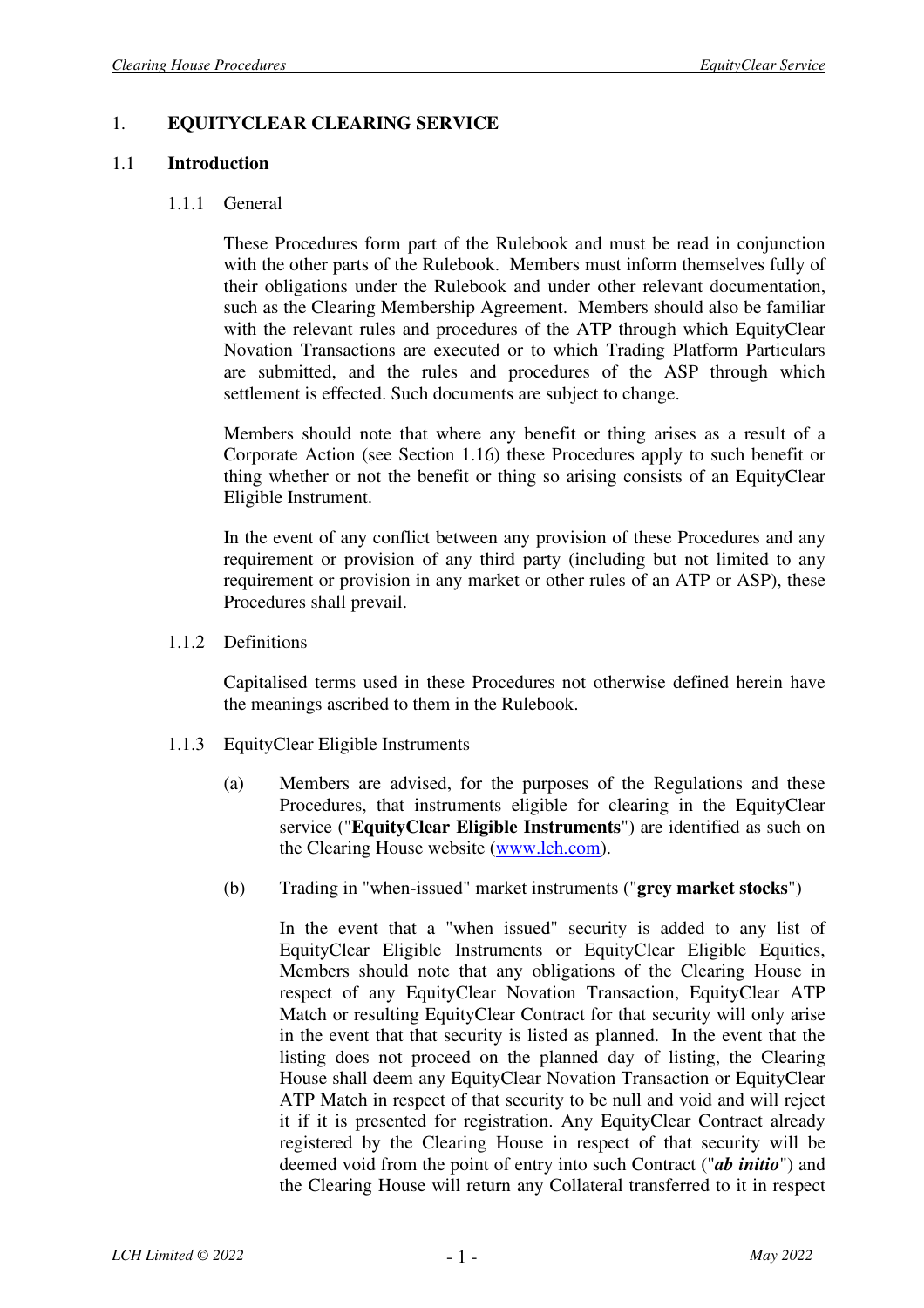of it. The Clearing House will have no other liability in respect of such Contracts.

1.1.4 Enquiries

Enquiries regarding these EquityClear Procedures or any other aspects of the operation of the EquityClear Service should be directed to the Clearing House. Full details of contact points may be found on the Clearing House website: (www.lch.com).

- 1.1.5 Service Use
	- (a) Where any Member wishes to participate in any part of the EquityClear service it must first seek appropriate authorisation from the Clearing House. Members seeking authorisation to participate in the EquityClear service will be required to seek separate authorisation for business undertaken in relation to the service provided for each ATP.

Details of how to obtain such authorisations may be obtained from the Clearing House's Onboarding department. The Member must comply with all membership and other requirements of the Clearing House, including requirements relating to settlement. Specifically with regard to settlement Members must at all times ensure:

- (i) appropriate stock account/s is/are nominated and available in the system of the ASP for the delivery and receipt of the EquityClear Eligible Instruments or EquityClear Eligible Equities which form the basis of such EquityClear Contracts;
- (ii) a fully operational cash account is nominated and available in the system of the ASP in respect of each currency in which an EquityClear Contract may be concluded;
- (iii) where the Clearing House requires, the holder of the nominated stock account must provide to the Clearing House a Power of Attorney in the form authorised by the Clearing House, empowering the Clearing House to input relevant settlement instructions – see Section 1.8.1(a) below;
- (iv) that it has PPS accounts in all relevant currencies to enable clearing and settlement; and
- (v) that each account at an ASP nominated by it for the delivery and receipt of EquityClear Eligible Instruments is configured, without limitation, to enable use of any auto-partial settlement functionality (or similar process) offered by that ASP and so that any options, elections, thresholds or discretions made available by the ASP are exercised (or not exercised) so as to permit autopartial settlement to the maximum extent available at that ASP.

Failure to meet the requirements set out in (i) to (iv) above (and other applicable requirements) will result in that Member not having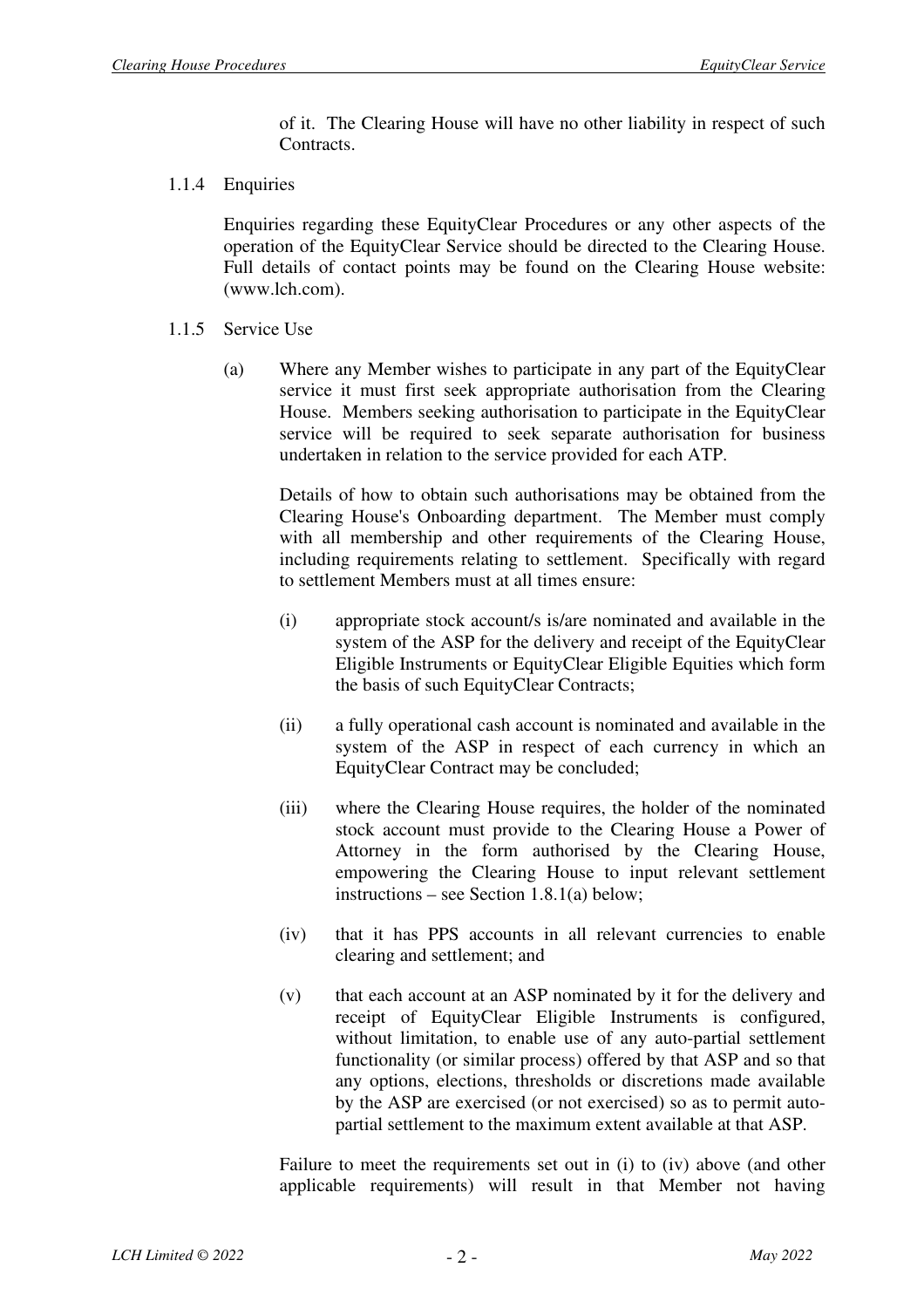appropriate settlement arrangements in place and, as a result, the relevant EquityClear Eligibility Criteria will not be satisfied (see Regulation 67 (*EquityClear Open Offer for EquityClear ATP Matches*), and Regulation 68 (*EquityClear Novation Transactions*)). In such a case, an EquityClear Novation Transaction or EquityClear ATP Match presented to the Clearing House for registration may be rejected by the Clearing House and no EquityClear Contracts would arise. Any EquityClear Novation Transaction which is rejected would be governed by the applicable Execution Terms among the relevant parties and the Clearing House shall have no obligations or liability in relation thereto. Members should also note that where they give notice to the Clearing House that they wish to participate in settlement netting arrangements (see Section 1.10.6), they must ensure that all necessary arrangements have been made with the relevant ASP for net settlement to proceed in accordance with the relevant ATP market rules and settlement rules of the ASP.

- (b) In the event that, at the time when the Clearing House or its agent receives the details of an EquityClear Novation Transaction or EquityClear ATP Match for registration, the Member in whose name a resulting EquityClear Contract is to be registered (the "**Account Deficient Member**") has not made available a fully operational cash account (for example a "**Cash Memorandum Account**" in CREST) or stock account in the system of the ASP or a PPS account for settlement purposes in respect of that EquityClear Contract, then the Clearing House may, in its absolute discretion, nevertheless decide to register the EquityClear Novation Transaction or EquityClear ATP Match (as applicable) as an EquityClear Contract. In such circumstances, the Clearing House may make such arrangements as it considers appropriate (including, but not limited to, the creation of a temporary cash or stock account in the system of the ASP) in order to facilitate the proper and orderly settlement of that EquityClear Contract. The Clearing House is entitled in those circumstances to debit the relevant PPS account of the Account Deficient Member for all costs and expenses incurred by the Clearing House.
- 1.1.6 Use of Agents for Settlement and/or Delivery Purpose
	- (a) Where the Clearing House receives an instruction from a Member or from some other agent or representative of that Member (including for the avoidance of doubt an NCP) requesting or requiring the settlement and/or delivery of any EquityClear Eligible Instruments or EquityClear Eligible Equities under any EquityClear Contract by any third party acting as agent or other representative of that Member or NCP ("**Settlement Agent**"), then the Clearing House will do what it reasonably can to accommodate such request as set out below, providing however that in any such case and notwithstanding such instruction, that Member shall remain responsible (including if they are a Failing Clearing Member) for meeting all obligations to the Clearing House with regard to settlement and delivery under the Rulebook (including these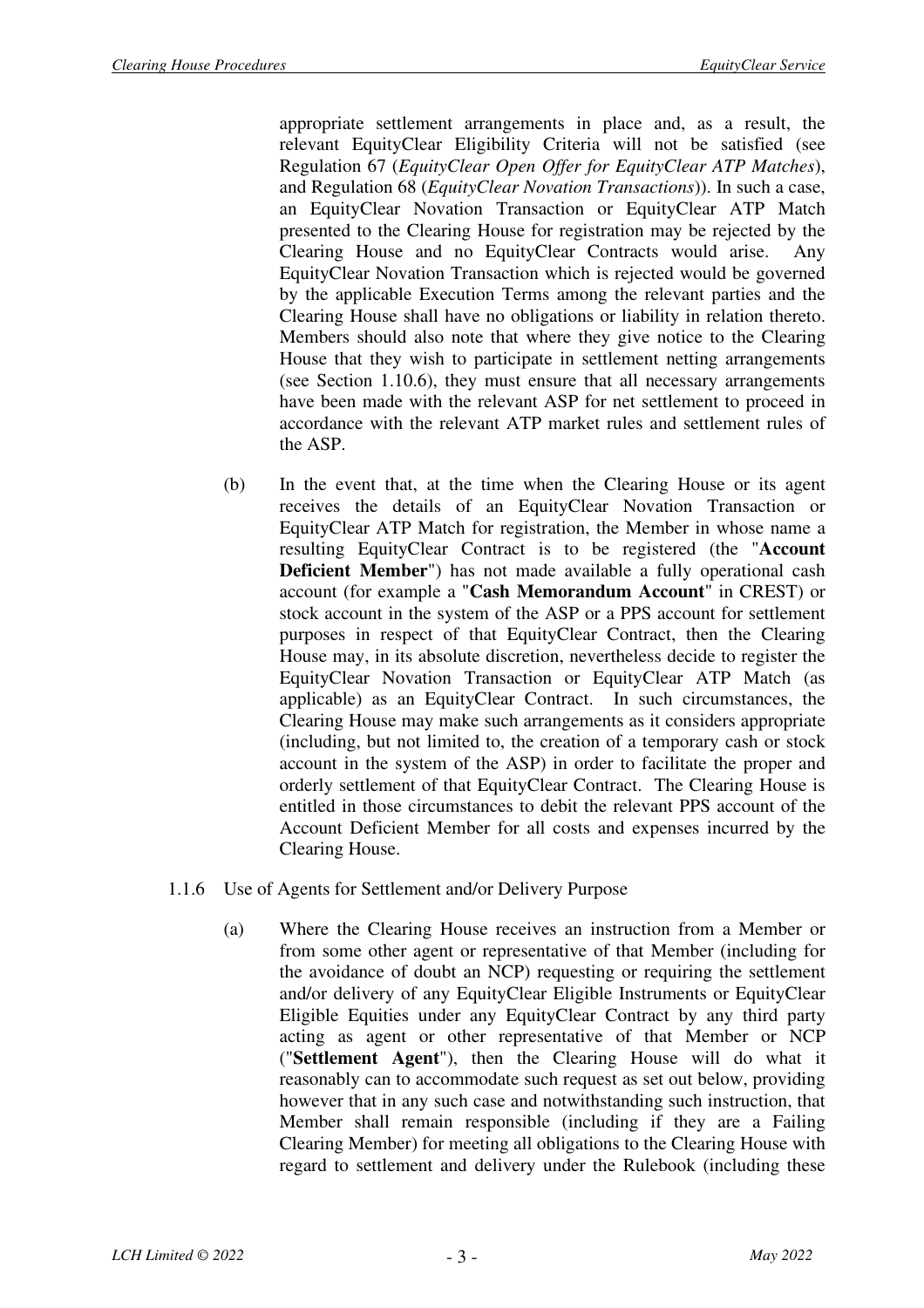Procedures) and any other applicable agreements. As such, a Failing Clearing Member may be charged a cash penalty for any delay in settlement.

- (b) The Clearing House will use its reasonable endeavours to take delivery from or make delivery to such Settlement Agent but the Clearing House has no contractual relationship with such Settlement Agent and shall owe no duty of care nor have any liability whatsoever to such Settlement Agent (whether that person is a Member or not) or any other person in the event of any act or default of such Settlement Agent, or with regard to any matter arising out of or in connection with such delivery.
- (c) Subject to the above, any reference in these Procedures to any act to be done by a Member may be carried out by a Settlement Agent where one has been appointed and the Clearing House has been so notified.
- 1.1.7 Suspension of Trading

For the avoidance of doubt, any action by an ATP to suspend, de-list or take any other action with regard to an EquityClear Eligible Instrument or EquityClear Eligible Equity shall not affect any obligations that a Member may have to the Clearing House with regard to any unsettled EquityClear Contracts.

- 1.1.8 Liability
	- (a) Members are asked to note that any statements set out in these Procedures regarding the liability of the Clearing House are made without prejudice to the generality of the provisions set out in Regulation 52 (*Exclusion of Liability*).
	- (b) The Clearing House does not seek to limit or exclude any liability for personal injury or death caused by its negligence, or for fraud or wilful default on the part of the Clearing House.
- 1.1.9 ATP
	- (a) Application for approved EquityClear trading platform status shall be made in accordance with the policies published from time to time on the Clearing House's website. A list of ATPs currently approved by the Clearing House is set out on the Clearing House website. Where the Clearing House approves additional ATPs, it will notify EquityClear Clearing Members via a member circular.

#### 1.2 **General Information**

1.2.1 Deliveries of EquityClear Eligible Equities and EquityClear Eligible Instruments in respect of EquityClear Contracts may only be made through an ASP. Clearing Members, and agents presenting EquityClear Novation Transactions and EquityClear ATP Matches on their behalf, must familiarise themselves with all operating procedures and applicable rules of the relevant ASP. The ASPs which have been approved by the Clearing House are listed in Schedule 3.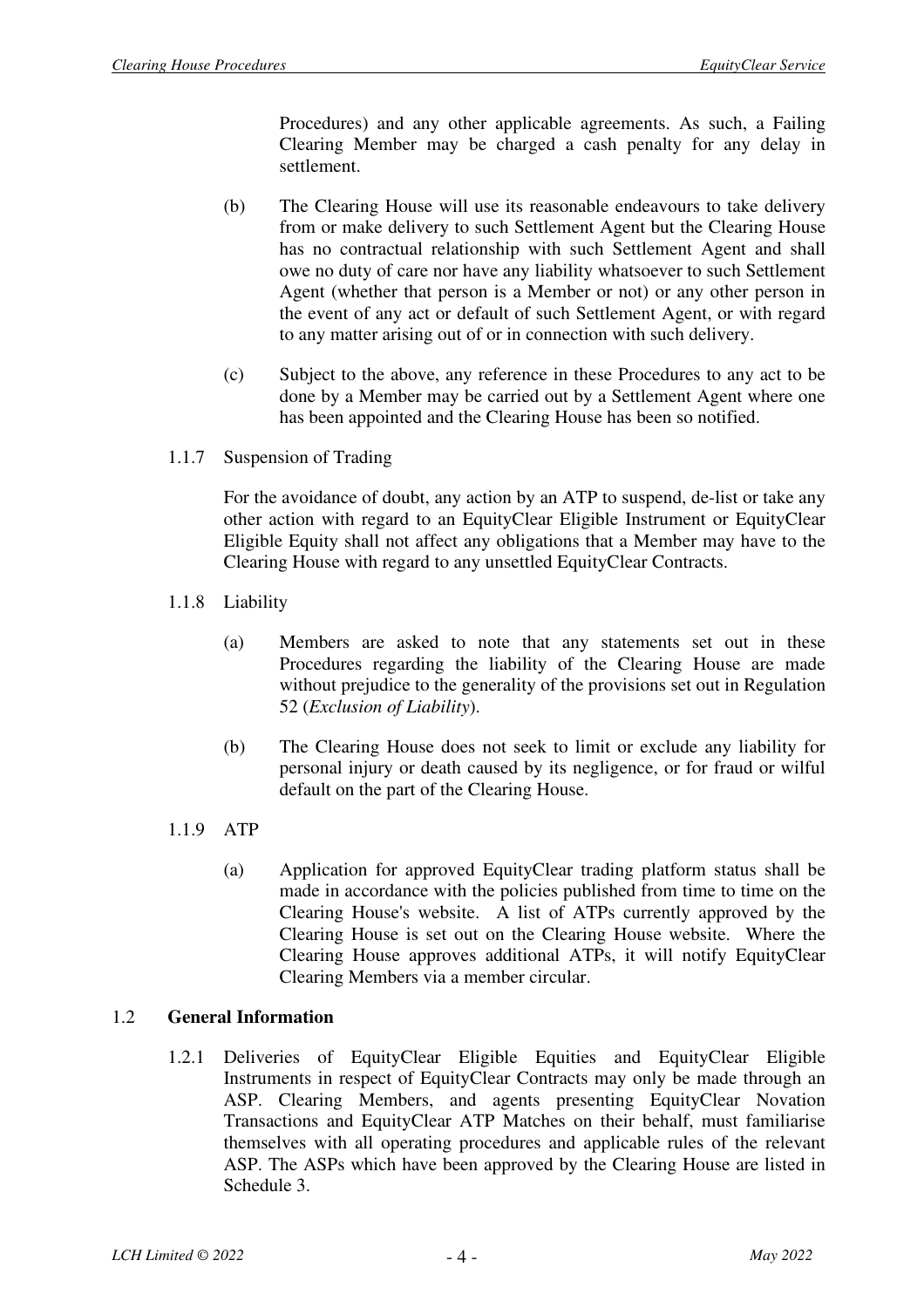#### 1.2.2 Service Timetable

(a) Operating Times:

The Clearing House will publish by Clearing Member circular and on its website details of the days and times during which the EquityClear service will be operational.

(b) Trade acceptance hours:

Please refer to the trade acceptance hours of the ATP concerned contained in the Service Description.

1.2.3 Member Reporting

The Clearing House makes available appropriate clearing information via reports, real time confirmations and other means. Full details are contained in the relevant Service Description documentation.

1.2.4 Clearing House Reporting

The Clearing House (acting, where applicable, through the entity to which it has elected to delegate the relevant reporting obligation) shall report to a trade repository or similar body the details of an EquityClear Contract and any modification or termination of such contract without duplication and no later than the working day following the conclusion, modification or termination of such contract, in line with the requirements of Applicable Law.

1.2.5 Static Data

Prior to presentation of any EquityClear Novation Transaction or EquityClear ATP Match for registration, a Clearing Member is required to provide sufficient information in respect of the relevant ATP from which such EquityClear Novation Transaction or EquityClear ATP Match will be presented ("**ATP Information**").

The format, contents and completion process of the static data form for the provision of such ATP Information, in respect of each ATP, is prescribed from time to time by the Clearing House. Copies of the prescribed forms, for each ATP, are available from the Clearing House Onboarding department.

Failure to provide the correct ATP Information in respect of the particular ATP may result in the rejection of an EquityClear Novation Transaction or EquityClear ATP Match.

#### 1.3 **Registration**

1.3.1 General

The Clearing House will only accept EquityClear Novation Transactions and EquityClear ATP Matches presented from an ATP in a message format and manner acceptable to the Clearing House. Each EquityClear Novation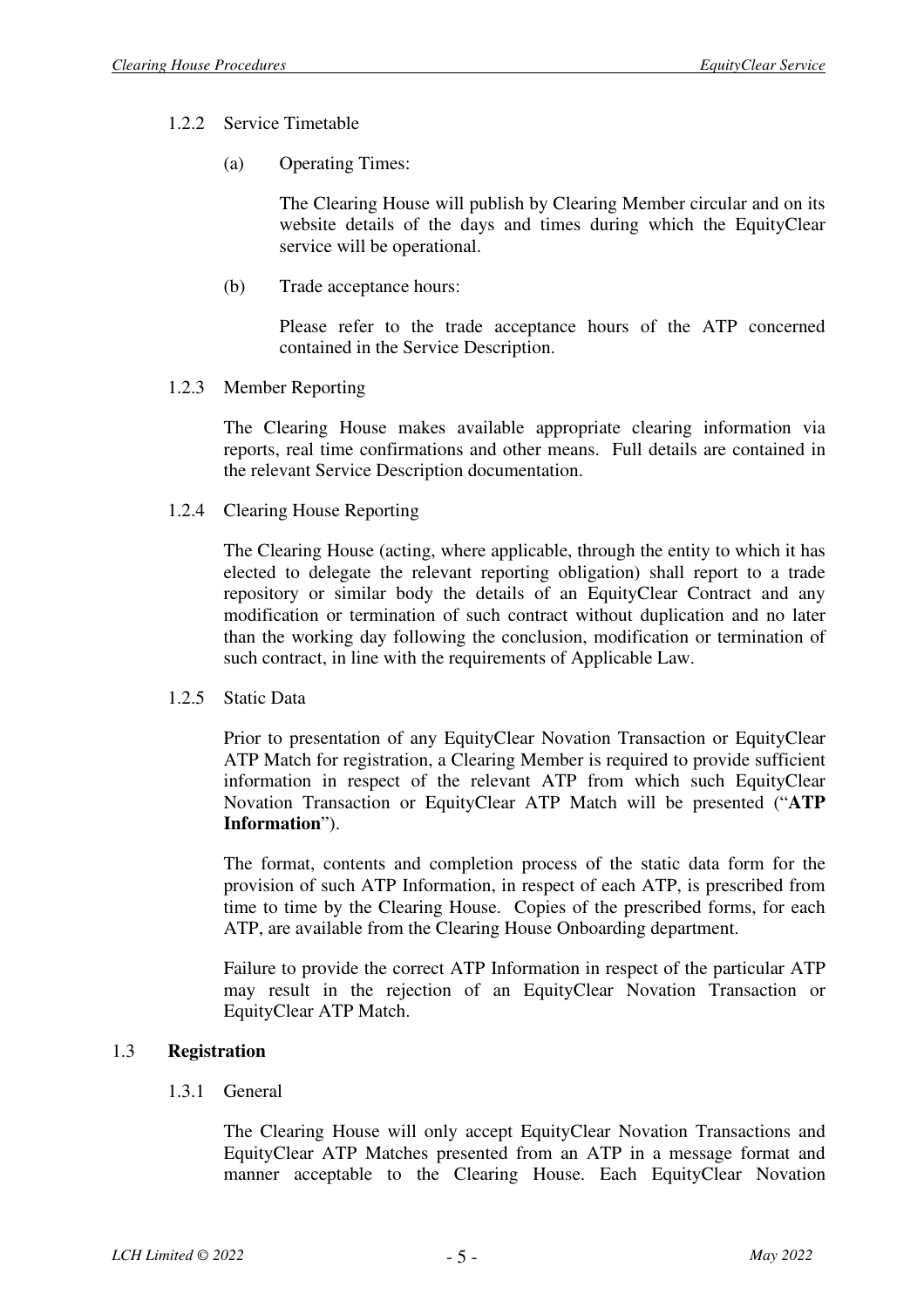Transaction and EquityClear ATP Match must pass the Clearing House's validation procedures to enable it to be registered.

Each Clearing Member authorised to participate in EquityClear and each NCP must be familiar with the operating procedures and deadlines of the ATPs in respect of which they have been approved by the Clearing House.

EquityClear Contracts may arise through either a novation or an open offer clearing mechanism.

(a) Novation

Novation applies to each EquityClear Novation Transaction. Where an EquityClear Novation Transaction is presented to the Clearing House for registration, the Clearing House will determine whether to accept or reject the EquityClear Novation Transaction within the required timeframe under all Applicable Law. Where the Clearing House determines to accept the EquityClear Novation Transaction, registration shall occur immediately and the EquityClear Novation Transaction shall be automatically replaced with (as applicable) (i) two separate EquityClear Contracts, one between the relevant EquityClear Clearing Member and the Clearing House and the other between the same or another EquityClear Clearing Member and the Clearing House, or (ii) one EquityClear Contract between the relevant EquityClear Clearing Member and the Clearing House and one Contract between the relevant Cooperating Clearing House and the Clearing House.

Novation of EquityClear Novation Transactions is described in greater detail in Regulation 69.

(b) Open Offer

The Clearing House also provides an open offer in respect of EquityClear ATP Matches. Pursuant to this "open offer", once the particulars of an EquityClear ATP Match are presented to the Clearing House for registration, then, subject to the Regulations and the Procedures, the Clearing House shall automatically and immediately register either (as applicable) (i) two separate EquityClear Contracts, one between the relevant EquityClear Clearing Member and the Clearing House and the other between the same or another EquityClear Clearing Member and the Clearing House, or (ii) one EquityClear Contract between the relevant EquityClear Clearing Member and the Clearing House and one Contract between the relevant Co-operating Clearing House and the Clearing House.

The Clearing House's open offer arrangements for EquityClear ATP Matches are described in greater detail in Regulation 68.

1.3.2 Intra-Day Registration

The Clearing House registers all EquityClear Novation Transactions and EquityClear ATP Matches on an intra-day basis.

1.3.3 Rejection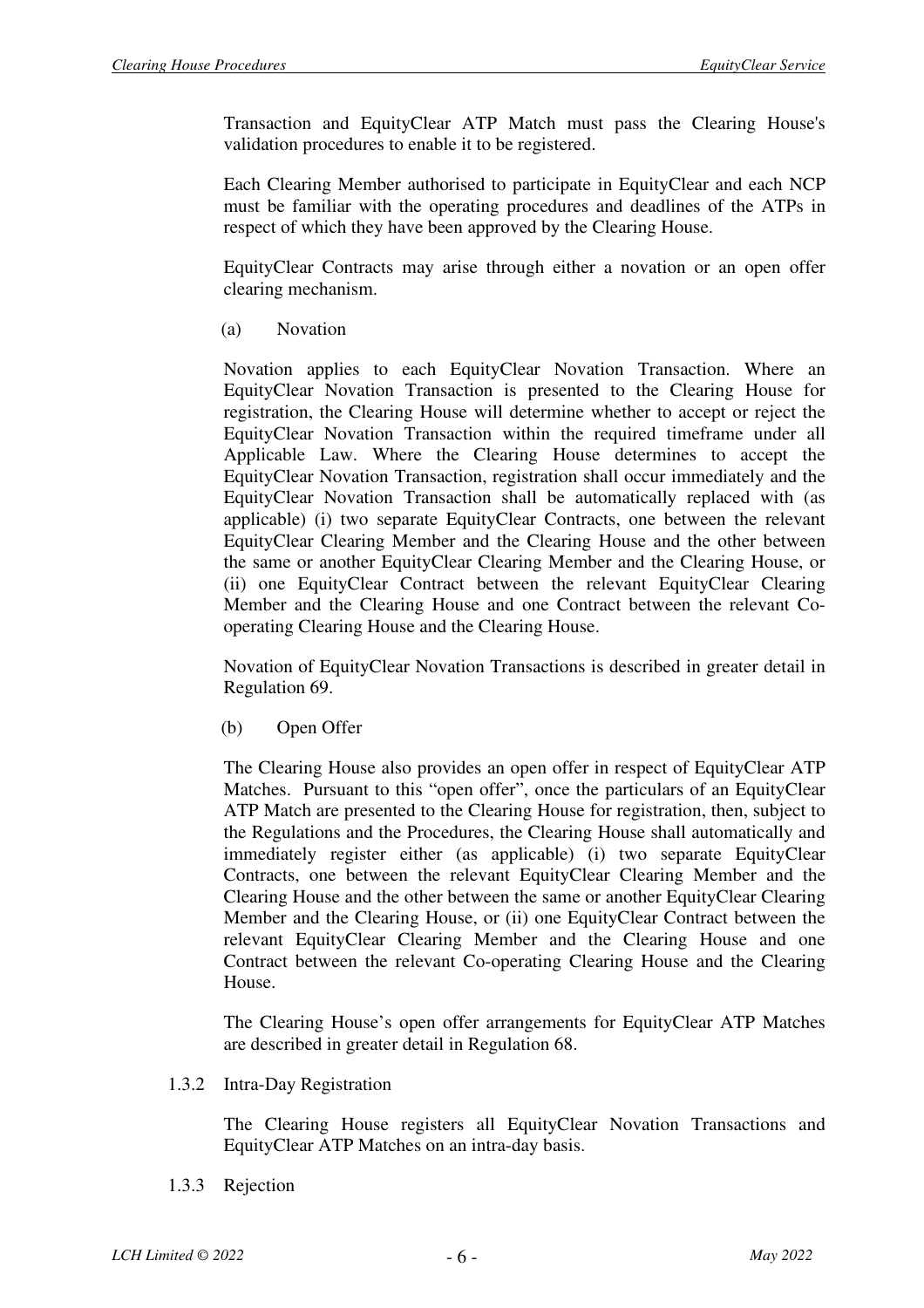Where (a) an EquityClear Novation Transaction, or (b) the particulars of an EquityClear ATP Match are presented to the Clearing House for registration, the Clearing House may reject such registration where:

- (i) the relevant EquityClear Eligibility Criteria are not met;
- (ii) such transaction or particulars (as applicable) have as their subject financial instruments which are not EquityClear Eligible Instruments, EquityClear Eligible Equities or EquityClear Eligible ccCFDs (as applicable);
- (iii) such transaction or particulars (as applicable) contain invalid or incomplete message data;
- (iv) such transaction or particulars (as applicable) are required or requested by any Regulatory Body or the relevant ATP to be rejected or treated as void or voided; or
- (v) the Clearing House considers that rejection is advisable for its own protection or the protection of the relevant market.

If the Clearing House rejects the registration of an EquityClear Novation Transaction or the particulars of an EquityClear ATP Match, the relevant Clearing Members and ATP will be notified of such rejection within the required timeframe under all Applicable Law.

If an EquityClear Novation Transaction or the particulars of an EquityClear ATP Match are presented to the Clearing House for registration and rejected, such EquityClear Novation Transaction or EquityClear ATP Match (as applicable) may be re-presented for registration in the form of a new EquityClear Novation Transaction or EquityClear ATP Match (as applicable) but with the same economic terms in accordance with, and subject to, the Rulebook and all Applicable Law, and such EquityClear Novation Transaction or EquityClear ATP Match (as applicable) will, for the purposes of the Rulebook and upon such re-presentation, constitute a new EquityClear Novation Transaction or EquityClear ATP Match (as applicable).

EquityClear Novation Transactions must be executed, matched and submitted for registration prior to the relevant ATP market deadline for registration. Any EquityClear Novation Transactions submitted after that time will be rejected.

Clearing Members should note that when a trade is rejected by the Clearing House, no EquityClear Contracts arise between the Clearing House and the EquityClear Clearing Members concerned. Subject to Regulation 52(e) (*Exclusion of Liability*), the Clearing House has no liability in respect of such rejection.

#### 1.4 **Accounts**

- 1.4.1 Proprietary Accounts and Client Accounts
	- (a) Proprietary Accounts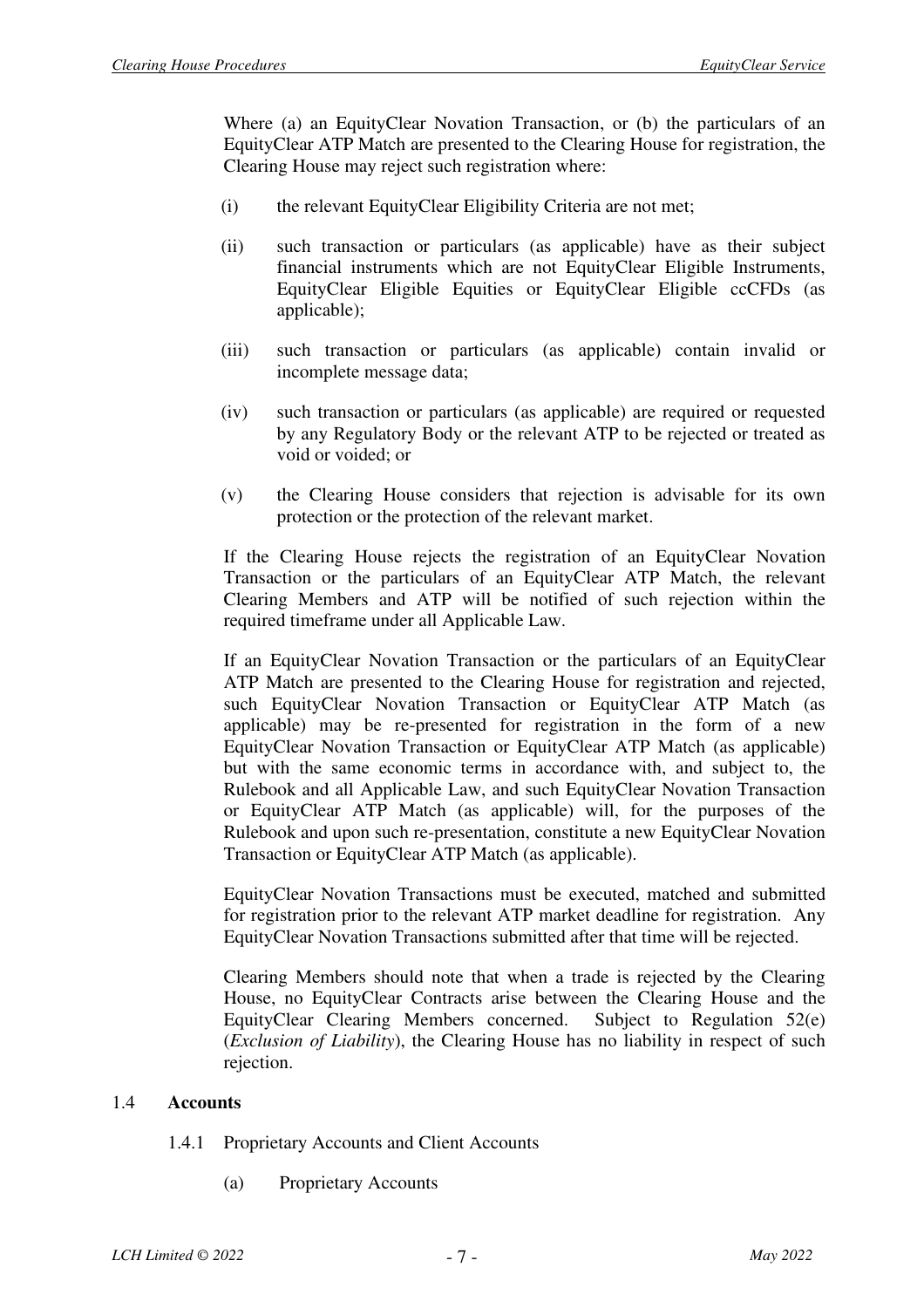An EquityClear Clearing Member may request that the Clearing House opens one or more Proprietary Accounts in respect of its House Clearing Business.

Each Proprietary Account will map to two sub-accounts

- (i) a position account; and
- (ii) a collateral account
- 1.4.2 Client Accounts
	- (a) Types of Client Account

Subject to Regulation 11 (*Client Clearing Business*) and Section 1.16 (*EquityClear Client Clearing*) below, an EquityClear Clearing Member may request that the Clearing House opens, in respect of its Client Clearing Business, one or more:

- (i) Individual Segregated Accounts;
- (ii) Non-Identified Client Omnibus Net Segregated Account;
- (iii) Identified Client Omnibus Net Segregated Accounts;
- (iv) Affiliated Client Omnibus Net Segregated Accounts; and/or
- (v) in relation to EquityClear (ccCFD) Contracts only:
	- (A) Indirect Gross Accounts; and/or
	- (B) Indirect Net Accounts.
- (b) Each Client Account will map to two or more sub-accounts:
	- (i) one or more position accounts; and
	- (ii) one or more collateral accounts.
- 1.4.3 Clearing Member Accounts position-keeping account

For identification purposes each EquityClear Clearing Member is assigned a unique three-character mnemonic. An EquityClear Clearing Member's position and financial information are further identified by a single character code: C for EquityClear Clearing Client Business; and H for EquityClear Clearing House Business. The H account is obligatory, the C account will be used in respect of any EquityClear Clearing Member which engages in EquityClear Clearing Client Business.

1.4.4 Collateral Accounts

Clearing Member position accounts have collateral accounts associated with them. These are, *inter alia*, used to record cash balances and financial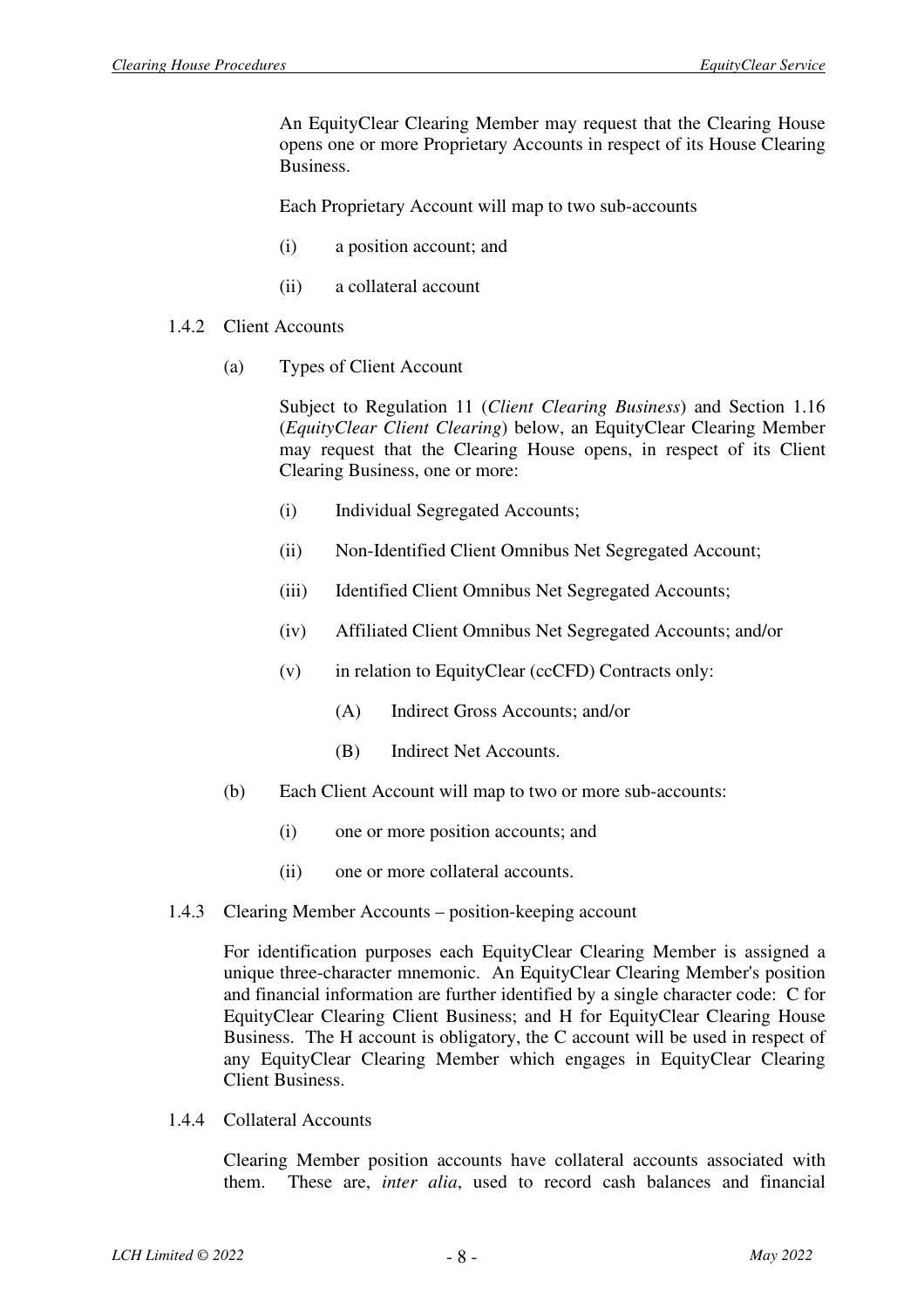instruments. Information contained within a position-keeping account is consolidated with the associated collateral account, as follows:

| <b>Position-Keeping Account</b> | <b>Collateral Account</b> |   |  |
|---------------------------------|---------------------------|---|--|
| Н                               | House                     | н |  |
|                                 | Client                    |   |  |

Each client "C" position-keeping account and the client "C" collateral account of an EquityClear Clearing Member may hold any number of segregated subaccounts. Each Individual Segregated Account of the EquityClear Clearing Member will map onto one such segregated sub-account in the client "C" position-keeping account and one such segregated sub-account in the client "C" collateral account, each Indirect Gross Account of the EquityClear Clearing Member will map onto one such segregated sub-account in the client "C" position-keeping account and one such segregated sub-account in the client "C" collateral account, and each Omnibus Segregated Account will map onto one such segregated sub-account in the client "C" position-keeping account and one such segregated sub-account in the client "C" collateral account. In the case of Indirect Gross Accounts, the relevant segregated sub-accounts of the client "C" position-keeping account will be further segregated into position-keeping subaccounts for each Indirect Gross Sub-Account (relating to each Indirect Clearing Client).

1.4.5 Other Accounts

The Clearing House may, at its discretion, open further accounts.

1.4.6 Default Fund Account

Each Clearing Member's Default Fund Contribution is held on a separate account. In accordance with the Default Rules this account attracts a rate of interest of SONIA – 10. The Default Fund account is designated by the single character code F.

#### 1.5 **Margin and Collateral**

Separate initial and variation margin calculations are performed for an EquityClear Clearing Member's Proprietary Account, each Client Account (other than an Indirect Gross Account) and each Indirect Gross Sub-Account within an Indirect Gross Account. No offset between the Proprietary Accounts and Client Accounts is allowed (except pursuant to Rule 8(d) of the Default Rules or any Insufficient Resources Determination Rule) and no offset between any Client Accounts is allowed (except pursuant to Rule 15(a)(ii) of the Default Rules, a Cross-ISA Client Excess Deduction or any Insufficient Resources Determination Rule).

#### 1.5.1 Initial margin

The Clearing House will require EquityClear Clearing Members to transfer Collateral in respect of their initial margin obligations to the Clearing House. The Clearing House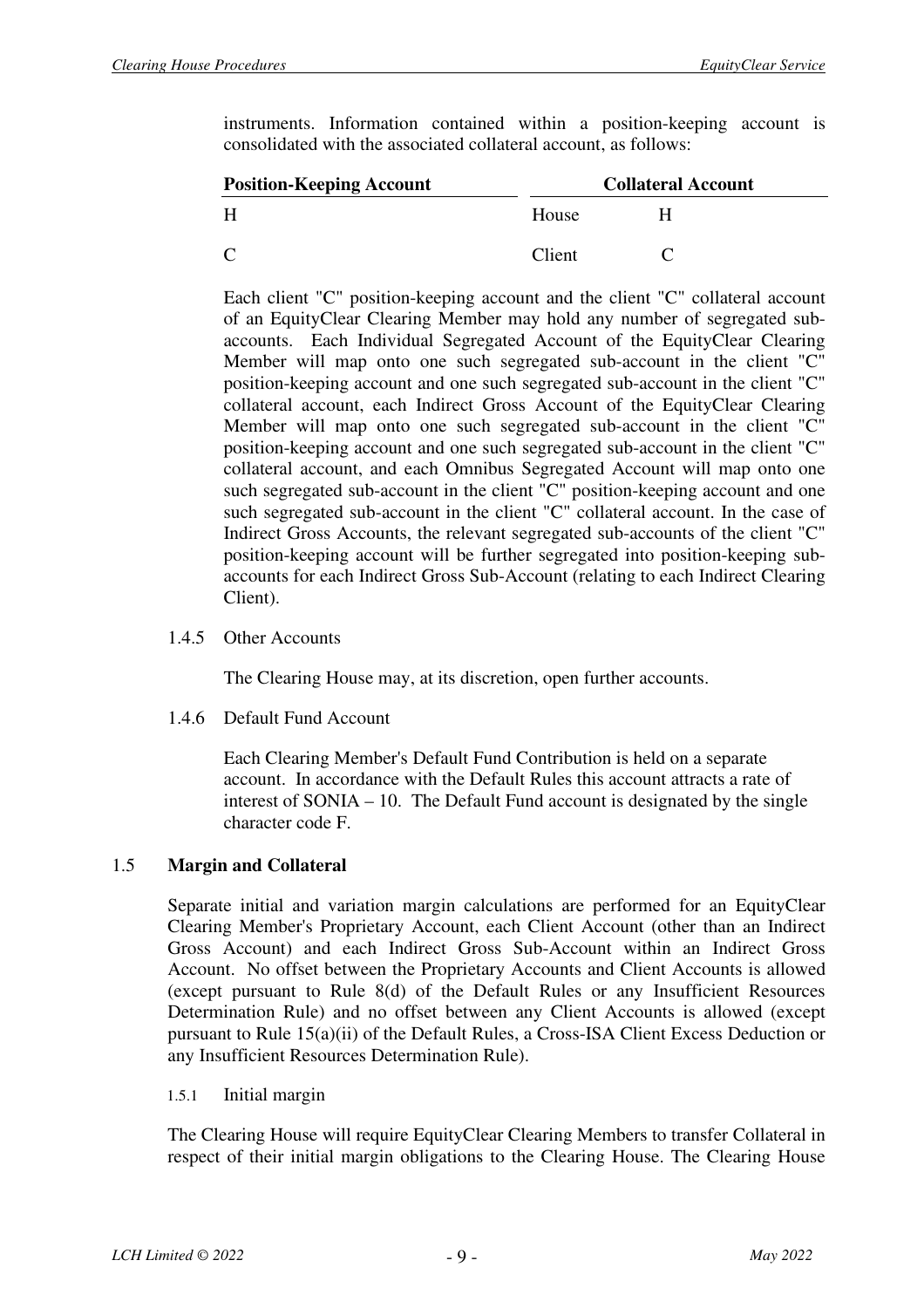will determine the initial margin obligations of an EquityClear Clearing Member, which will comprise (without limitation to the Clearing House's rights under Regulation 20):

- (a) the amount calculated by the Clearing House using the LCH ERA algorithm; and
- (b) if the EquityClear Clearing Member is a Positive DFAM Member (as defined under Rule E1 of the Equities Default Fund Supplement) in respect of the EquityClear Service, the amount determined and notified to the EquityClear Clearing Member, which amount will not exceed the DFAM amount (as defined under, and calculated by the Clearing House in accordance with, Rule E1 of the Equities Default Fund Supplement), in respect of the EquityClear Clearing Member and the EquityClear Service.
- 1.5.2 Variation margin

Variation margin represents the change in value of each open EquityClear Contract from the value at the time of trade to the current market value or from the previous closing price to the current market value for EquityClear (ccCFD) Contracts which were not traded that same day.

Variation margin in respect of EquityClear (Equities) Contracts will be in non-realised or contingent form (i.e. it will be in the form of a credit or debit posted to Member's accounts). In order to cope with step changes in the variation margin due to the settlement cycle, the Clearing House will restrict the use of credit variation margin just ahead of settlement (and such restriction may continue from the occurrence of a Settlement Fail to its resolution). Further information on the restriction can be found in the ERA technical information pack.

Variation margin in respect of EquityClear (ccCFD) Contracts is realised. The relevant contracts are settled to market daily and any profit or loss is credited to or debited from the relevant Proprietary Account or Client Account on a daily basis. Variation margin on an accrued Cash Equivalent Dividend Payment will be in contingent form.

(a) Interoperability margin

Clearing Members using the interoperability service are required to pay margin in respect of that service.

(b) Margin Parameters

The margin parameters for LCH ERA used in the initial and variation margin requirement calculation will be made available by the Clearing House on the website. In the event of changes to parameters Clearing Members will be notified as soon as possible of amendments and no later than the day before calls are made based upon the new parameters.

(c) Intra-day Margin Calls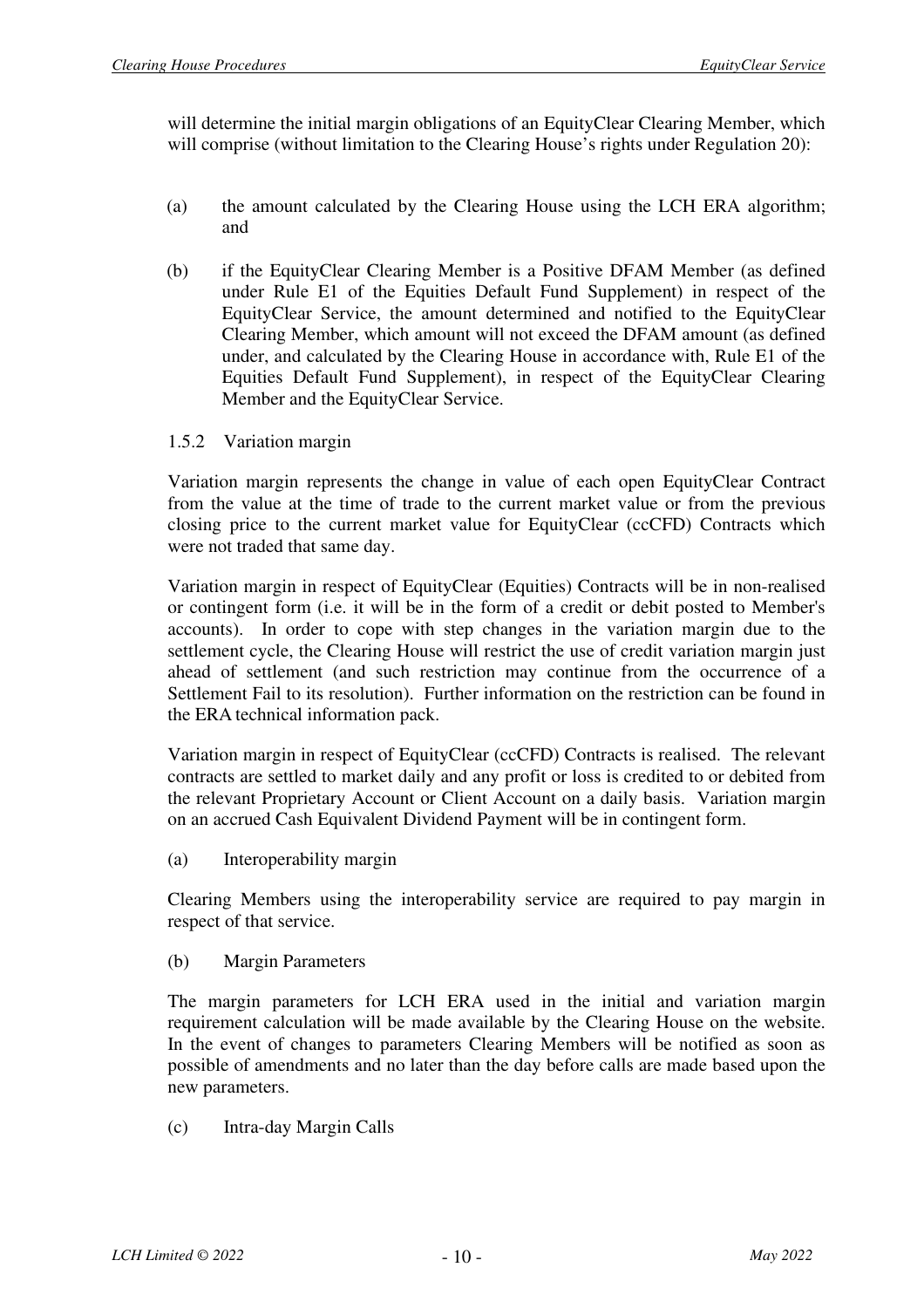The Clearing House will calculate each Clearing Member's initial and variation margin requirement at several points throughout the day. In the event that a Clearing Member has insufficient Collateral with the Clearing House an intra-day PPS call will be issued. Clearing Members should ensure that they are, at any point throughout the day, in a position to meet a PPS call.

#### 1.6 **Financing for ccCFDs**

For futures style ccCFDs with expiry dates, the cost of carry is priced into the CFD and is thus not exchanged as a separate cash flow.

For equity ccCFDs, the cost of carry/financing is made up of the applicable benchmark rate and a spread component (combined into one financing price) and is based on the overnight value of a Clearing Member's position.

For non-equity spot related ccCFDs, the cost of carry refers only to the appropriate bank rate (e.g. Fed Funds).

On a daily basis margin and financing calculations are applied, and where appropriate, Positions impacted by corporate event activity are updated.

The financing component is paid by the ccCFD buyer to the seller and is calculated on a position by position basis, which is aggregated to the House or Client account level.

#### 1.7 **Insolvency of an Issuer**

Where settlement in respect of one or more EquityClear Contract(s) cannot take place because of a court, administrative or regulatory order, or an insolvency event affecting the Issuer of the instruments referenced in such EquityClear Contract(s), the Clearing House may, in its discretion, notify EquityClear Clearing Members, which are party to such EquityClear Contracts, that such Contracts will be cash settled at such price as the Clearing House may set in its reasonable discretion, which may be zero.

EquityClear Clearing Members are fully responsible for meeting all obligations to the Clearing House in respect of their EquityClear (ccCFD) Contracts

#### 1.8 **Matching Procedures**

- 1.8.1 Matching
	- (a) Power of Attorney

Where fulfilment of an EquityClear Contract requires settlement via an ASP, the Clearing House in respect of some ASPs (see Schedule 3) operates a Power of Attorney facility. The Clearing House requires EquityClear Clearing Members to provide a Power of Attorney in respect of each ASP. Where an EquityClear Clearing Member wishes settlement to be carried out by an NCP or a settlement agent, that NCP or settlement agent must also provide the Clearing House with a Power of Attorney. Under the Power of Attorney, the Clearing House sends settlement instructions to the relevant ASP on behalf of the EquityClear Clearing Member, NCP or settlement agent (as the case may be). Use of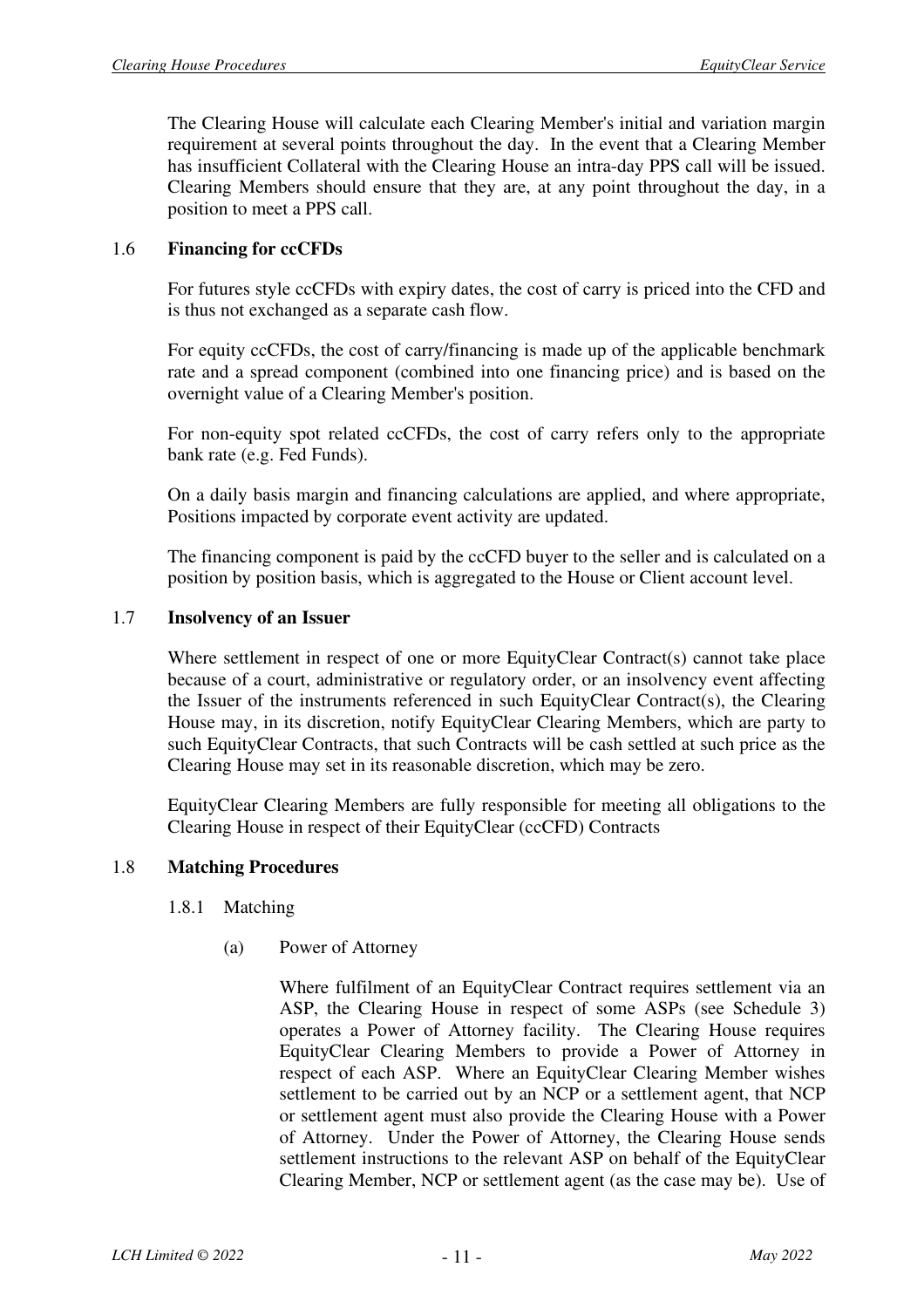the power by the Clearing House facilitates prompt matching of settlement instructions at the relevant ASP and thus helps to eradicate settlement failure caused by lack of timely matching.

The Power of Attorney must be given in the form approved by the ASP. ASP approved forms are available directly from the ASP.

Where no Power of Attorney is operated by the Clearing House in respect of an ASP, Clearing Members who carry out settlement themselves or those persons acting as Settlement Agents must input all matching instructions directly to the ASP. In such a case they must match all settlement instructions alleged against them by the Clearing House. In order for matching to occur, each relevant field of data within a settlement instruction must be populated correctly. It is the responsibility of each Clearing Member to know and comply with the matching criteria and procedures at each ASP and under Applicable Law.

For all settlements due in CREST the Clearing House will input transactions as a CREST Central Sponsor. CREST Settlement Participants have the option to either self match the Clearing House transactions or opt into the CREST Direct Input service in which case CREST will match on their behalf using the central sponsor instruction.

The contractual provisions governing the operation of central sponsorship for CREST members are set out at Schedule 3 of EUI terms and conditions.

In certain circumstances, Clearing Members may request that the Clearing House sends the relevant instructions directly to the Clearing Member's Settlement Agent for input to the ASP, **provided that** the relevant Settlement Agent will accept such instructions. Where this facility is available and Clearing Members wish to use it shall be without recourse to the Clearing House.

- 1.8.2 Unmatched Transactions
	- (a) Where fulfilment of EquityClear Contract requires settlement via an ASP and where no Power of Attorney system is operated by the Clearing House for the ASP in which settlement will take place (see Section 1.8.1(a)), Clearing Members must ensure that they have matched successfully with the Clearing House in respect of each EquityClear Contract by the close of the system of the ASP on Trade Date plus one business day (T+1). In the event that matching does not occur with regard to any EquityClear Contract by the time set out above, the Clearing House shall nevertheless continue to calculate margin requirements and require Collateral with regard to the Contract.
	- (b) If matching does not occur (in respect of either an individual transaction or a net settlement transaction) but a Clearing Member reasonably believes that this has been caused by incorrect or incomplete data being held by the ASP in respect of an EquityClear Contract to which that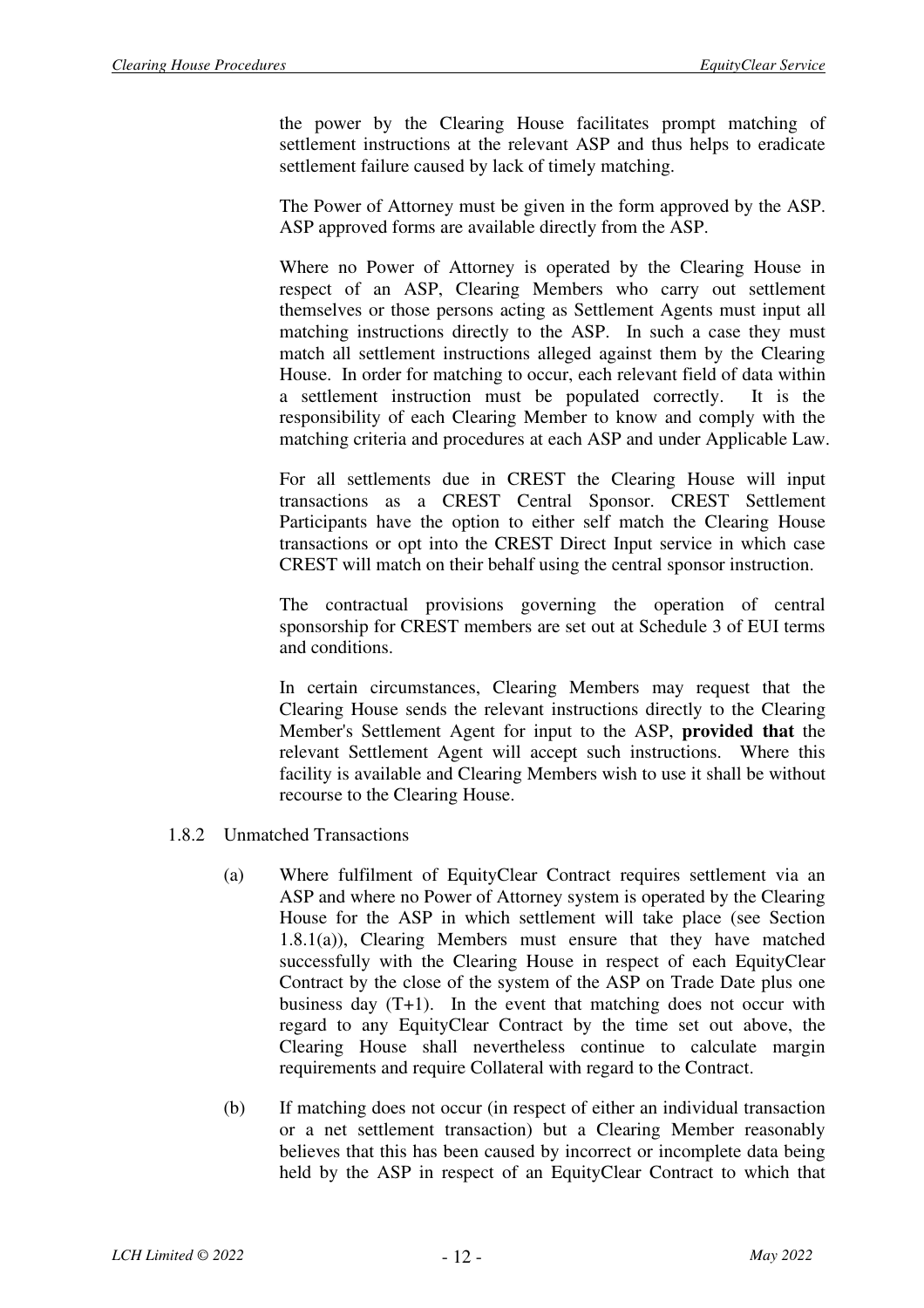Clearing Member is party, it is the responsibility of that Clearing Member promptly to inform the Clearing House and immediately to provide details to the Clearing House. In the event that the Clearing House receives no such details from a Clearing Member it will be entitled to act on the basis that all details, which it has received of that EquityClear Contract (or any transaction created by the ASP for the purposes of net settlement) are correct and that the Clearing Member has failed to match as required by these Procedures.

- (c) The Clearing House will monitor matching performance by Clearing Members or their Settlement Agents. In cases of persistent poor matching performance by or on behalf of any Clearing Member, the Clearing House may notify such Clearing Member with a view to improving performance.
- (d) Where a Clearing Member does not have sufficient cash and/or credit facilities available the settlement process may be delayed. Any costs and expenses incurred by the Clearing House due to any such delay or failure may be charged directly to the Clearing Member through the Clearing Member's relevant PPS account.

#### 1.9 **Position Management for ccCFDs**

Equity and index ccCFDs are all daily rolling cash transfer contracts that do not result in physical settlement in ASPs like cash equities. With the exception of Term ccCFDs (which expire at maturity of a fixed term), ccCFDs effectively have infinite duration, meaning they do not expire. To close an open ccCFD position, an equal and opposite trade must be performed.

Futures style ccCFDs will track the futures equivalent prices, which are derived from the relevant ATP, and will expire at given intervals in accordance with the contract terms.

Upon registration in a Clearing Member's Proprietary Account, a Client Account (other than an Indirect Gross Account) or an Indirect Gross Sub-Account within an Indirect Gross Account (as applicable), an EquityClear (ccCFD) Contract will be netted with any existing EquityClear (ccCFD) Contract for the same underlying instrument. Position netting will generally not apply to Term ccCFDs and positions will be held gross except where the ATP permits. The resulting profit or loss will be credited to or debited from the Clearing Member's account daily via PPS.

#### 1.10 **Settlement Management**

1.10.1 Cash Settlement of ccCFD Contracts

The Clearing House will cash settle EquityClear (ccCFD) Contracts as described in Section 1.9.

Notwithstanding Section 1.9 the Clearing House reserves the right to cash settle ccCFD positions where it deems appropriate.

(a) Error Trades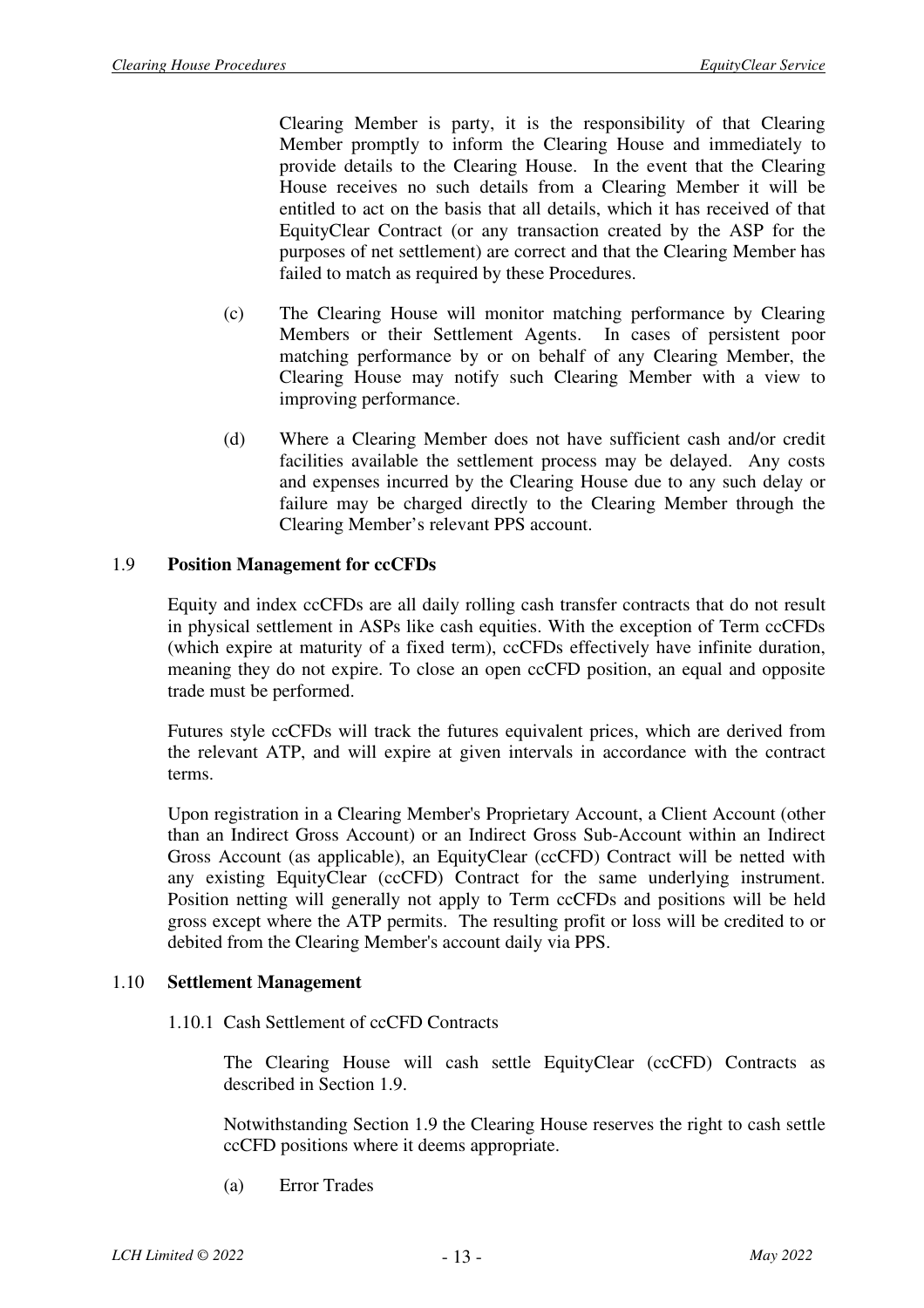Clearing Members must inform the Clearing House of any suspected Error Trades by no later than 12:00pm on Trade Date plus one business day, providing the relevant ATP trade details. If the ATP deems the trade to be in error under their rules, the ATP will identify the counterparty to the trade(s) and inform them that the trade(s) will be cancelled with immediate effect. The Clearing House will ensure that the relevant ccCFD positions are adjusted and that any financing payments as detailed in Section 1.6 are adjusted to reflect the trade cancellation. Any corporate events that may have occurred between trade date and trade date plus one will also be amended as required.

1.10.2 Intended Settlement Date

Unless the Clearing House provides otherwise by circular, the ISD of an EquityClear Contract will be determined by the rules of the ATP on which the original trade was executed or, where those ATPs do not set an ISD, by the rules of the home market of the underlying EquityClear Eligible Instrument (as may be varied by the Clearing House to take account of local currency holidays).

The Clearing House will instruct settlement into the ASP accordingly.

1.10.3 Requirement to have sufficient cash and financial instruments

Failure of a Clearing Member to have sufficient cash, financial instruments and/or credit facilities in place may result in a delay or Settlement Fail. Any costs and expenses incurred by the Clearing House due to a delay or Settlement Fail may be charged directly to the Clearing Member through the Clearing Member's relevant PPS Account.

1.10.4 Splitting

The Clearing House's net position will always be zero in any EquityClear Eligible Instrument.

However, it is possible that if the Clearing House as buyer does not receive delivery of all the financial instruments to satisfy its position, then the Clearing House may not have sufficient financial instruments to completely fulfil its own delivery obligations as seller in respect of larger netted positions.

If the Clearing House's holding of an EquityClear Eligible Instrument is insufficient to fulfil a larger delivery obligation, then in order to reduce overnight financing costs and the risk associated with corporate action processing, the Clearing House may split its fulfilment of that obligation into multiple deliveries. In practice, this will be performed by the Clearing House without the need for counterparty confirmation. Some ASPs offer an autosplitting service and the Clearing House will use these services where it is available and suitable to its needs.

Where a suitable auto-splitting service is not available, the Clearing House will instruct its own splitting (where permitted by the ASP). This may involve cancelling the settlement instruction and splitting the cancelled transaction.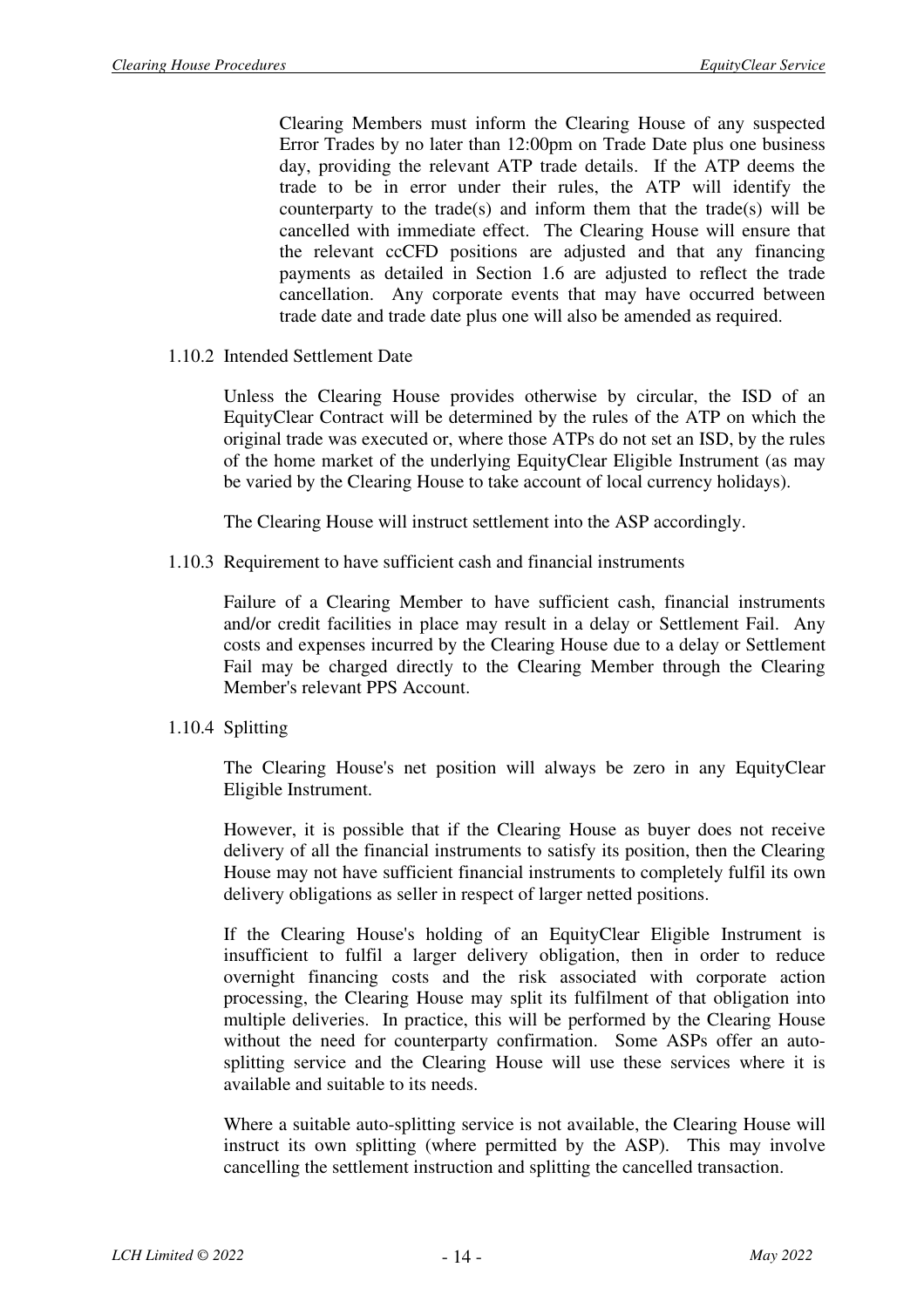If manual splitting requires Clearing Members to rematch, the Clearing House will advise its Clearing Members and agree the relevant details. Clearing Members will then be required to match the Clearing House's cancellation and rematch the subsequent new instructions as per the Clearing House's advice.

Where splitting is possible at an ASP, the Clearing House and Clearing Members must comply by the relevant market deadlines to ensure settlement. Any costs incurred due to failure to instruct prior to the deadline after agreeing previously to do so will, will be passed onto the relevant Clearing Member.

It should be noted that Selling Members can initiate splitting of trades:

- (a) where it can be initiated unilaterally in an ASP; or
- (b) where bilateral instructions are required, by prior agreement with the Clearing House.

#### 1.10.5 Shaping

In those markets where the ASP does not allow splitting, the Clearing House may shape transactions prior to instruction on trade date in order to ensure it maximises liquidity for settlement.

Shaping will be applied per ISIN and quantities will be determined according to the value of the financial instruments. Clearing Members are required to match such shapes as determined by the Clearing House.

If an ASP specifies a cash or stock limit per transaction, the Clearing House will shape transactions accordingly.

#### 1.10.6 Netting

Where the rules of the relevant ATP and ASP permit, the Clearing House will allow Clearing Members to settle their EquityClear Contracts on a net basis. However gross settlement will occur where either it is mandated in the market for settlement or where the Clearing House allows gross settlement of EquityClear Contracts and Clearing Members opt to settle gross.

Clearing Members participating in net settlement arrangements should familiarise themselves with the rules of the relevant ATP and ASP.

For the avoidance of doubt, this Section 1.10 does not relate to the netting of margin.

#### *Aggregation*

In certain circumstances, Clearing Members may opt to settle on an aggregate basis, across all of their buys and sells. Details of the various aggregation options can be found in the Service Description documentation.

#### *Cross Trade Source Netting*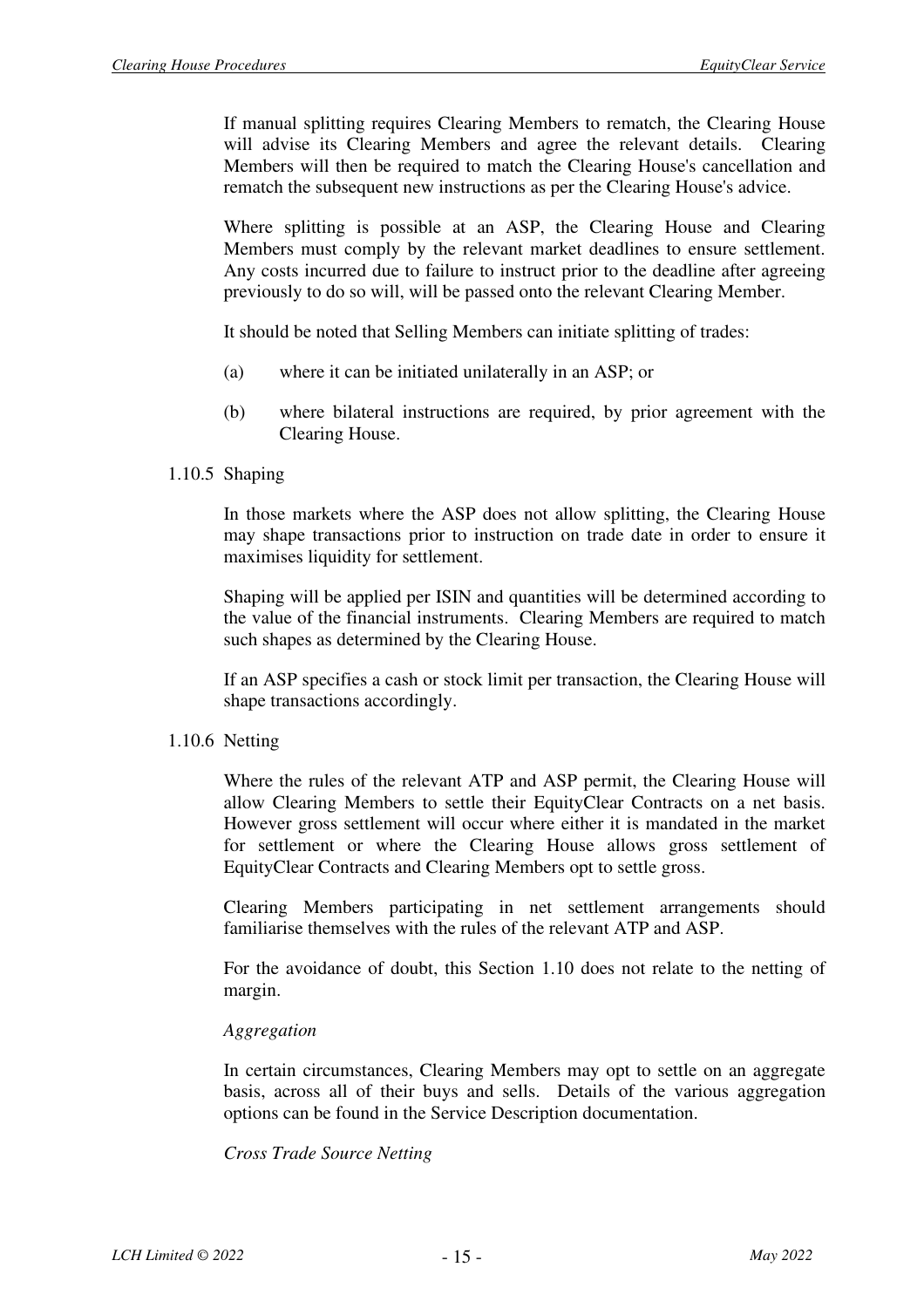In addition, where the rules of the relevant ATP and ASP permit, the Clearing House will allow Clearing Members the option to settle their EquityClear Contracts on a single net basis across selected ATPs.

(a) Trade date netting

If a Clearing Member elects to settle on a net basis, the Clearing House will net that Clearing Member's obligations on a trade date basis. Trade date netting will be applied to EquityClear Contracts:

- (i) for a particular EquityClear Eligible Instrument;
- (ii) that arise from trades executed on the same trade day;
- (iii) with the same settlement date;
- (iv) in the same currency and reported for settlement through the same ASP cash account and security account (for example, in the case of CREST, this will be the same CREST participant member account; in the case of Euroclear, this will be the same settlement account; and in the case of SIX SIS, this will be the same B.P. ID); and
- (v) in accordance with any other relevant requirements prescribed from time to time by the relevant ATP and ASP.

If an EquityClear Contract is eligible for trade date netting, that contract will be referred to as a "**Nettable Contract**".

Where permitted by the laws, rules and regulations (including tax laws) of the relevant jurisdictions, the Clearing House will aim to allow Clearing Members to net settlement positions in one EquityClear Eligible Instrument ISIN code across ATPs. The provision of such service is subject to there being no regulatory prohibition and there being no prohibition on such netting in the rules and regulations of the relevant ATPs. Prior to providing such service, the Clearing House will give the relevant ATPs notice of the Clearing House's proposed action and will obtain the consent from each Clearing Member.

(b) Net settlement

In order to settle net, a Clearing Member must comply with the requirements set out in this Section 1.10.6 and the rules of the relevant ATP and the ASP.

If a Clearing Member enables settlement netting in an ASP, the Clearing House will treat that arrangement as the Clearing Member's agreement to participate in net settlement for all Nettable Contracts. In particular, the Clearing Member agrees to:

(i) the delivery by it to the Clearing House or receipt by it from the Clearing House of a net amount of EquityClear Eligible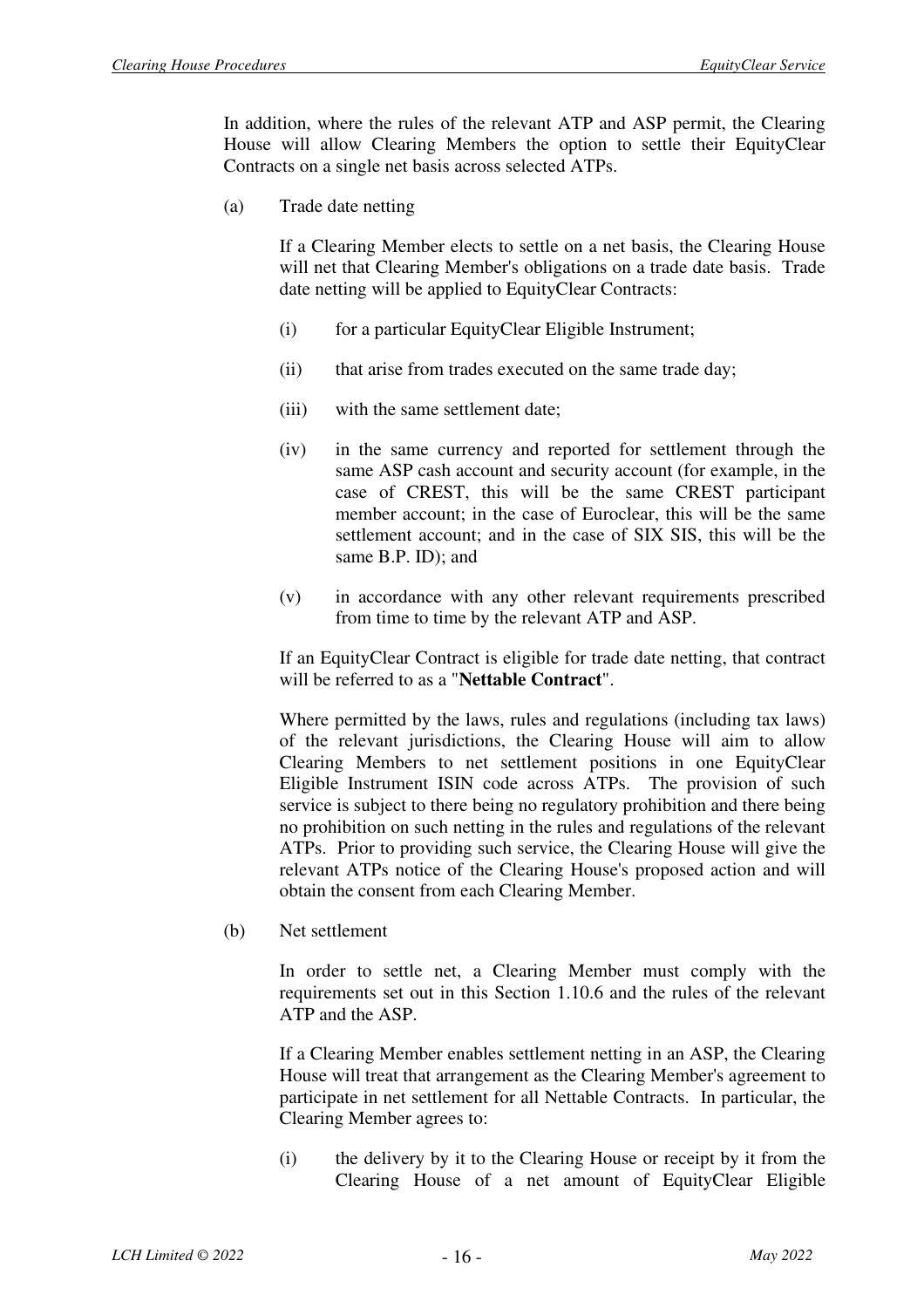Instruments in respect of the relevant Nettable Contracts, in accordance with the rules of the relevant ATP and ASP; and

(ii) the payment to it by the Clearing House or payment by it to the Clearing House of a net amount of cash in respect of the relevant Nettable Contracts, through the relevant cash account of the ASP.

In each case, delivery or payment of the net amount under such settlement netting arrangements, in accordance with these Procedures and all applicable rules and procedures of the relevant ATP and ASP, will constitute full and final performance of the delivery or payment obligations between the Clearing House and the relevant Clearing Member in respect of each Nettable Contract.

Member reports of netted trades are available via extranet reporting (www.lch.com).

(c) Non-Standard Nets

Netting can result in both standard and non-standard nets. The types of nets are laid out in the table below.

| <b>Description</b>             | <b>Stock</b> | Cash            |
|--------------------------------|--------------|-----------------|
| Standard nets                  |              |                 |
| Delivery versus payment (DVP)  | Deliver      | Receive         |
| Receipt versus payment (RVP)   | Receive      | Deliver         |
| Non-Standard nets              |              |                 |
| Delivery free of payment (DFP) | Deliver      | Net to $\theta$ |
| Receipt free of payment (RFP)  | Receive      | Net to $\theta$ |
| Delivery with payment          | Deliver      | Deliver         |
| Receive with payment           | Receive      | Receive         |
| Cash payment                   | Net to $0$   | Deliver         |
| Cash receipt                   | Net to $0$   | Receive         |
| Null settlement                | Net to $0$   | Net to $0$      |

Clearing Members must ensure that, where appropriate, they match the netted instructions sent to the relevant ASP or their Settlement Agent by the Clearing House.

Cash only payments in Euroclear UK and Ireland, Euroclear Bank, SIX SIS or Iberclear are settled within the CSD on a per net transaction basis.

The Clearing House will net on a daily basis a Clearing Member's cash only payments by currency and will settle them bilaterally, on an interbank basis, between the CCPs and members chosen bank.

Details of the Clearing House cash payment instructions are listed in Schedule 3.

Where the Clearing House is due to pay cash only, it will instruct the relevant ASP or its Settlement Agent to credit an account nominated by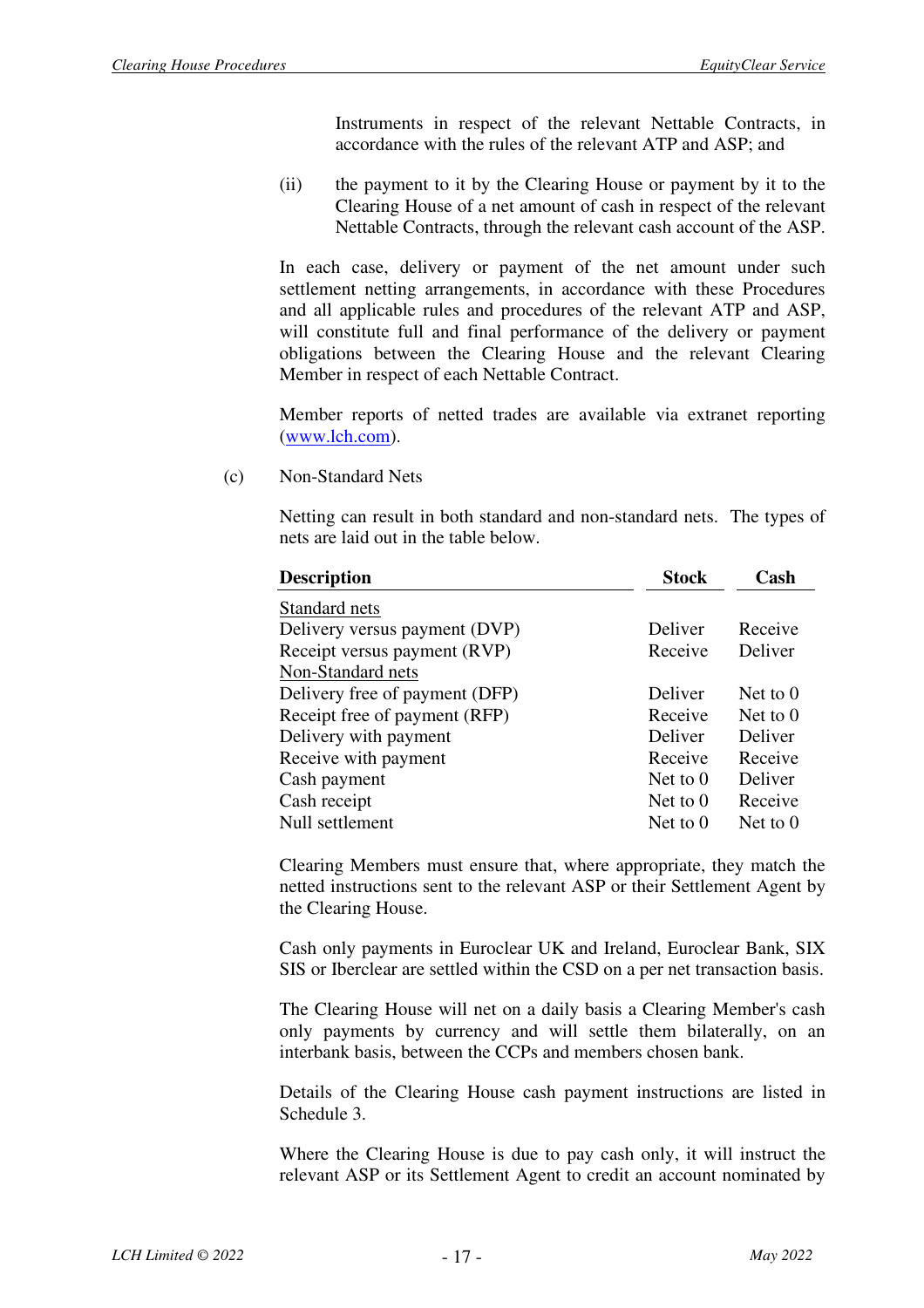the Clearing Member (or the account of the Clearing Member's Settlement Agent).

Where the Clearing House is due to receive cash only, Clearing Members must ensure that the correct payment instruction reaches the Clearing House or the Clearing House's Settlement Agent (details as set out in Schedule 3). Failure by the Clearing Member to pay cash on the settlement date may result in the Clearing House debiting the appropriate funding costs through that Clearing Member's PPS account.

Null settlements will generally not require an instruction to the relevant ASP or settlement agent. Where an instruction is required it will be generated and require matching as necessary. Clearing Members participating in such net settlement arrangements should familiarise themselves with the rules of the relevant ATP and ASP.

(d) Settlement Failure Netting

A Clearing Member may, in the form and manner specified by the Clearing House, request that the Clearing House implement Settlement Failure Netting at an ASP in respect of Failed Transactions (each, a "**Netting Request**").

Subject to Section 1.11, the rules and procedures of the relevant ASP and ATS(s), and Applicable Law, the Clearing House will use its reasonable endeavours to implement Settlement Failure Netting at the ASP after the receipt of a Netting Request (such request, a "**Specific Netting Request**") where the following requirements are satisfied:

- (i) the settlement failure in respect of each relevant Failed Transaction has remained for a minimum period of time determined by the Clearing House (in its sole discretion);
- (ii) the Clearing House considers (in its sole discretion) that implementation of Settlement Failure Netting at the ASP will not prevent settlement of any EquityClear Contract;
- (iii) the Specific Netting Request and any other Netting Request made by the same Clearing Member on the same business day as the Specific Netting Request does not apply to more than the maximum number of different types of EquityClear Eligible Instrument determined by the Clearing House (in its sole discretion); and
- (iv) any other requirement determined by the Clearing House (in its sole discretion).

A Clearing Member must pay the Clearing House the fee specified on the Clearing House website for each Specific Netting Request of such Clearing Member.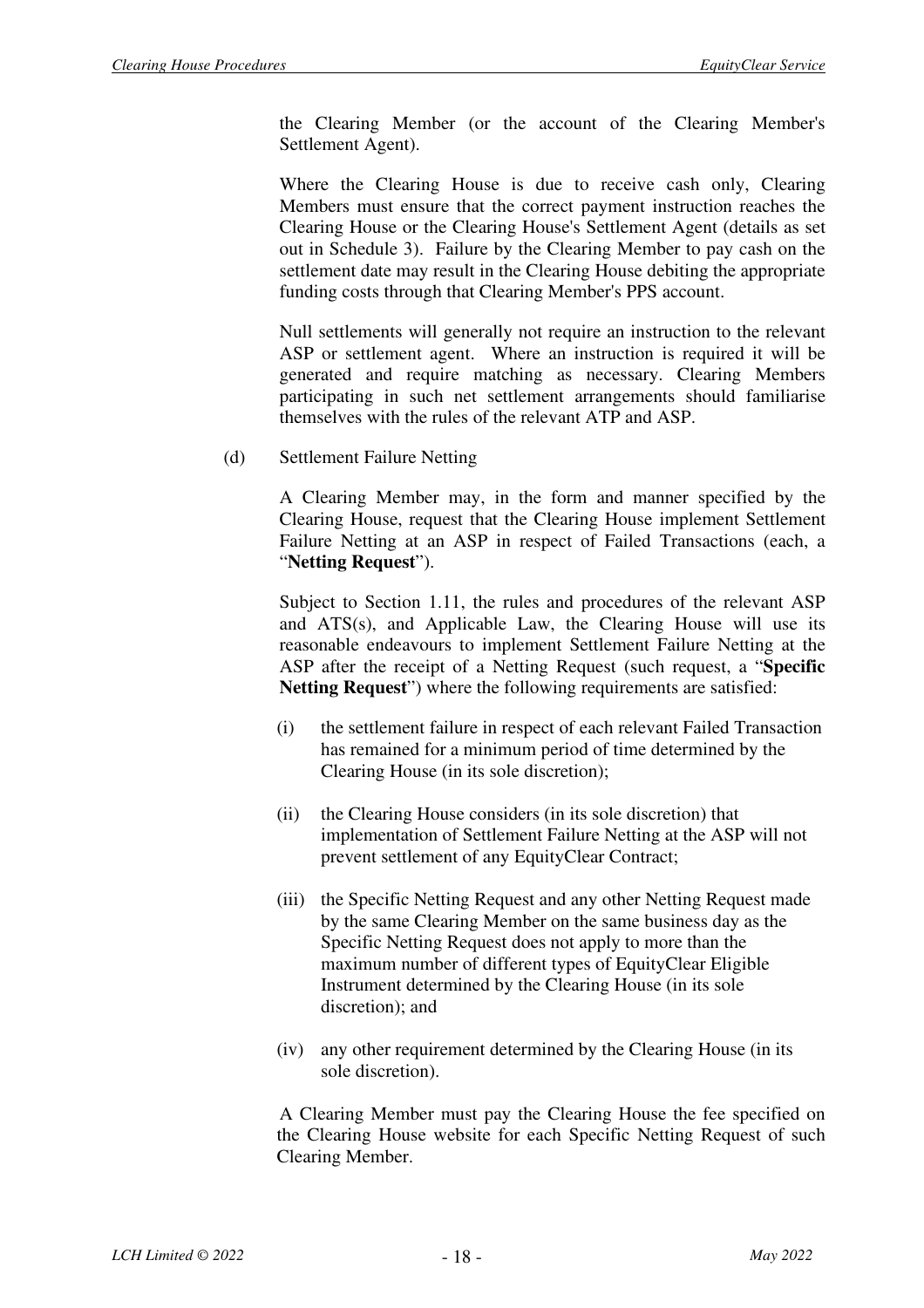(e) Technical Netting

The Clearing House may instruct an ASP to cease Technical Netting in respect of one or more transactions at the ASP where the Clearing House considers (in its sole discretion) this necessary to effect settlement of any EquityClear Contract.

(f) Underlying EquityClear Contracts

A Clearing Member's participation in net settlement arrangements will not affect the existence or terms of the EquityClear Contracts in respect of which the net settlement arrangements apply.

1.10.7 Liability for delays, failures and Settlement Fails

The systems and procedures that enable or facilitate the settlement and delivery of EquityClear Eligible Instruments (including net settlement) are operated in respect of each ATP by a third party, being the ASP. The ASP's operation of those systems and procedures is governed by its own agreements with its members. The ability of the Clearing House to carry out its obligations to Clearing Members (including but not limited to those set out in any Clearing Membership Agreement and the Rulebook) with regard to settlement and delivery of any EquityClear Eligible Instruments arising from EquityClear Contracts may be affected by the relevant ASP's activities and its operation of the settlement and delivery system it provides. The Clearing House can accept no responsibility whatsoever if, as a result of any failure or omission by the ASP or a buy-in agent, or any failure or omission occurring in the ASP's systems, the Clearing House fails to settle or deliver any EquityClear Eligible Instruments or cash consideration by the times set out in these Procedures or the rules of the ATP, or at all. In addition, the Clearing House can accept no responsibility whatsoever for any instructions issued to an ASP under a Power of Attorney.

#### 1.11 **Failed Settlement**

1.11.1 Buying-In for settlement fails (excluding Iberclear)

In the event that a settlement fail remains at the end-of-day on ISD+4, the Clearing House will automatically commence the buy-in process under this Section 1.11.1 and notify Clearing Members accordingly.

(a) Clearing House Buying-in process

The buy-in execution date ("**Buy-in Day**") will be ISD+5, except where the failed settlement is covered by the registered market maker scheme in which case it will be ISD+11.

The Clearing House will instruct for settlement a successful buy-in against the failing Selling Member. The consideration will include any transaction charges arising from the buy-in execution. The failing Selling Member is required to match the Clearing House's instruction.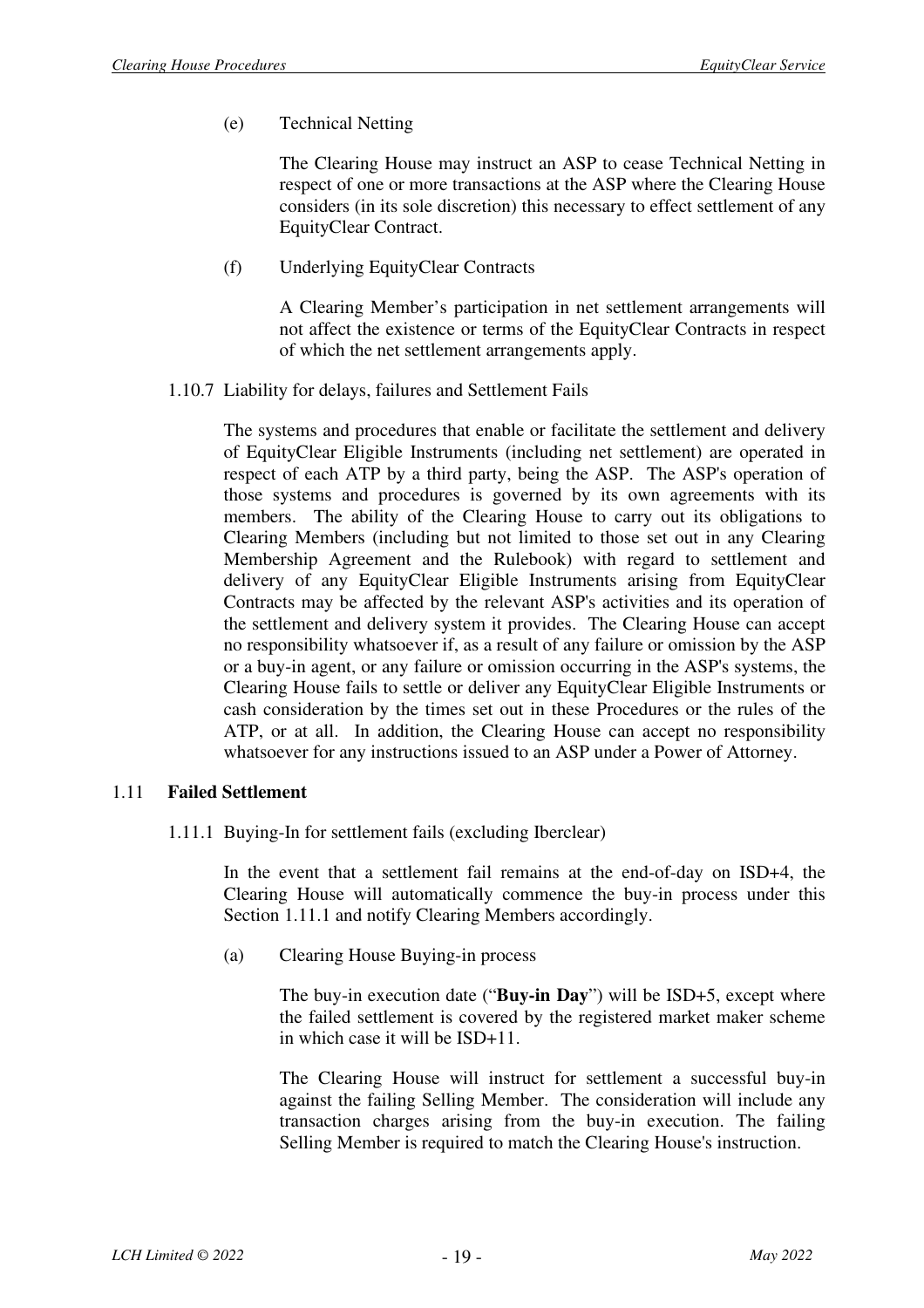It remains the responsibility of the Selling Member to ensure that the bought in transaction settles on the ISD and that the financial instruments delivered by the Clearing House are used to settle the original outstanding transaction against which the buy-in-report was issued. If the financial instruments are not used to satisfy the original outstanding transaction, then the Clearing House will immediately instigate a further buy-in.

(b) If the Clearing House is unable or for any reason fails to buy-in the full amount of such financial instruments on Buy-In Day, the Clearing House will use commercially reasonable efforts to buy-in thereafter. If, by the close of business on the twentieth business day after ISD, the Clearing House has not successfully bought-in the full amount of such financial instruments, the Clearing House may "cash settle" the relevant EquityClear Contract(s) pursuant to Section 1.11.3.

Where a Buy-in is executed, the Selling Member concerned will be liable to pay the Clearing House for all costs and expenses incurred by the Clearing House in carrying out the buying-in. Such costs and expenses will include any transaction and other charges incurred by the Clearing House to its buy-in agent. The Clearing House will also charge an administration fee per buy-in executed. This administration fee will be charged to the Clearing Member in accordance with standard Clearing House procedures at the beginning of each calendar month (for the previous month's charges). The Clearing House is entitled to collect such costs, expenses, administration fee and applicable VAT through the PPS and debit the appropriate PPS account of that Selling Member accordingly.

1.11.2 Buying-In for Iberclear settlement fails

In the event that an Iberclear settlement failure remains after the last settlement cycle on ISD+4 the Clearing House will automatically commence the buy-in process under these Procedures and notify Clearing Members.

(a) Clearing House Buying-in process

The Clearing House will buy-in a fail using commercially reasonable efforts. The buy-in execution date will be ISD+4 (**"Iberclear Buy-in**  Day"). The consideration will include any transaction charges arising from the buy-in execution. The Clearing House will cancel the original fail with the failing Selling Member and instruct a cash only payment for the balance between the original fail and the buy-in.

Where a buy-in is executed, the Selling Member concerned will be liable to pay the Clearing House for all costs and expenses incurred by the Clearing House in carrying out the buying-in. Such costs and expenses will include any transaction and other charges incurred by the Clearing House to its buy-in agent. The Clearing House will also charge an administration fee per buy-in executed. This administration fee will be charged to the Clearing Member in accordance with standard Clearing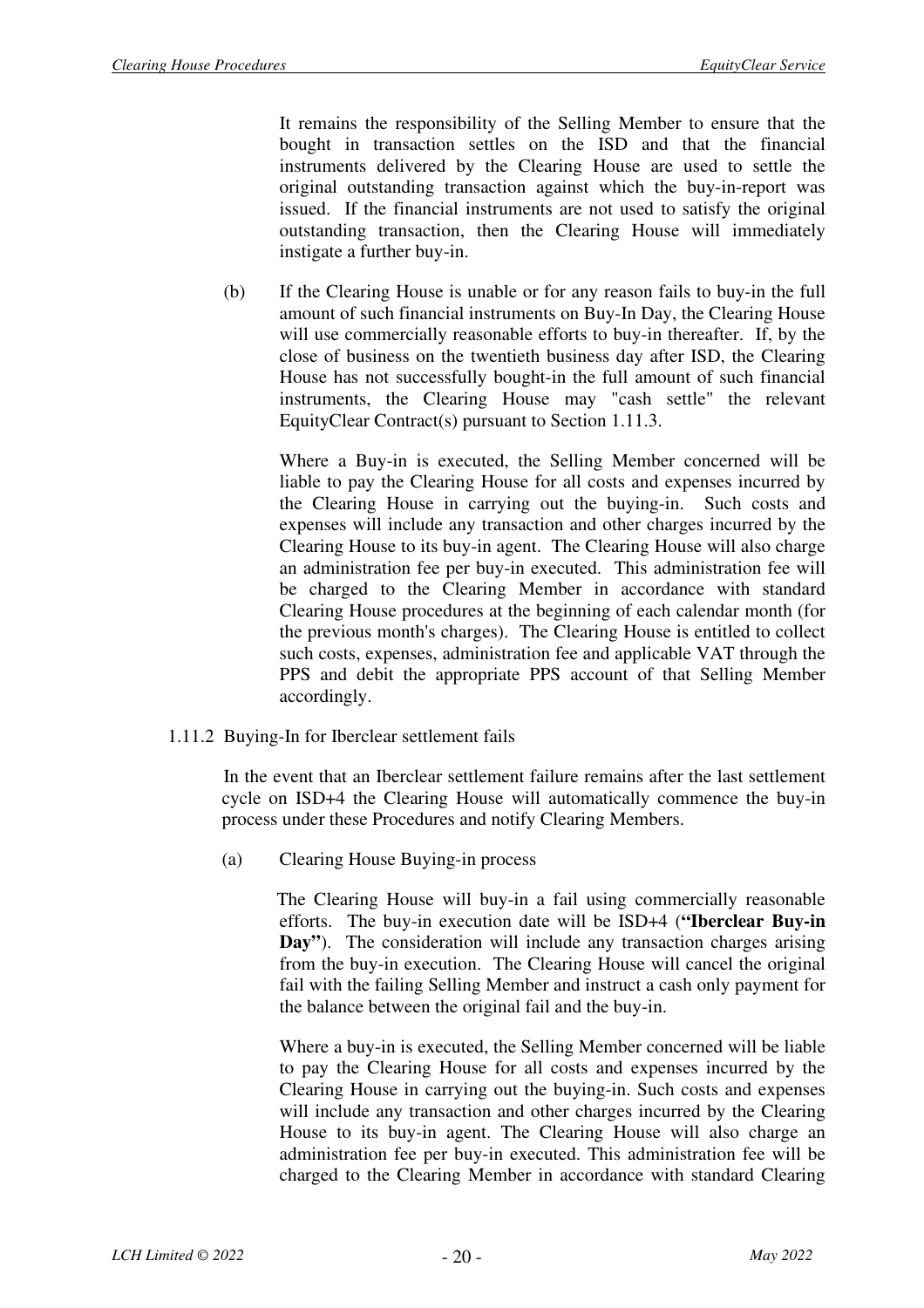House procedures at the beginning of each calendar month (for the previous month's charges). The Clearing House is entitled to collect such costs, expenses, administration fee and applicable VAT through the PPS and debit the appropriate PPS account of that Selling Member accordingly.

- (b) If the Clearing House is unable or for any reason fails to buy-in the full amount of such securities on the Iberclear Buy-In Day, the Clearing House will use commercially reasonable efforts to buy-in thereafter. If, by the close of business on the fifth business day after ISD, the Clearing House has not successfully bought-in the full amount of such securities, the Clearing House may cash settle the relevant EquityClear Contract(s) pursuant to Section 1.11.4.
- 1.11.3 Cash Settlement for settlement fails (excluding Iberclear)

In the event that buying in settlement cannot be achieved as described in Section 1.11.1 after ISD+20, the Clearing House may cash settle any outstanding transactions at such price as the Clearing House may determine in its absolute discretion. Buying members should note that, where an interoperating CCP cash settles under a linked contract, cash settlement may occur prior to ISD+20.

The Clearing House will delete the outstanding transactions in the relevant ASP, which the Buying and Selling Members will be required to match delete (where applicable) by the close of settlement no later than 24 hours after the Clearing House deletion. The Clearing House will enter a cash only delivery into the relevant ASP for settlement as soon as possible for the relevant cash settlement amount.

Where the member fails or omits to match the cash only instruction input by the Clearing House, then the Clearing House reserves the right to collect or pay the relevant funds through the PPS account of the Clearing Member.

Where the price determined by the Clearing House is below the original traded price at the time cash settlement occurs, the Clearing House will pass onto the Buying Member any credit due to the Selling Member as a result of the cash settlement.

In the situation where the Clearing House holds cross-settled, EquityClear Contracts i.e. the transaction considerations may not be equal, the Clearing House may, in its absolute discretion, charge the Buying Member and/or Selling Member such amounts as is necessary to ensure that the Clearing House does not incur a loss.

Where settlement of any EquityClear Eligible Instruments cannot take place because of a court, administrative or regulatory order or because of an insolvency event affecting the Issuer of such financial instruments, or any of the above, the Clearing House may in its discretion, give notice to Clearing Members who are party to open EquityClear Contracts in respect of those financial instruments, that such Contracts will be cash settled at such price as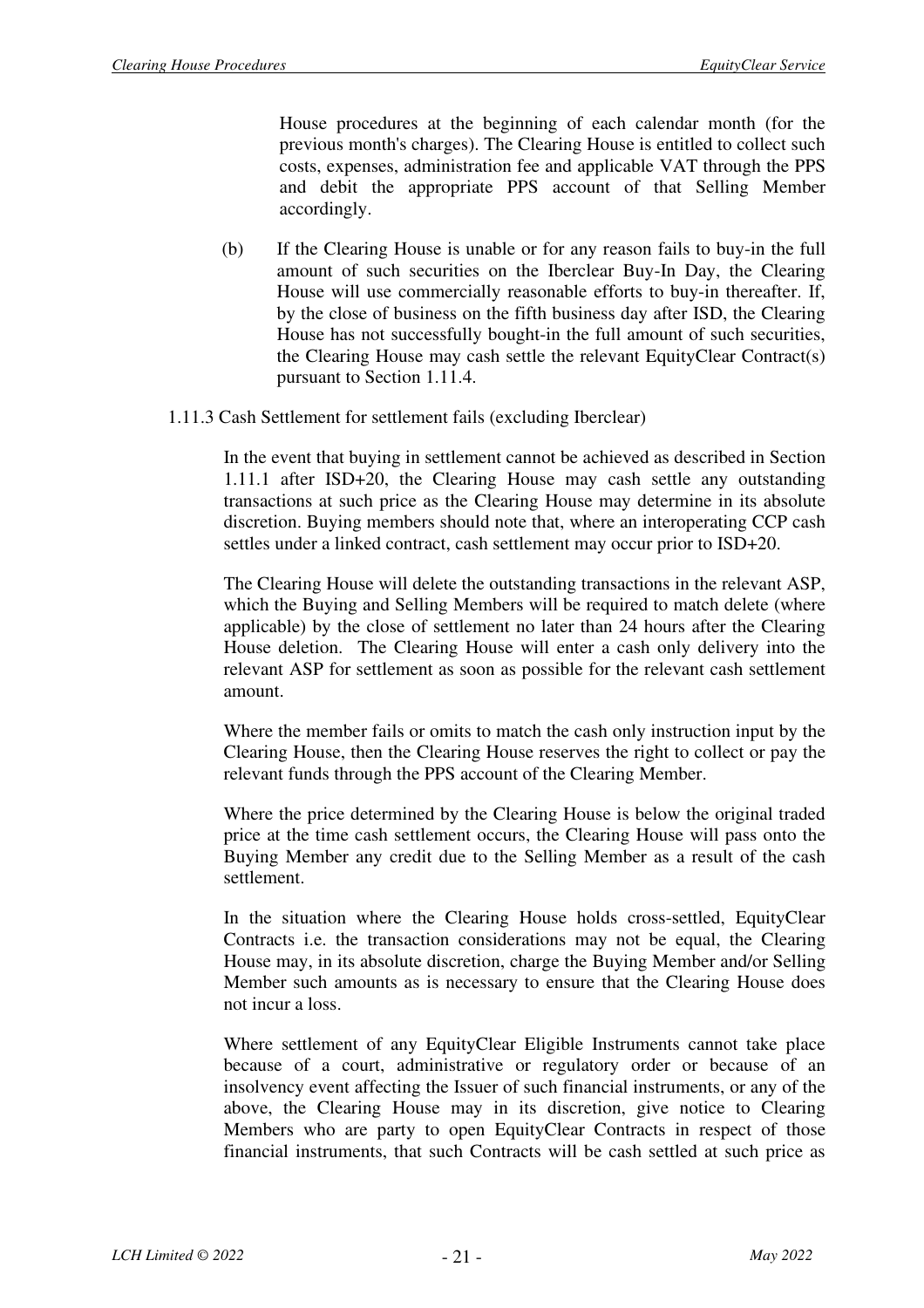the Clearing House may set in its reasonable discretion. Clearing Members should note that in such circumstances the reference price may be zero.

1.11.4 Cash Settlement for Iberclear settlement fails

In the event that buying in settlement cannot be achieved as described in Section 0 by the close of business on ISD+5, the Clearing House may cash settle any outstanding transactions at such price as the Clearing House may determine in its absolute discretion. Buying members should note that, where an interoperating CCP cash settles under a linked contract, cash settlement may occur prior to ISD+5.

The Clearing House will delete the outstanding transactions in the relevant ASP. The Clearing House will enter a cash only delivery into the relevant ASP for settlement as soon as possible for the relevant cash settlement amount.

Where the price determined by the Clearing House is below the original traded price at the time cash settlement occurs, the Clearing House will pass onto the Buying Member any credit due to the Selling Member as a result of the cash settlement.

In the situation where the Clearing House holds cross-settled, EquityClear Contracts i.e. the transaction considerations may not be equal, the Clearing House may, in its absolute discretion, charge the Buying Member and/or Selling Member such amounts as is necessary to ensure that the Clearing House does not incur a loss.

Where settlement of any EquityClear Eligible Instruments cannot take place because of a court, administrative or regulatory order or because of an insolvency event affecting the Issuer of such financial instruments, or any of the above, the Clearing House may in its discretion, give notice to Clearing Members who are party to open EquityClear Contracts in respect of those financial instruments, that such Contracts will be cash settled at such price as the Clearing House may set in its reasonable discretion. Clearing Members should note that in such circumstances the reference price may be zero.

#### 1.12 **Cash penalties for delays in settlement**

- 1.12.1 The Clearing House may impose an LCH Cash Penalty on any Failing Clearing Member for each Settlement Fail, calculated on a daily basis, for each business day that a Settlement Fail is continuing. The amount of such LCH Cash Penalty shall be determined by the Clearing House in its absolute discretion.
- 1.12.2 The Clearing House may collect and distribute EU CSDR Cash Penalties, in respect of failed settlement instructions submitted to an ASP, to and from the relevant EquityClear Clearing Members. If, in relation to an ASP and a business day, the aggregate amount of EU CSDR Cash Penalties that the Clearing House determines is payable by it to EquityClear Clearing Members exceeds the aggregate amount of EU CSDR Cash Penalties it determines is payable from EquityClear Clearing Members to it, the Clearing House may recover such loss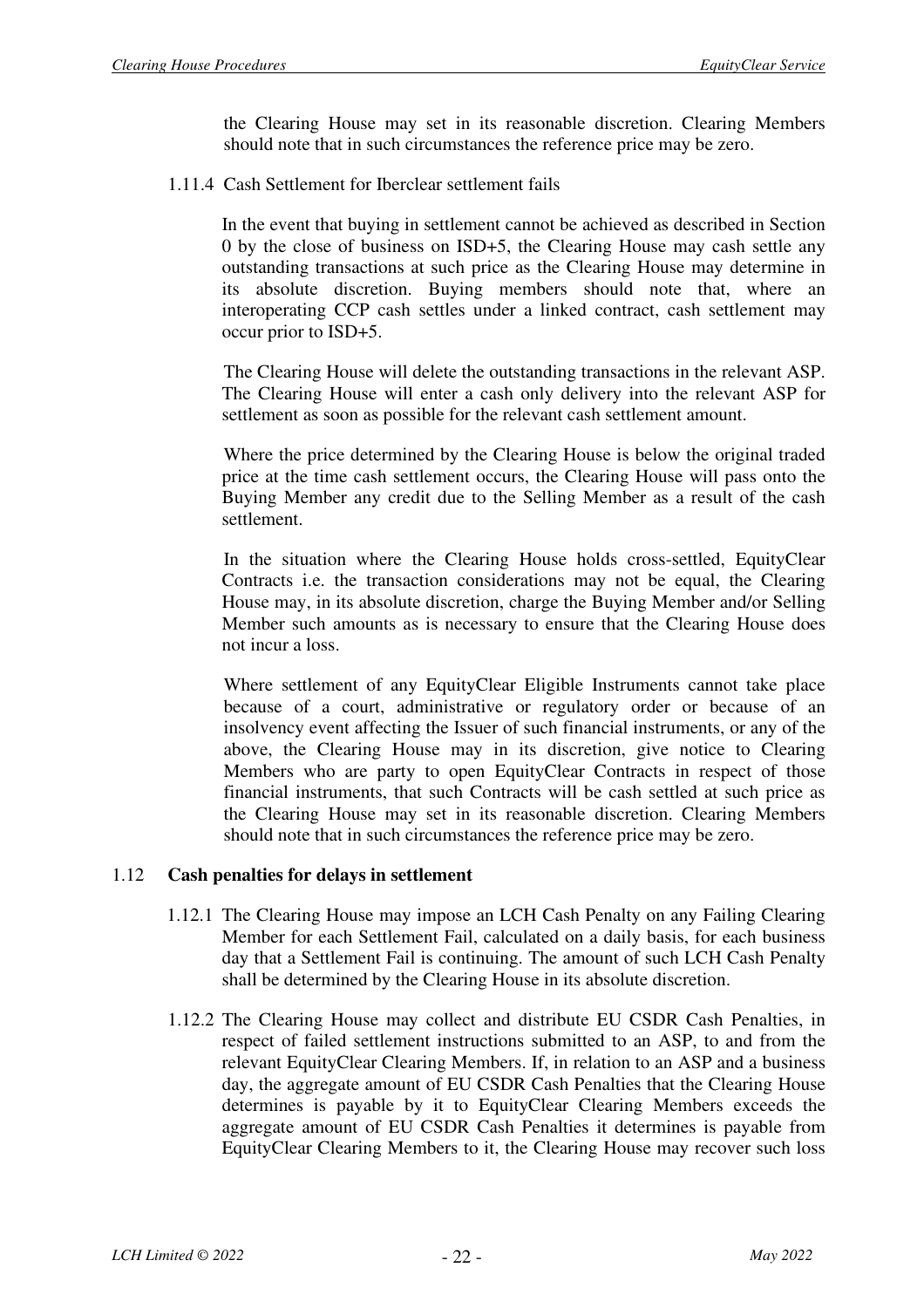from all EquityClear Clearing Members on a pro rata basis as an additional fee for the EquityClear service.

#### 1.13 **Margin (Failed Settlements)**

The Clearing House will continue to apply initial and variation margin obligations until settlement is achieved.

#### 1.14 **Bad Delivery**

Where settlement is unfulfilled or unwound within the system of the ASP for any reason, then the Clearing House has the right to give such directions as it considers appropriate to the Clearing Members who are party to the relevant EquityClear Contracts in order that settlement and delivery may be achieved at the earliest opportunity.

#### 1.15 **Tax Liability**

In the event that the Clearing House incurs any liability to pay any tax (including but not limited to any stamp duty, income tax, withholding tax and corporation tax) in respect of any dividend or other income or taxable benefit from any EquityClear Eligible Instrument or in respect of any Corporate Event related to any EquityClear Eligible Instrument (in each case being an EquityClear Eligible Instrument which is the subject of an EquityClear Contract), then it shall have the right to require

reimbursement in respect of such tax liability and any costs and other expenses incurred by the Clearing House in relation thereto, from the Clearing Member who is or was party to the EquityClear Contract concerned, and whom, in the Clearing House's reasonable opinion should be responsible for meeting such tax payment, costs and expenses. The Clearing House is entitled to debit such amounts from the relevant PPS account of that Clearing Member.

Clearing Members are requested to familiarise themselves with all relevant requirements and procedures of each relevant ASP with regard to withholding and other taxes.

#### 1.16 **Corporate Actions**

All key terms referred to in this Section 1.16 have the meanings set forth in a Glossary annexed to this document as Schedule 1.

#### 1.16.1 Introduction

This Section 1.16 sets out the Clearing House's generic process for managing Corporate Actions that arise in relation to EquityClear Contracts arising from a trade executed, or a match effected, on any ATP (each, an "**ATP Match**"). If there are specific differences that apply to any of the ATPs they may be identified below.

Where a Corporate Action occurs that is not addressed in this Section 1.16, the Clearing House will, where necessary, direct Clearing Members as to the process they will be required to follow.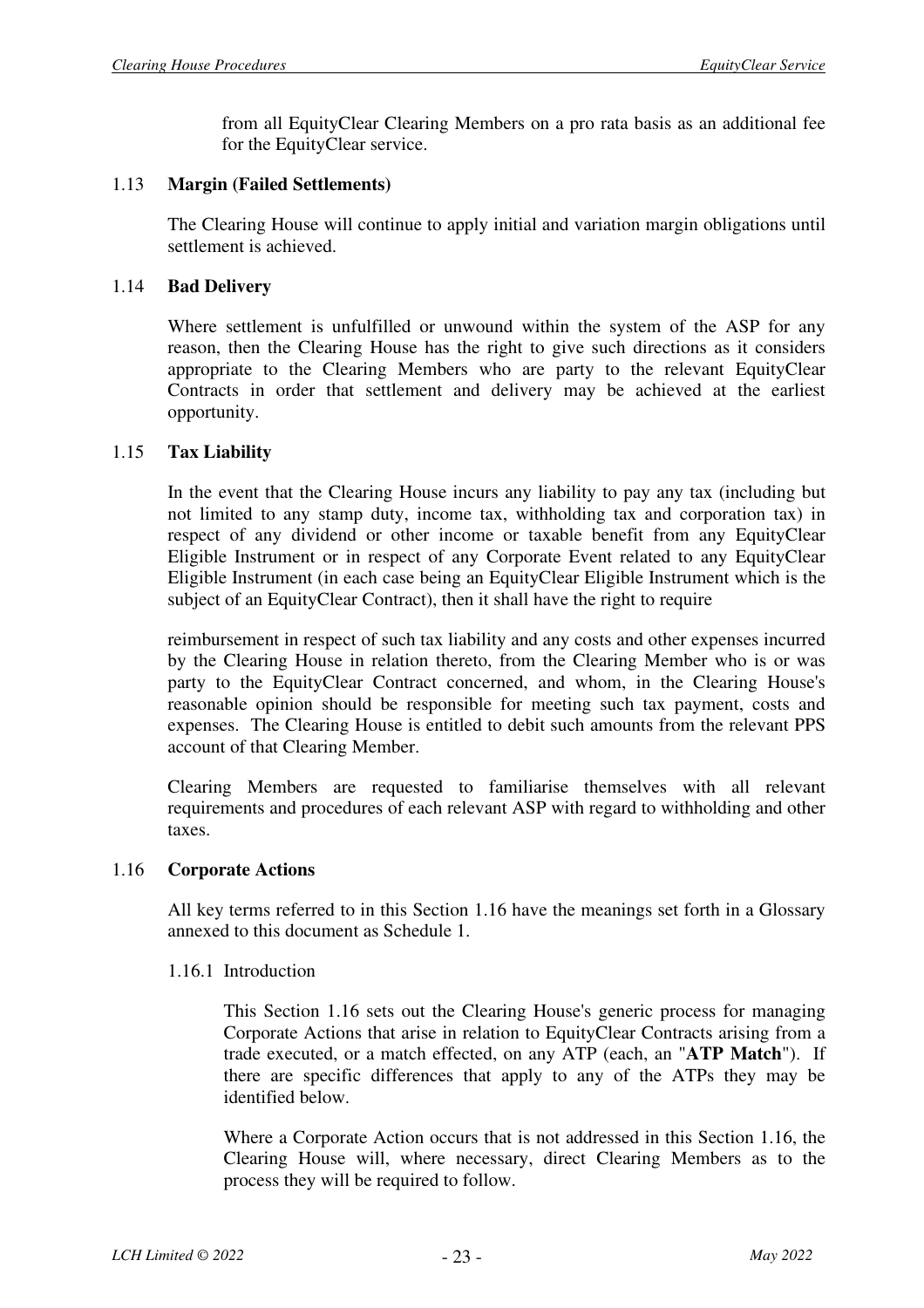#### 1.16.2 Corporate Actions for ccCFDs

Unless otherwise stated, the provisions of Section 1.16.4 to Section 1.16.9 apply only to Corporate Actions for EquityClear (Equities) Contracts. The provisions of Section 1.16.4 to Section 1.16.9 that relate to Corporate Actions for EquityClear (ccCFD) Contracts are clearly identified.

Further information relating to the management of Corporate Actions for EquityClear (ccCFD) Contracts is set out in the ccCFD Corporate Action Management Policy document that is available from the Clearing House or in the Corporate Action Policy of the trading venue, where relevant. The ccCFD Corporate Action Management Policy document forms part of the Clearing House's Procedures and should be read in conjunction with the provisions of this Section 1.16 and Section 1.1.8.

- 1.16.3 Governing Principles
	- (a) Liability of the Clearing House

While the Clearing House will do what it reasonably can to do the things set out in these Procedures, it shall have no liability for any loss or damage arising out of or connected with any act or omission on its part or on its behalf in connection with any Corporate Action. The Clearing House shall be under no obligation to give effect to any instruction made by or on behalf of a Clearing Member or do any act required to obtain any benefit, dividend, stock or other thing arising out of such Corporate Action.

The Clearing House shall not be responsible for any act or omission with regard to any Corporate Action (for example a rights issue, dividend or Cash Equivalent Dividend Payment or other corporate entitlement) relating to any EquityClear Eligible Instrument which is the subject of any EquityClear Contract, other than as set out in these Procedures.

(b) Corporate Action information and accuracy

The Clearing House does not provide Clearing Members with any information in relation to Corporate Actions announcements. The Clearing House is not responsible for forwarding any information or delivering any notice or instruction received.

The Clearing House is not responsible for, and accepts no liability in relation to, the accuracy for any relevant data provided by ASPs or information vendors in regard to Corporate Action events but will make reasonable efforts to resolve any difference highlighted by Clearing Members.

(c) Clearing House processing of Corporate Actions

The Clearing House will not process any Corporate Action consisting of a right to vote.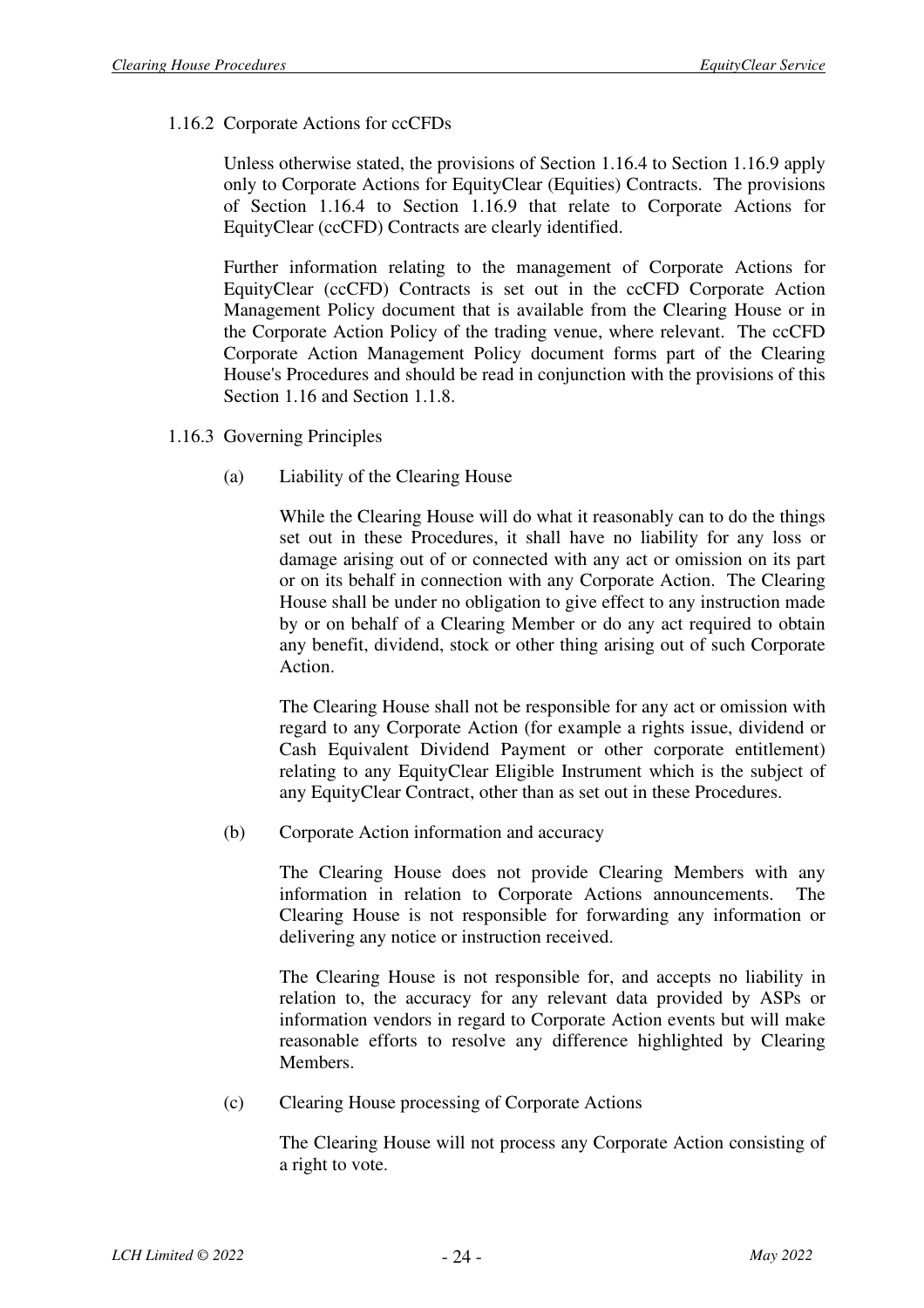The Clearing House will process Corporate Actions on Entitled Transactions or Positions (which includes unsettled and Pending Transactions) as set out in these Procedures and based on its records of those transactions or positions. Where net settlement arrangements apply, the Clearing House will calculate and apply Corporate Actions to a Clearing Member's net position and not to the individual trades making up that position.

In the case of any uncertainty as to how a Corporate Action should be treated, the Clearing House, at its absolute discretion, will determine the treatment of any specific Corporate Action as appropriate. This includes situations where the Clearing House is unable to settle a particular corporate event outturn.

Where permitted, Clearing Members are responsible for notifying the Clearing House of an election in relation to a Corporate Action in accordance with these Procedures. The Clearing House will not solicit responses from Clearing Members on elective events and will only act upon an instruction received from Clearing Members given in accordance with these Procedures. The Clearing House reserves the right to reject any elections from Clearing Members that would result in a residual outturn or an outturn that cannot be settled by the Clearing House.

Except as otherwise provided in these Procedures or the Rulebook, each Clearing Member (and/or its Settlement Agent) is solely responsible for the notification, satisfaction and reconciliation of any entitlement that is the result of a Corporate Action. All claims must be settled on the ISD and Clearing Members must not take any action to prevent timely settlement.

If a Corporate Action results in the creation of a position in cash or securities, the Clearing House will calculate and collect the Collateral required in respect of the initial margin and/or variation margin on a case-by-case basis. Each Clearing Member should ensure that it has made appropriate arrangements to meet such margin calls.

(d) Clearing Member Obligations

The terms of a Corporate Action will establish whether a Clearing Member is affected by that event. It is the responsibility of the Clearing Member to ensure that it complies with the terms and conditions (including any restrictions) that apply to a Corporate Action. permitted, when a Clearing Member issues a Buyer Election Notice to the Clearing House in accordance with Section 1.16.7(b), the Clearing Member agrees to indemnify the Clearing House in respect of any loss suffered by the Clearing House as a result of that Clearing Member's breach of the terms and conditions of the relevant Corporate Action.

Where a Clearing Member fails to take delivery from the Clearing House that results in the Clearing House incurring a cost due to a Corporate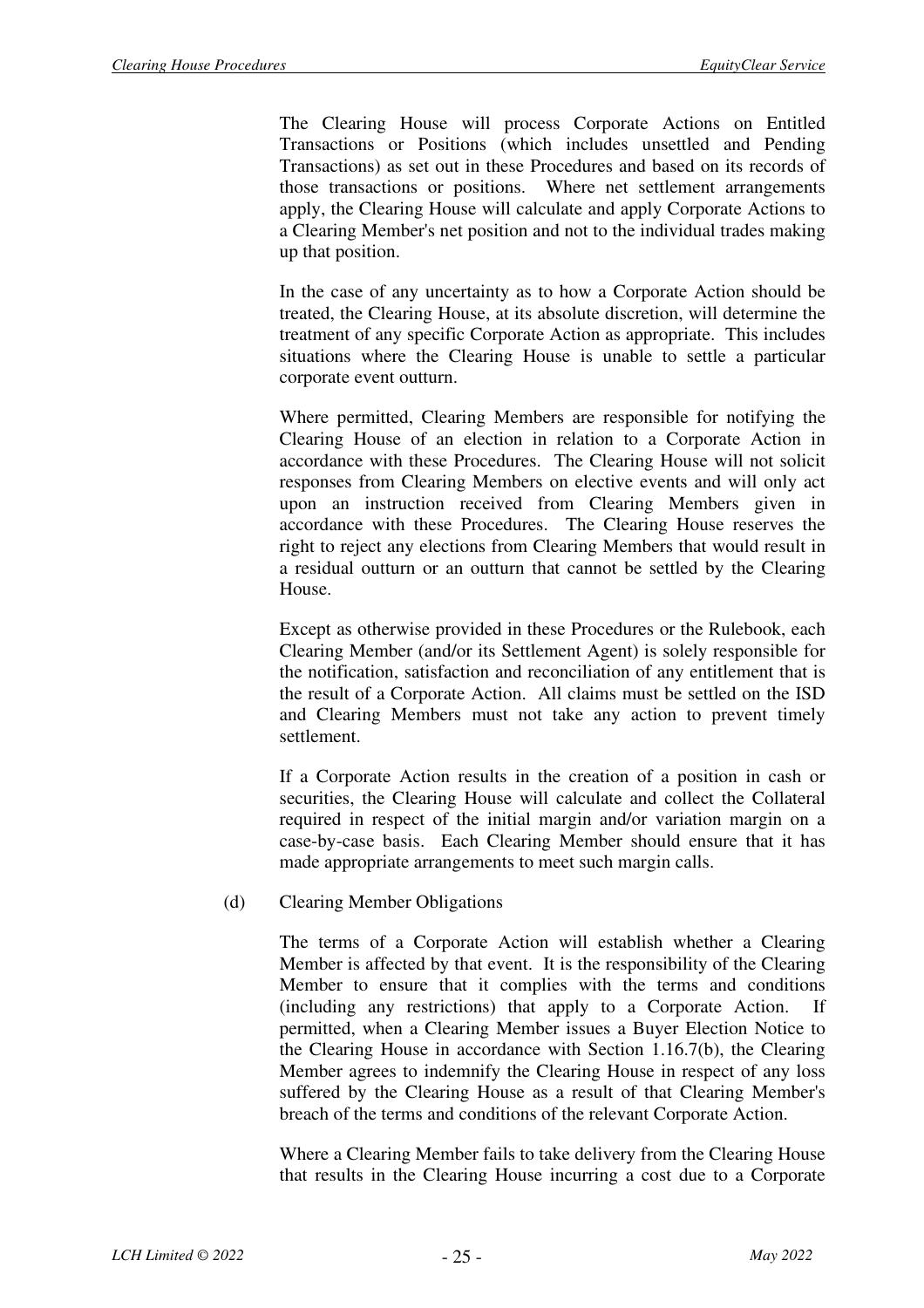Action, the Clearing House may recover such costs from the Clearing Member via the Clearing Member's PPS account.

(e) Use of Settlement Agents

The Clearing House may instruct, and may accept instructions from, a Clearing Member's Settlement Agent in relation to a Corporate Action, subject to Section 1.1.6. However, Clearing Members remain directly responsible for compliance with these Procedures, including the timely submission of any instructions that may be given by a Clearing Member and any liabilities arising as a result of a Corporate Action.

The Clearing House has no contractual relationship with a Clearing Member's Settlement Agent and shall owe no duty of care nor have any liability whatsoever to such Settlement Agent (whether that person is a Member or not) or any other person in the event of any act or default of such Settlement Agent, or with regard to any matter arising out of or in connection with these Procedures.

1.16.4 Mandatory Events

If the Clearing House incurs any liability to pay any tax in respect of any dividend or other income in respect of any Corporate Action then it shall have the right to require reimbursement in respect of such tax liability from the Clearing Member who is or was party to the EquityClear Contract concerned. The Clearing House is entitled to debit such amounts from the relevant PPS account of that Clearing Member.

(a) Mandatory Event with Options

#### "**Mandatory Events with Options**" are events such as:

- (i) scrip dividends;
- (ii) dividends payable in alternative currencies or drips; and
- (iii) specific schemes of arrangements in which the issuer of a security offers the beneficial owner a choice in the type of outturn it will receive.

In the absence of an election, Entitled Members will receive the default outturn as dictated by: (a) the terms of the event; or (b) if no event default has been announced, the default applied by the relevant ASP or the Clearing House.

Dividends with options

If a Mandatory Event with Options is a dividend with options, then the Clearing House will accept Buyer Election Notices on scrip dividends and currency election dividends in accordance with the process described in Section 1.16.7. If no election is received, the Clearing House will apply the default as dictated by the terms of the event or, if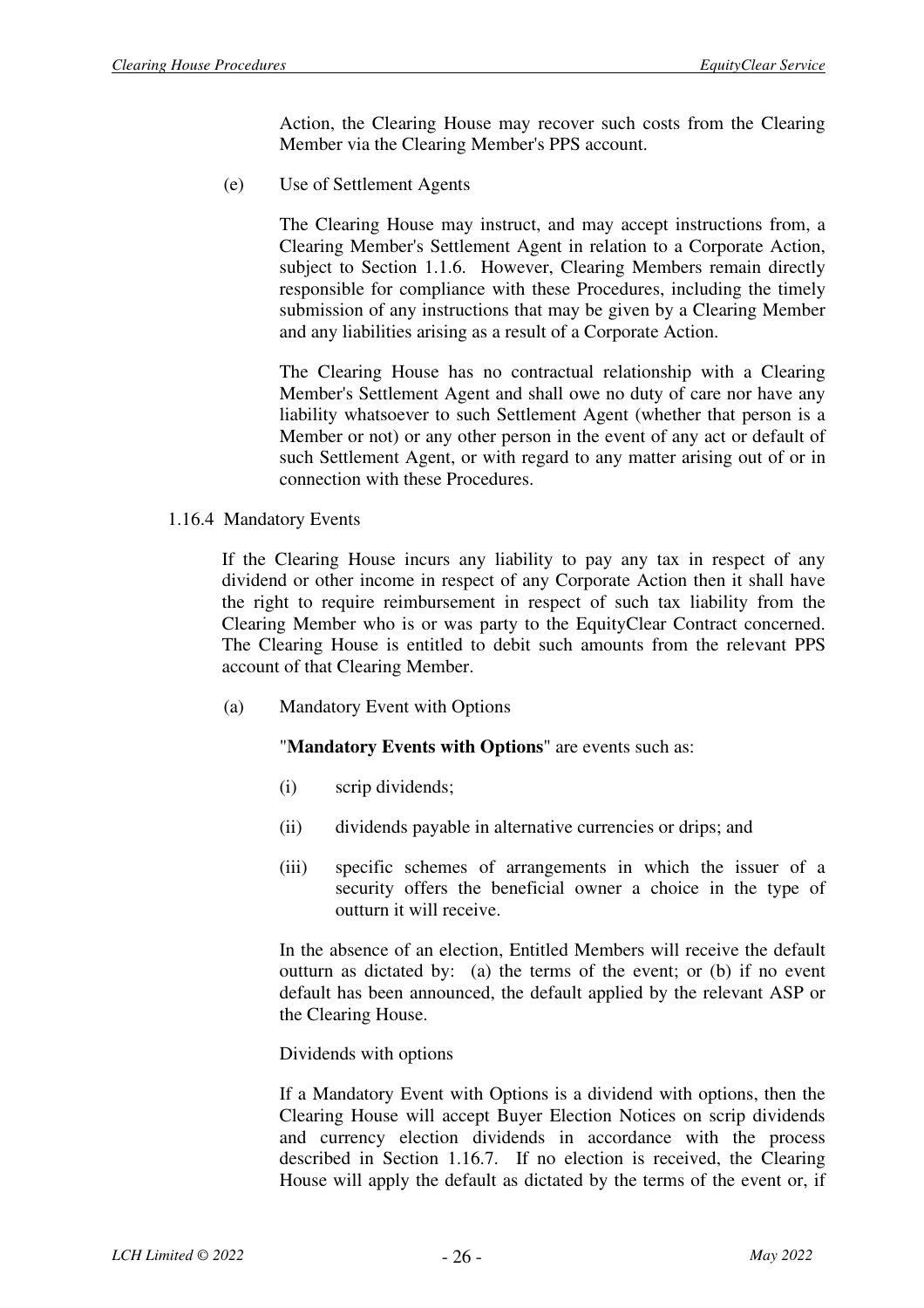the event does not have a default, the option applied by the relevant ASP or the Clearing House, as the default option.

Interim Securities

In some local markets, a Mandatory Event with Option may be processed by distributing to Entitled Members an Interim Security representing the options available. In those markets, transactions reflecting the Interim Securities will be automatically created by the ASP or Clearing House if an Open Transaction is open over the Record Date. In such cases, the Clearing House will attempt to settle these Interim Securities prior to any election deadlines. However, if on the Effective Date there are still outstanding Interim Securities in respect of optional cash distribution events, then the default option will be applied to the open interim transactions and the Interim Securities will be transformed accordingly.

Last Time for Delivery of nil paid rights in CREST

In the case of CREST, Selling Members are not permitted to deliver nil paid rights after the last time for delivery (the last time for delivery, unless otherwise advised, is the close of settlement in the CREST, one Business Day prior to the registrar's deadline for call payments, registration or elections).

In the event that nil paid rights are delivered by a Selling Member after the last time for delivery, the Clearing House will attempt to deliver the securities back to the Selling Member, who will remain liable for delivering the chosen option as required by the Buying Member.

Other events

For all other Mandatory Events with Options, the buyer election process set out at Section 1.16.7 will be followed.

For ccCFDs, Members will not be permitted to elect upon Mandatory Events with Options and the default will be applied as determined by the Clearing House or by the trading venue, where relevant. Therefore, the procedures outlined in Section 1.16.7 do not apply to Buying Members with ccCFD positions. Selling Members holding short ccCFD positions subject to a Mandatory Event with Options will be liable for the default outturn due.

#### 1.16.5 Voluntary Corporate Actions

Voluntary Corporate Actions are events such as tender offers, takeovers or calls on rights securities. An Entitled Member may choose whether or not to participate in a Voluntary Corporate Action.

A Buying Member that is an Entitled Holder may submit a Buyer Election Notice in relation to a Voluntary Corporate Action, in accordance with the buyer election process detailed below at Section 1.17.7.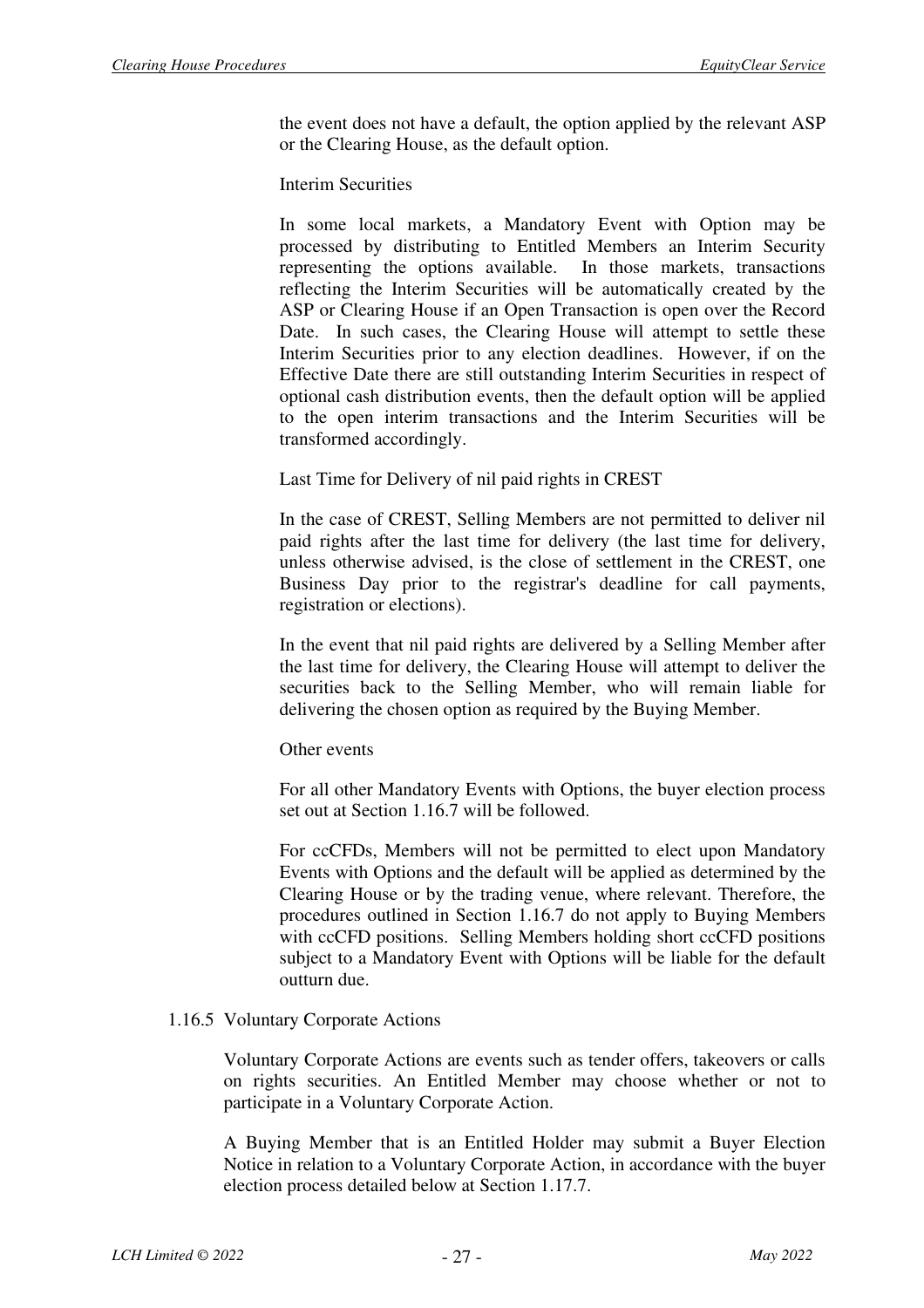In the absence of an election from the Buying Member, the default option of the Voluntary Corporate Action will be applied to Entitled Transactions. Where a Voluntary Corporate Action does not have a default option, the default is set by the relevant ASP or the Clearing House. In most cases the default option is no action, and the Entitled Transaction will not be affected.

For ccCFDs, Members will not be permitted to elect upon voluntary events and the default will be applied as determined by the Clearing House or by the trading venue, where relevant. Therefore, the procedures outlined in 1.16.7 do not apply to Buying Members with ccCFD positions. Selling Members holding short ccCFD positions subject to a voluntary event will be held liable for the default outturn due.

#### 1.16.6 Conversion

If, as a result of a Mandatory Event or a Voluntary Corporate Action, a security that a Selling Member is obliged to deliver to the Clearing House (the "**Original Security**") is to be transformed into, or replaced by, a different security (the "**Outturn Security"**) on a day (the "**Conversion Date**") (such event, the "**Conversion**") and:

- (a) such Selling Member delivers the Original Security to the Clearing House in satisfaction of its obligations to the Clearing House, but fails to do so before the cut-off time (as reasonably determined by the Clearing House, after taking into account information received from the relevant ASP, registrar and/or Issuer as to the proposed Conversion) on the Conversion Date, such that the Clearing House is unable to deliver the Original Security to a Buying Member entitled to receive it; and
- (b) on the Conversation Date, instead of the Clearing House receiving an entitlement to the Outturn Security (in place of the Original Security) from the relevant ASP or registrar, it receives (for any reason whatsoever) an entitlement to a different security than the Outturn Security (in place of the Original Security) (such different security, the "**Mismatch Security**"),

then the Clearing House shall have the right to require reimbursement from such Selling Member of any cost, expense or liability the Clearing House may incur in connection with the Selling Member's failure in Section 1.14.6(a) (including, without limitation, any liability the Clearing House incurs in selling the Mismatch Security to, and purchasing the Outturn Security from, a third party broker, in order to deliver the Outturn Security to a Buying Member). The Clearing House is entitled to debit the amount of such reimbursement from the relevant PPS account of such Selling Member.

1.16.7 Buyer Election Process

An Entitled Member may notify the Clearing House of its election in relation to a Mandatory Event with Options or a Voluntary Corporate Action by submitting a Buyer Election Notice in accordance with the following procedures.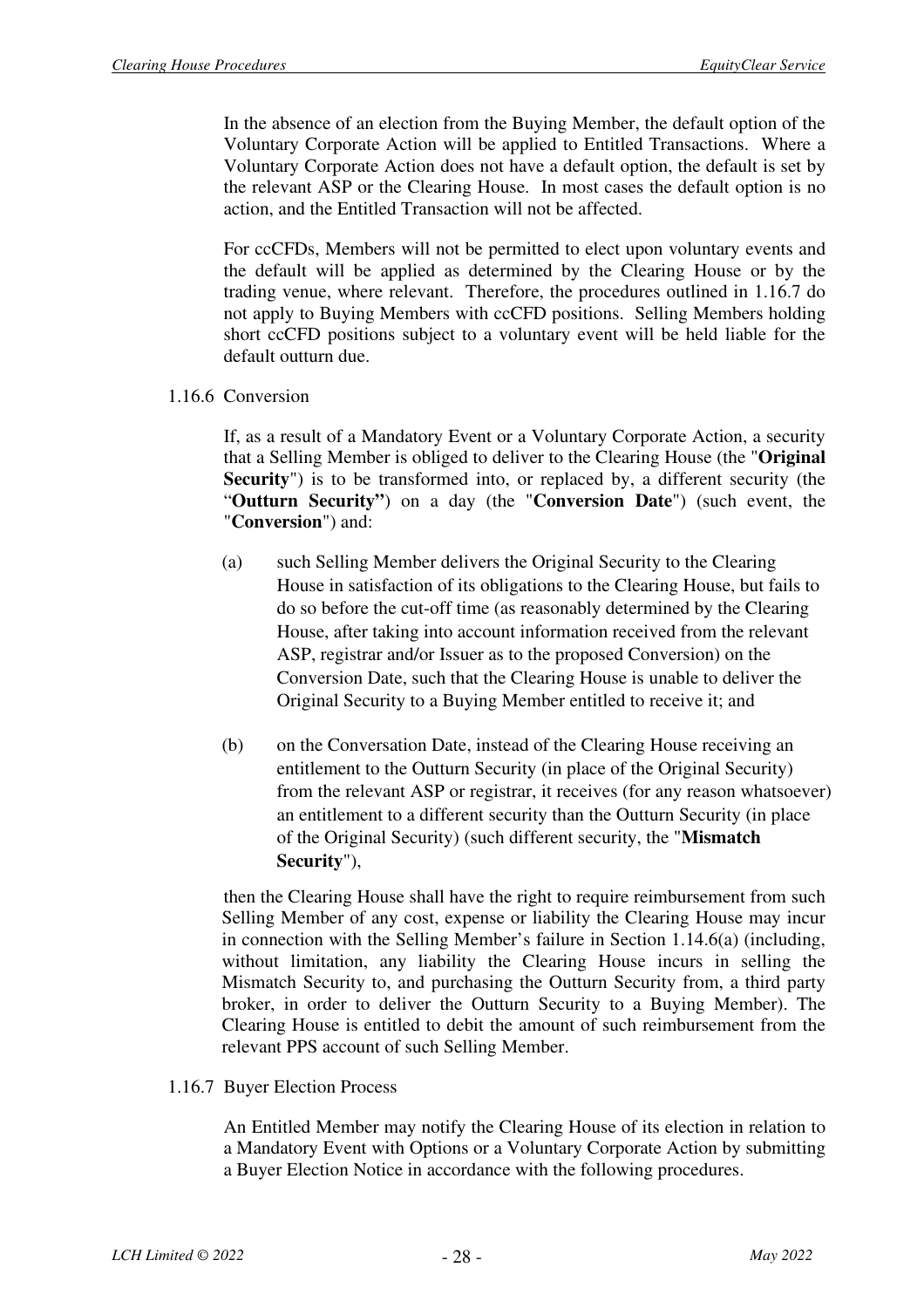(a) Deadlines and Interim Securities

The CCP Deadline is the time set by the Clearing House by which an Entitled Holder must submit a Buyer Election Notice. The CCP Deadline is based on the terms of the Corporate Action and any restrictions applied by the ASP and/or the Clearing House's Settlement Agent. Schedule 2 sets out the relevant CCP Deadlines by type of event.

In markets in which Interim Securities are distributed as part of the initial event, such as a rights issue, for the purposes of processing these events these Interim Securities transactions will be treated as Open Transactions.

(b) Buyer Election Notices

Buying Members that have not received their securities or Interim Securities on or before the relevant Deposit Deadline or Acceptance End Date and that choose to participate in a Corporate Action, must submit a correctly completed "**Buyer Election Notice**" (see Schedule 4) to the Clearing House via email the Clearing House contacts specified in that notice.

A Buyer Election Notice must be submitted before the relevant CCP Deadline. It is the Buying Member's responsibility to ensure that receipt of the Buyer Election Notice is confirmed by the Clearing House.

Notwithstanding the receipt of a correctly formatted Buyer Election Notice, if prior to the Market Deadline, the Clearing House is in a position to deliver the Eligible Instruments underlying the Open Transactions or Interim Securities, or a partial of either by splitting the instruction, then it reserves the right to do so.

(c) Allocation Notices

Buyer Election Notices that are received from Buying Members by the CCP Deadline will be allocated to Selling Members with relevant Entitled Transactions using the Allocation Methodology. The Clearing House will notify Selling Members of the allocation via an "**Allocation Notice**".

Allocation Notices are created using the Allocation Methodology that matches Buying Members with Selling Members in the following order: (1) an outstanding settlement obligation of equal size; then (2) an outstanding settlement obligation of greater size; and (3) an outstanding settlement obligation of greatest size (i.e. the largest available if the largest available is smaller than the elected position).

The allocation process will be completed by the times outlined in Schedule 2. The Clearing House will apply reasonable endeavours (but shall not be required) to notify, and confirm receipt by, those Selling Members to whom liability is allocated prior to the Allocation Deadline.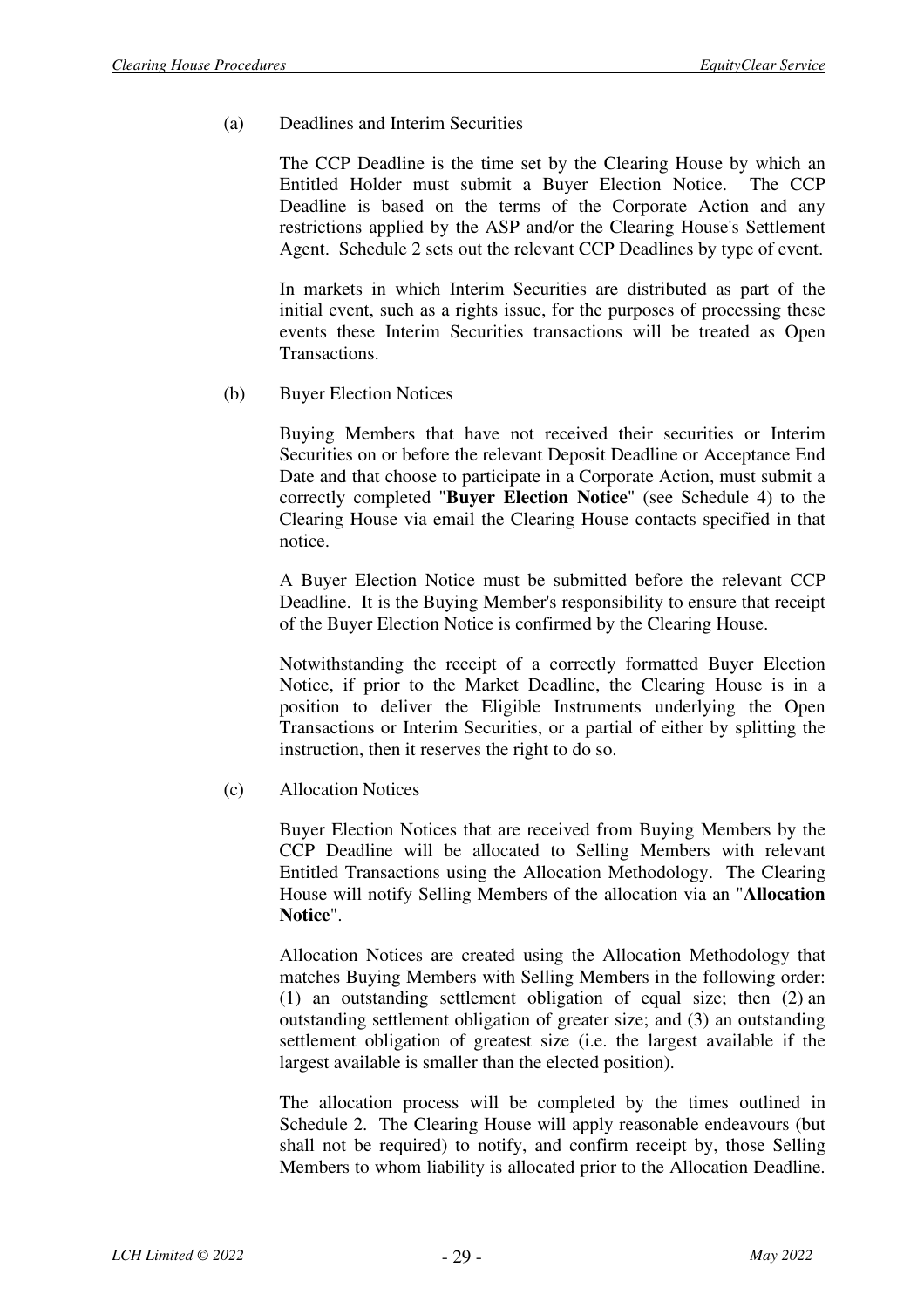The Clearing House may, if it reasonably determines that the circumstances warrant, accept a Buyer Election Notice after the CCP Deadline in which case (and notwithstanding any Allocation Deadline), the Clearing House will allocate that election to Selling Members with Entitled Transactions in accordance with the Allocation Methodology as promptly as practicable thereafter.

Each Selling Member should note that if it holds an Entitled Transaction (including by reason of a failure to match its settlement obligations), the Clearing House may issue that Selling Member with an Allocation Notice to satisfy a Buyer Election Notice. Accordingly, each Selling Member should be prepared to fulfil any Allocation Notice that it receives, in accordance with these Procedures.

If by the CCP Deadline, a Selling Member has not settled an Entitled Transaction, that Selling Member will be liable for the outturns of the offer in addition to other actions (e.g. buy-in) that may result from its failure to deliver, as provided in these Procedures.

(d) Clearing House Holdings at an ASP

In the event that the quantity of Buyer Election Notices received from Buying Members exceeds the quantity of Selling Member Entitled Transactions, then, in the event that the Clearing House maintains a holding of an Eligible Instrument at an ASP that is subject to a Corporate Action, the Clearing House shall use its reasonable endeavours to satisfy the excess Buyer Election Notices by electing an appropriate quantity of its holding at the ASP.

If a Selling Member fails to deliver the relevant Eligible Instruments by the last time to deliver before the CCP Deadline and the Clearing House is unable to elect its holding at the ASP, then any loss incurred by the Clearing House will be allocated and charged to those Selling Members responsible for late delivery.

(e) Selling Member delivery

A Selling Member with Entitled Transactions (including holders of short ccCFD positions) who has received an Allocation Notice from the Clearing House is bound by that Allocation Notice. That Selling Member can only deliver the original or the Interim Securities prior to the last time to deliver before the CCP Deadline.

After the CCP Deadline, a Selling Member who has received an Allocation Notice must deliver the new transformed securities or the relevant outturn distribution. In the event that a Selling Member delivers the original or Interim Securities, and the Buying Member (or its agent) declines to accept delivery of such Securities then the Clearing House will return those same securities to the Selling Member and the Selling Member is obliged to deliver to the Clearing House the new transformed securities or relevant outturn distribution in accordance with such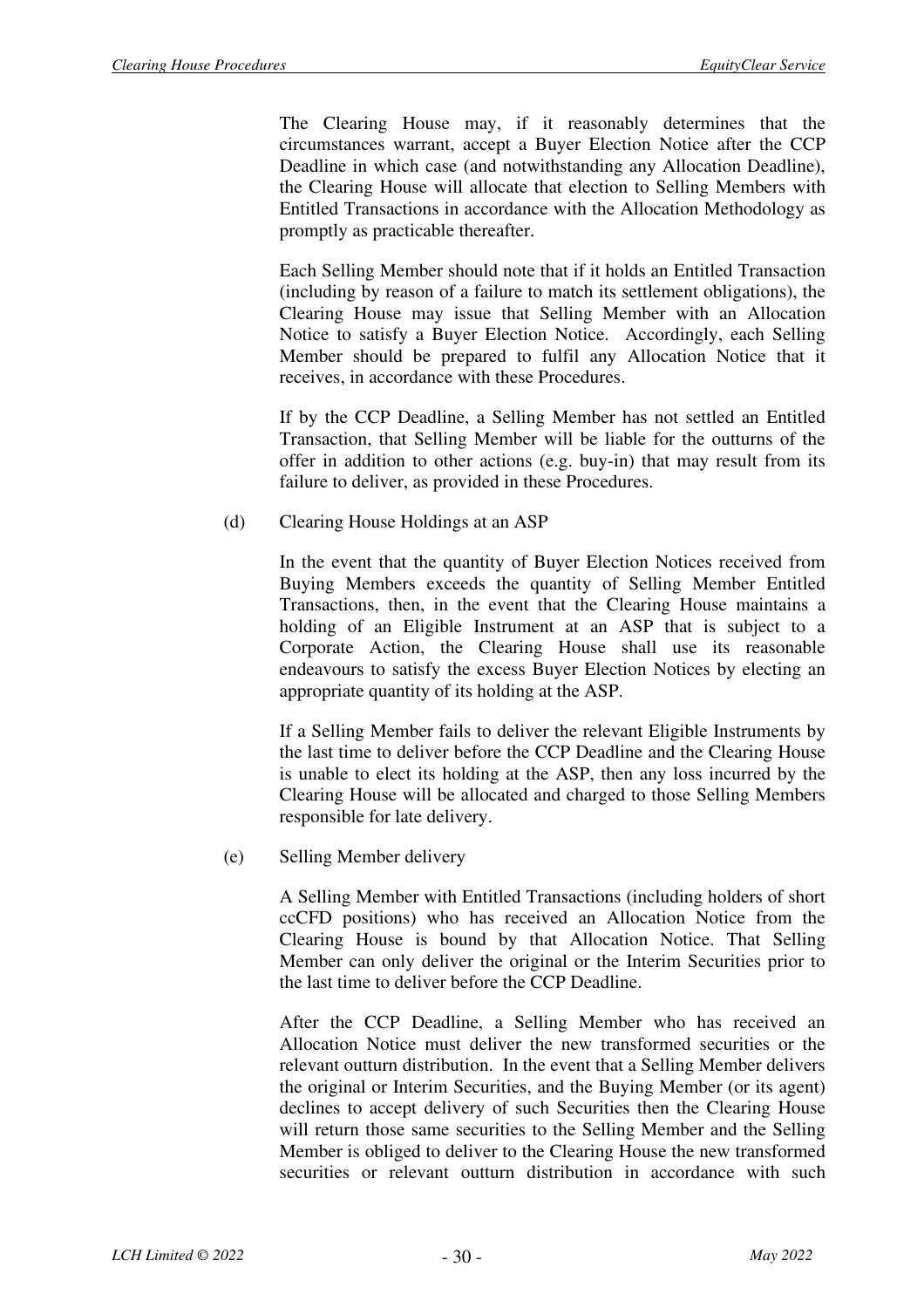directions as may be given by the Clearing House. Once the Corporate Action is finalised, if a further transformation or distribution is required the Clearing House procedures outlined at Section 1.16.4 for Mandatory Events will be followed.

If, in relation to an Entitled Transaction, a Selling Member's delivery of the underlying securities: (a) may prevent the Clearing House from creating an Allocation Notice; (b) will require the Clearing House to elect its Holding at an ASP; or (c) occurs after the CCP Deadline, then the Clearing House reserves the right to block settlement, or refuse a full or partial delivery, or to return the securities received.

(f) Buyer Elections Process: CREST

Please refer to the EUI manual regarding the buyer election process in CREST.

(g) Buyer Elections Process: SIX SIS

Please refer to SIX SIS regarding its buyer election process

(h) Failure of Selling Member to deliver

If a Selling Member fails to deliver the relevant securities to the Clearing House by the Deposit Deadline, the Clearing House may be unable to make a corresponding delivery on to the Buying Member. As a result, the Buying Member may not be able to deliver the underlying stock to the MPA or SIS in order to participate in the Corporate Action. In such circumstances, the Clearing House will allow the Buying Member to submit a Buyer Election Notice or cash claim directly to the Clearing House provided such details are received by the Clearing House no later than two hours after the Deposit Deadline for SIS. Such notification must be made by email to the address notified on the website. No other method of notification is permitted. If the Buying Member does not submit a Buyer Election Notice by the required time, then the Buying Member will lose any election rights.

The Clearing House will validate Buyer Election Notices that it receives and will allocate valid elections to appropriate Selling Members via Allocation Notices. The allocation process will be completed by the close of business (5 p.m. London time) on the CCP Deadline (as applicable) + 1 (the "**Allocation Deadline**") or as soon as practicable thereafter.

Following allocation, the Clearing House will create settlement instructions in SIS for the relevant entitlement on a T+2 basis. Such settlement instructions will usually be entered by the Clearing House by 17:30 hours London time on the day which is two business days after the delivery deadline but this process may take longer where there are a large number of instructions to be created.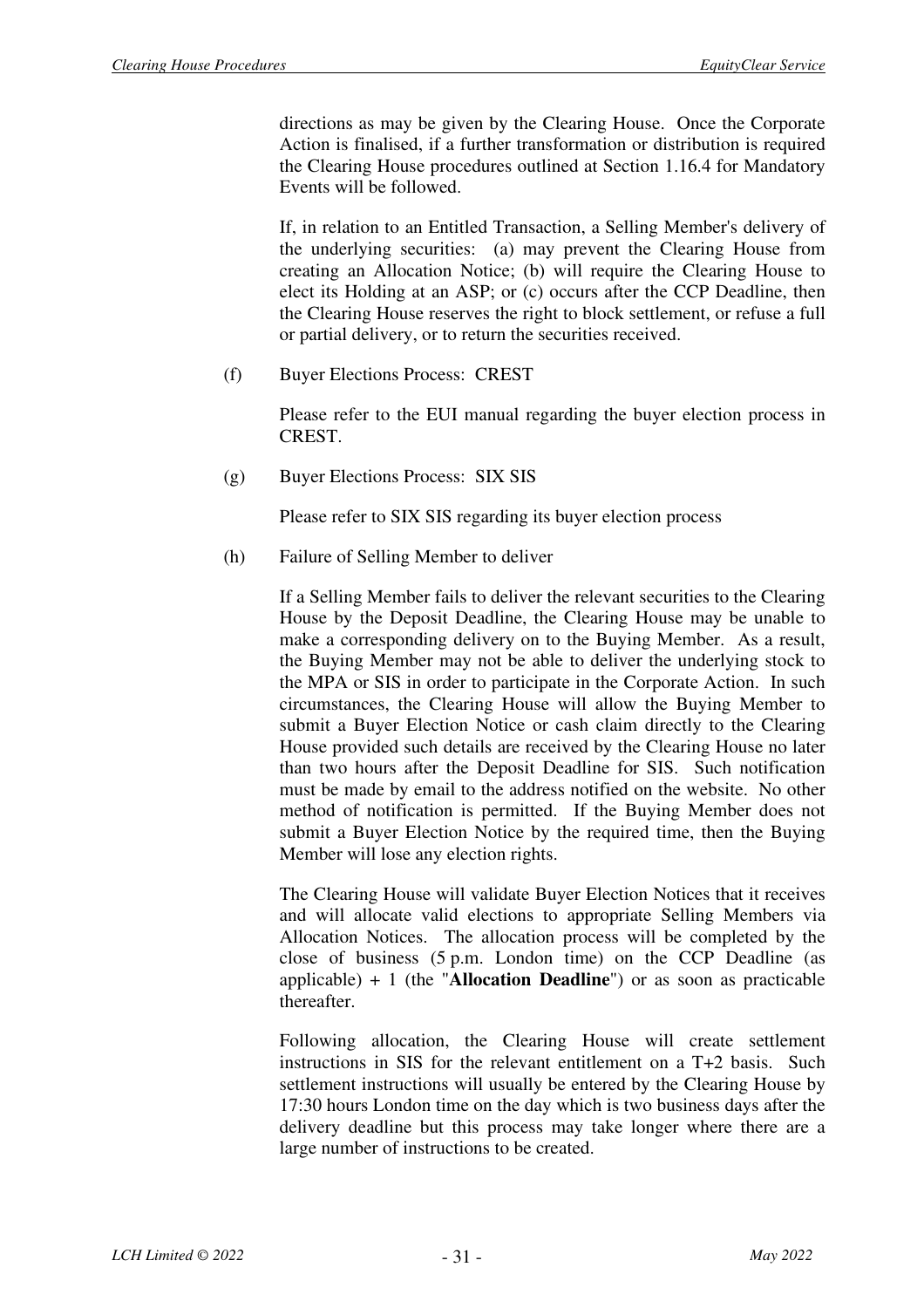(i) Failure to make or accept delivery

Where a Selling Member has been issued with an Allocation Notice and fails or omits to deliver stock to the Clearing House by one hour prior to the delivery deadline, this will be deemed to be a settlement failure. The Clearing House may charge that Selling Member an administration fee, which sum may be collected by the Clearing House through the relevant PPS account.

If a settlement failure arises due to the failure or omission of the Buying Member to take delivery of the relevant stock from the Clearing House, that Buying Member will lose its election rights.

1.16.8 Fractional Entitlements

The Issuer of an Eligible Instrument determines whether an amount known as a "**Fractional Entitlement**" is payable to a Buying Member as a result of a Corporate Action. If the Clearing House has Open Transactions that are subject to a Fractional Entitlement then, depending on local market practice, that Fractional Entitlement will be managed by the Clearing House, the relevant ASP or the Clearing House's Settlement Agent.

In markets in which Fractional Entitlements are managed by the relevant ASP or the Clearing House's Settlement Agent, the ASP or the Clearing House's Settlement Agent will distribute the entitlement, or set up claims representing the entitlement to reflect the cash due under the terms of the event. The ASP or the Clearing House's Settlement Agent will credit and debit the affected accounts maintained by the Clearing House's Settlement Agent and Members' Settlement Agents, either on the Effective Date or on receipt/payment dates of the claims. The Clearing House reserves the right to debit or credit a Clearing Member's PPS account if a claim remains outstanding for 30 days or more.

Where the Fractional Entitlement is not dealt with by the ASP or the Clearing House's Settlement Agent the Clearing House will accept a claim from a Buying Member, and pass on the claim to the relevant Selling Member. It is a Buying Member's responsibility to submit such claims and the Clearing House will not actively invite claims from Buying Members.

If a Buying Member issues a claim for a 'Fractional Entitlement' more than one month after the Issuer determines that such entitlements are payable, such claim will be treated as invalid by the Clearing House. In relation to such claims, the Clearing House will be under no obligation whatsoever and, subject to Section 1.1.8(b), shall have no liability to the Buying Member with regard to such claim.

- 1.16.9 UK Residual Transactions
	- (a) A "**Residual Transaction**" is a stock or cash transaction
		- (i) created as a result of a Corporate Action affecting an EquityClear Eligible Instrument that is settled in CREST as ASP; and
		- (ii) that cannot be settled in CREST.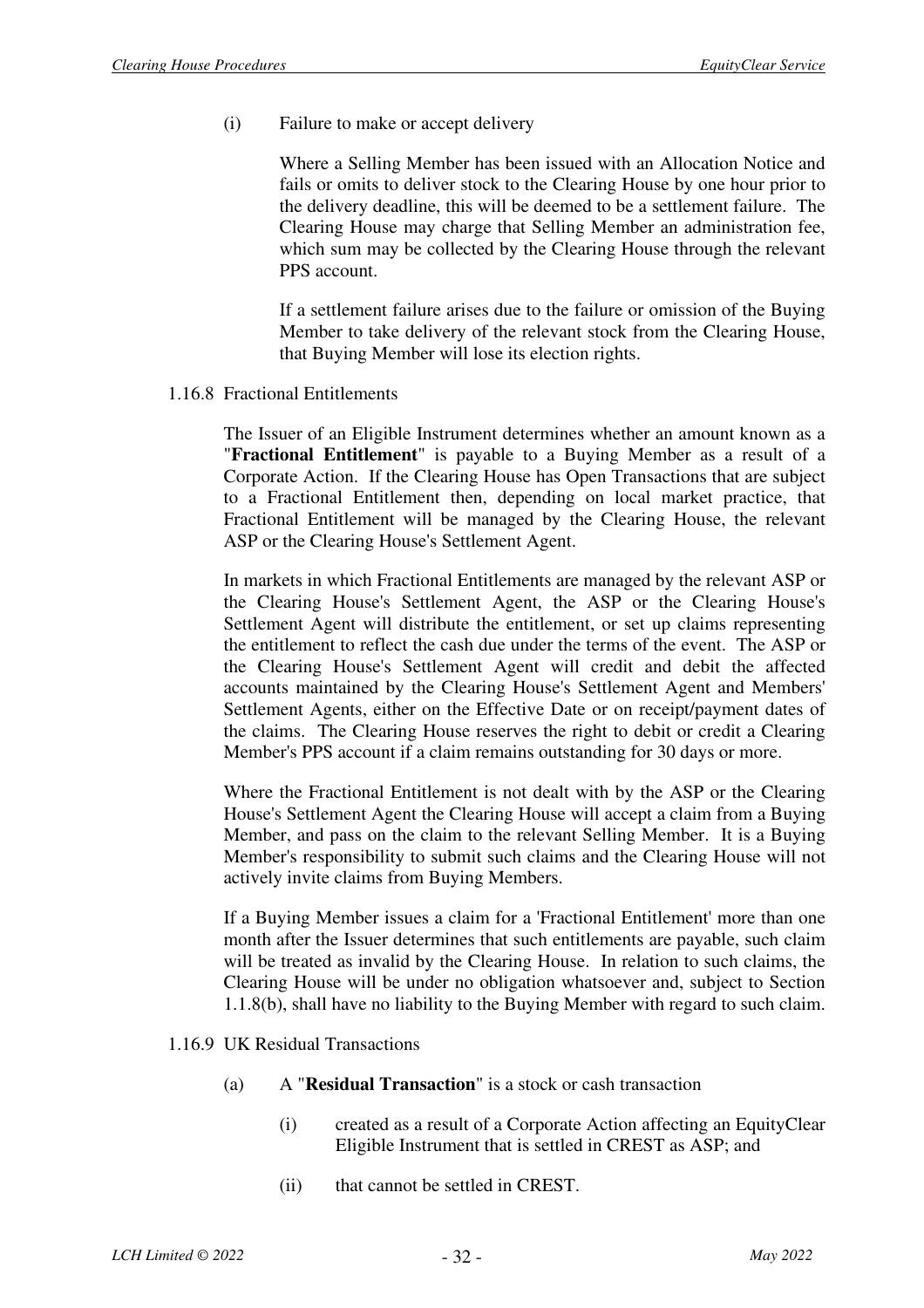If the Clearing House is aware that a Corporate Action affecting an EquityClear Contract will give rise to a Residual Transaction (a "**Residual Corporate Action**"), the Clearing House will calculate each Clearing Member's net settlement position for those Residual Transactions.

A Clearing Member's "net settlement position" in Residual Transactions is calculated by taking the total amount of any stock or cash (as the case may be) due to that Clearing Member, then deducting the total amount of any cash or stock due from that Clearing Member. This will provide a net amount of stock or cash due to the Clearing House from that Clearing Member, or due to that Clearing Member from the Clearing House. The calculations may include Residual Transactions with different ISDs and the Clearing House shall in its discretion determine the ISD for settlement of the net settlement position.

Clearing Members should note that the "net settlement position" referred to in this Section 1.16.9 should not be confused with net settlement of EquityClear Contracts arising from participation in net settlement arrangements as described in Section 1.10.6(b) above. Netting of Residual Transactions will take place irrespective of whether a Clearing Member has notified the Clearing House of its intention to participate in the net settlement arrangements described in Section 1.10.6(b) above.

(b) Delivery directions

A Clearing Member holding Residual Transactions will be advised by the Clearing House of the details of its net settlement position. The Clearing House will, in its sole discretion, determine the size and "shape" of batches of stock to be delivered by or to any Clearing Member and, in the event that a Clearing Member is required to deliver any stock to the Clearing House, the Clearing House will provide details of the batches in which the Clearing Member is required to deliver such stock. Such advice will generally be provided to a Clearing Member on:

- (i) Ex-Date for Residual Corporate Actions where the Record Date occurs before the Ex Date;
- (ii) Record Date plus one business day where Ex Date occurs before Record Date.

In the event that details of the net settlement positions are not available on either of these dates, the Clearing House will provide such advice as soon as reasonably practicable after such details become available.

Clearing Members are required to comply with delivery directions given by the Clearing House.

(c) Method of delivery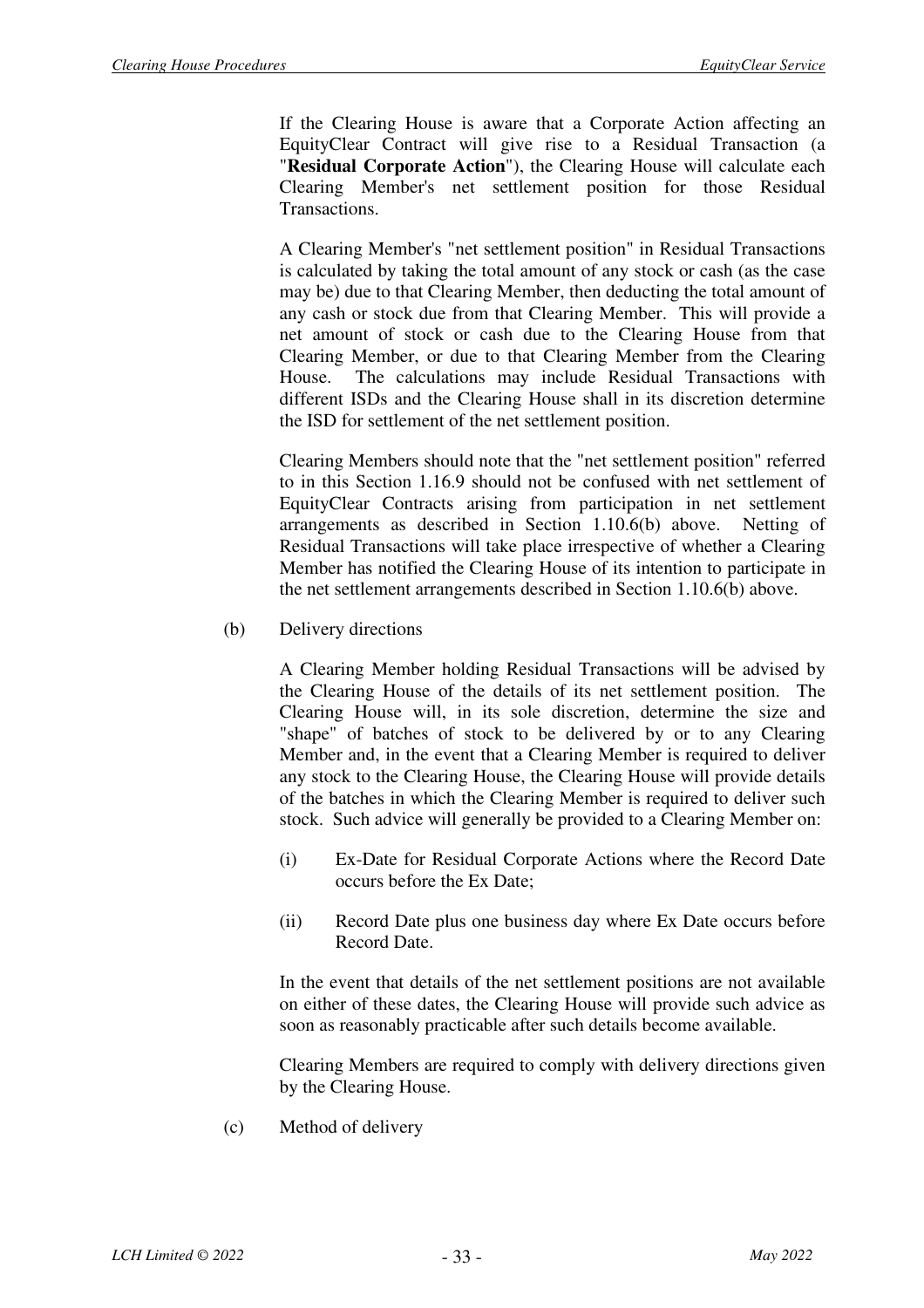If a Clearing Member has been directed to make delivery in respect of a net settlement position, that Clearing Member must physically deliver the relevant documentation to the Clearing House. The delivery must:

- (i) be made on a business day;
- (ii) be delivered to the Messenger's offices of the Clearing House at 10 Paternoster Square, London, England, EC4M 7LS (unless another address is advised by the Clearing House); and
- (iii) be marked for the attention of "LCH Operations: Residual Corporate Events – Stock Delivery".

Delivery of any UK stock resulting from a Corporate Action must be made to the Clearing House in no more than two deliveries per "shape" notified by the Clearing House. If payment is required against delivery then the cash amount should be pro-rated (and input into CREST accordingly). Notwithstanding the foregoing the Clearing House reserves the right to refuse any partial delivery (including partial delivery of a "shape").

(d) Collection of Stock

The Clearing House requires Clearing Members to collect stock from its offices. The Clearing House will advise a Member due to receive stock pursuant to a Residual Corporate Event that its stock is available for collection and provide it with a reference number to be quoted upon collection.

If a Clearing Member due to receive stock fails to collect the relevant documents from the Clearing House, then the Clearing House will not accept any liability for any losses incurred as a result of such inaction.

A receiving Clearing Member is not permitted to refuse to accept a partial delivery of stock from the Clearing House.

(e) Residual Corporate Action elections

In the event that a Clearing Member may make an election in relation to a Residual Corporate Action, Clearing Members must comply with the following timetable in order to participate.

Call Payments – Instructions

The last date and time for receipt by the Clearing House of an instruction from a Buying Member is 11:00 hours London Time one Business Day prior to the call or payment date. In the event that the Clearing House receives an instruction from a Buying Member by such time but does not, for whatsoever reason, pass the instruction to the Selling Member by 11:00 hours London Time one Business Day prior to the call or payment date, the Clearing House may pass on such instruction as soon as reasonably practicable thereafter.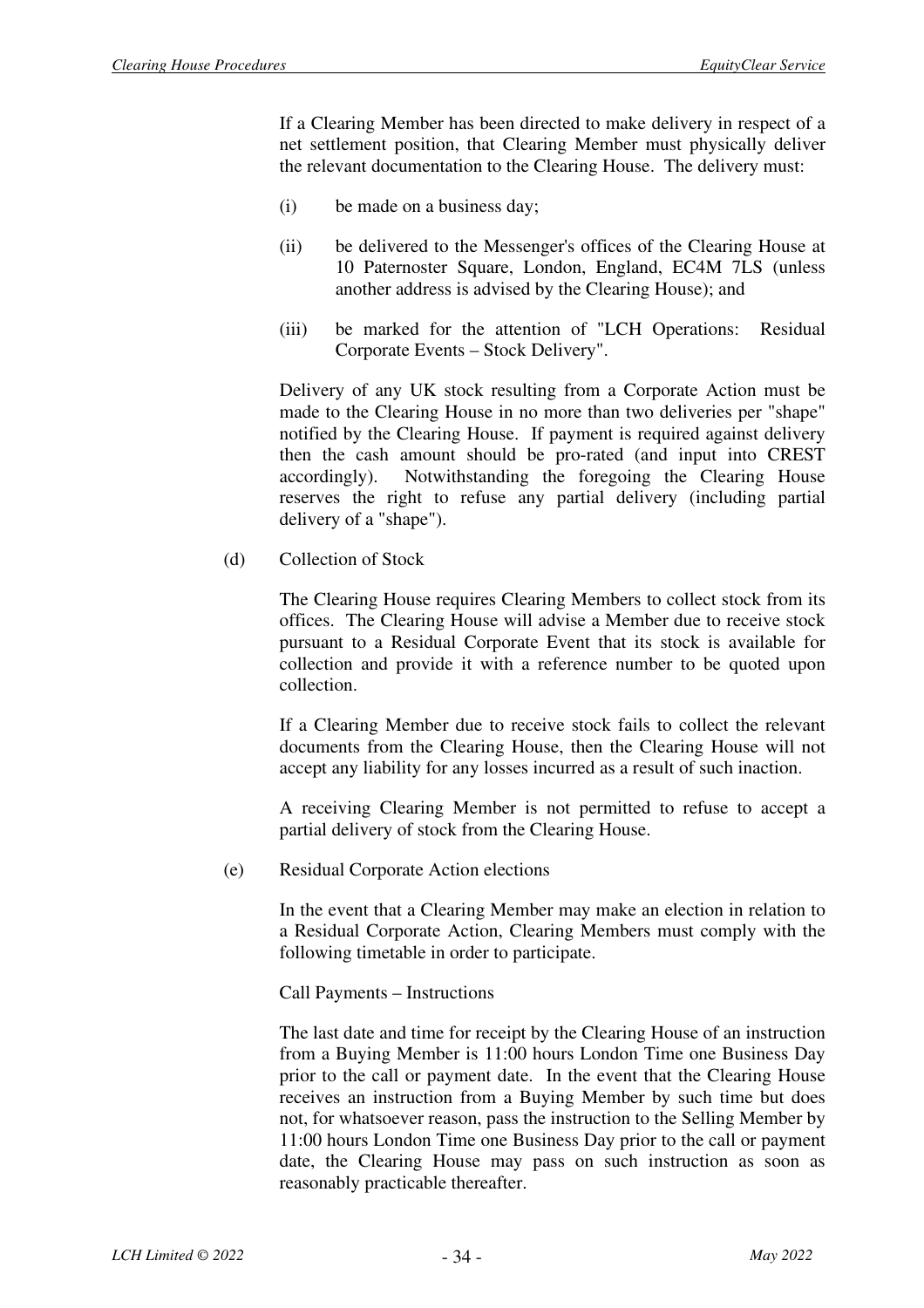In the event that a Buying Member instructs the Clearing House to allow the option to lapse and, as a result of carrying out that instruction, a payment becomes due to that Clearing Member from the Clearing House, then the Clearing House will raise cash only transactions against both Buying Members and Selling Members when it is able to determine the amount of such payment. In the event that either Clearing Member fails or omits to match the Clearing House's cash only transaction within 24 hours of the Clearing House's input of such cash only transaction, the Clearing House will debit or credit that Buying Member or Selling Member, as the case may be, via their relevant PPS account.

Call Payments – Deliveries

The last date and time for delivery by the Selling Member to the Clearing House of any stock or cash in relation to a Residual Transaction is 10:00 hours London time one Business Day prior to the call or payment date. In the event that the Clearing House takes delivery of any such cash or stock from a Selling Member prior to such time but the Clearing House does not, for whatsoever reason, deliver to the Buying Member by such time, the Clearing House may deliver such cash or stock to the Buying Member as soon as reasonably practicable thereafter.

Where the Selling Member has failed to deliver by the deadline set out above, and the Buying Member has failed to send a Buyer Election Notice to the Clearing House by the deadline set out above, the Clearing House will allow the default option in the Residual Corporate Action to occur. In the event that the default option involves the payment of cash then the Clearing House will input into CREST against the Clearing Members an appropriate instruction to give effect to this, or will call or pay (as the case may be) the relevant cash amounts via the relevant PPS accounts.

#### Lapsed Rights Proceeds

Where a Buying Member issues a claim for lapsed proceeds more than one month after the appropriate deadline nominated by the issuer for acceptance of an offer in respect thereof, such claim shall be treated as invalid by the Clearing House, and the Clearing House shall be under no obligation whatsoever (and, subject to Section 1.1.8(b), shall have no liability in respect thereto) to make any payment to the Buying Member with regard to the lapsed rights premium associated therewith.

Last Time for Delivery of nil paid rights

In the case of CREST, Selling Members are not permitted to deliver nil paid rights after the last time for delivery (the last time for delivery, unless otherwise advised, is the close of settlement in the CREST, one Business Day prior to the registrar's deadline for call payments, registration or elections).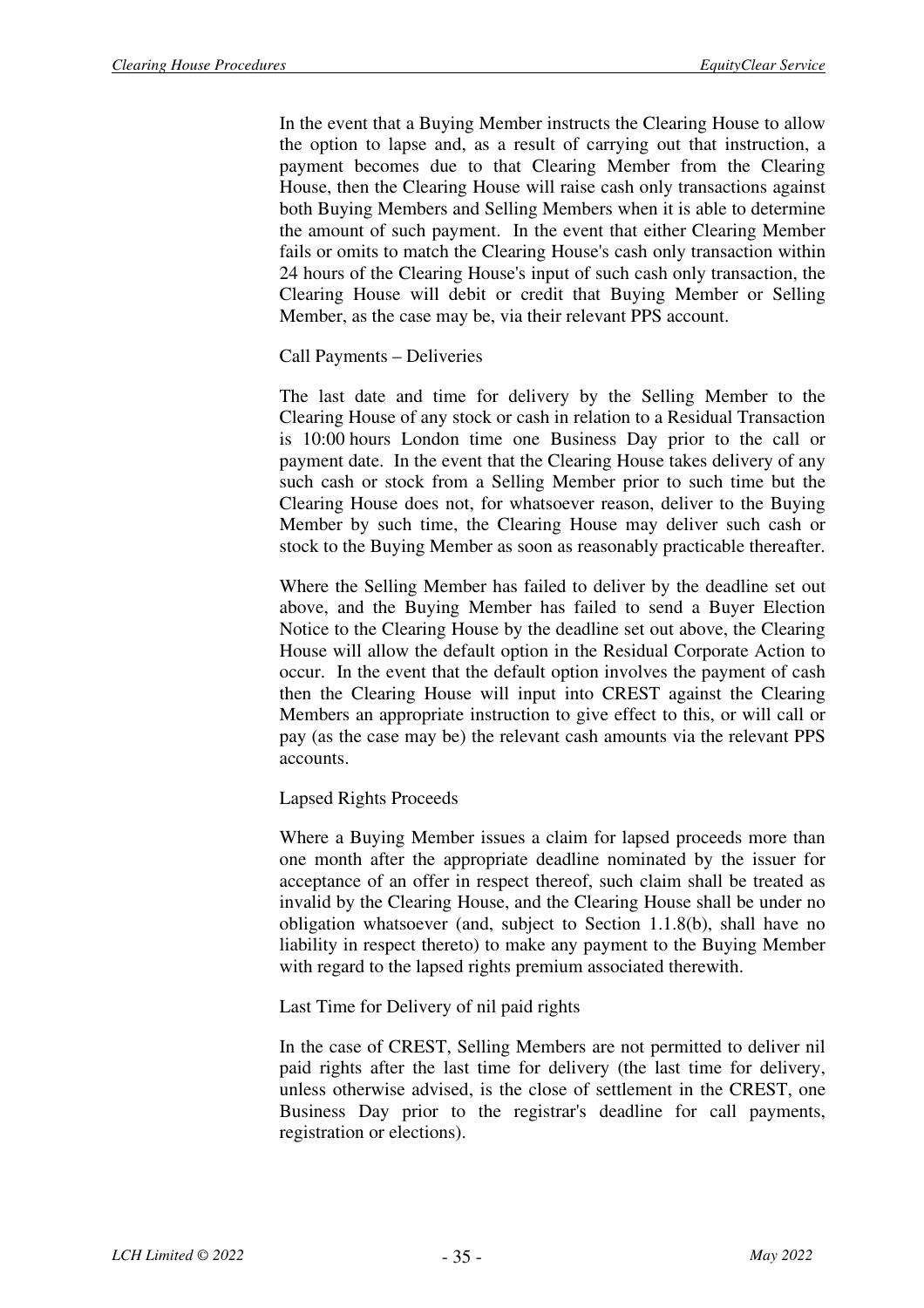In the event that nil paid rights are delivered by a Selling Member after the last time for delivery, the Clearing House will attempt to deliver the securities back to the Selling Member, who will remain liable for delivering the chosen option as required by the Buying Member.

Registration of Documents

Where the Clearing House has made delivery of application forms/allotment letters to a Buying Member by the last date and time for delivery and such Selling Member Fails or omits to register/complete such forms in respect of lapsed rights proceeds, then the Clearing House may in its absolute discretion, charge an administration fee of a minimum of £50 plus VAT to the Buying Member in the event that the Clearing House has to pass on such proceeds.

#### 1.17 **[INTENTIONALLY LEFT BLANK]**

#### 1.18 **EquityClear Client Clearing**

#### 1.18.1 EquityClear Client Clearing – Ancillary Documentation

(a) Security Deed

Unless specified otherwise by the Clearing House, an EquityClear Clearing Member must enter into a Security Deed in respect of its Clearing Clients in relation to amounts due to it from the Clearing House pursuant to the Client Clearing Annex. Further information in relation to such Security Deed is prescribed by the Clearing House from time to time and published on the Clearing House's website.

(b) Prescribed Language and End-User Notice

Pursuant to the Clearing House's General Regulations, each EquityClear Clearing Member is required to ensure that it includes certain language in its agreement with its EquityClear Clearing Client (the "**Clearing House Prescribed Language**"). The Clearing House Prescribed Language is shown at Schedule 1 of Section 1 of the Procedures.

EquityClear Clearing Clients' attention is drawn to the End-User Notice which is published on the Clearing House's website:

http://www.lch.com/about-us/governance/end-user-notices

1.18.2 Backup Clearing Members

An EquityClear Clearing Client may, at any time, appoint one or more Backup Clearing Member(s) in respect of the EquityClear Service, for the purpose of porting EquityClear Contracts entered into by an EquityClear Clearing Member on its behalf and corresponding Account Balance(s), in accordance with the Client Clearing Annex.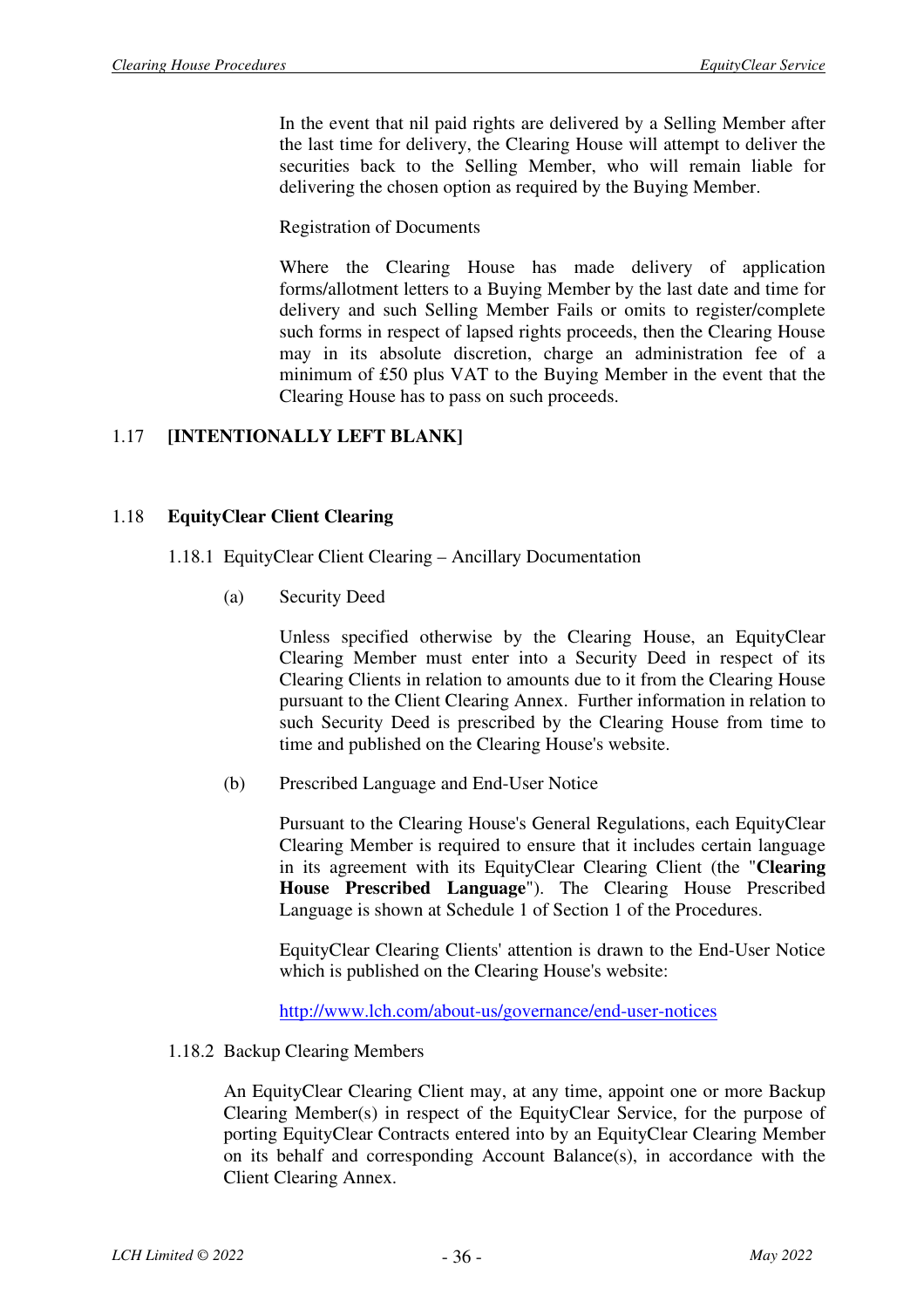An EquityClear Clearing Member agrees that the Clearing House is permitted, after the Default of such EquityClear Clearing Member, to disclose the Portfolio in respect of a Relevant Client Account and EquityClear Clearing Client of such EquityClear Clearing Member, to each Backup Clearing Member appointed by such EquityClear Clearing Client in respect of the EquityClear Service.

For the purposes of this Section 1.18.2:

- (a) "**Portfolio**" means, in respect of a Relevant Client Account and a EquityClear Clearing Client (i) the Contract(s) recorded to the Relevant Client Account and entered into between the EquityClear Clearing Member that is a Defaulter and the Clearing House, in respect of such EquityClear Clearing Client, (ii) the Account Balance(s) recorded to the Relevant Client Account and attributable to such EquityClear Clearing Client, and (iii) such other related information as determined by the Clearing House in its sole discretion; and
- (b) "**Relevant Client Account**" means, in respect of an EquityClear Clearing Member that is a Defaulter and an EquityClear Clearing Client, a Client Account (i) in the EquityClear Service and in the name of such EquityClear Clearing Member, and (ii) attributable to such EquityClear Clearing Client (and, as applicable, one or more other EquityClear Clearing Client(s)).

#### 1.19 **Indirect Clearing (EquityClear (ccCFD) Contracts only)**

- 1.19.1 In circumstances where an early termination date (howsoever described) occurs in respect of all of the transactions between an EquityClear Clearing Member and an EquityClear Clearing Client acting on behalf of Indirect Clearing Clients comprising an Indirect Gross Account in respect of which such EquityClear Clearing Member (i) is a party to Related EquityClear (ccCFD) Contracts and (ii) at the time of such early termination date, is not a Defaulter, that EquityClear Clearing Member may instruct the Clearing House to take one of the following steps in respect of each Indirect Clearing Client comprising the Indirect Gross Account:
	- (a) in circumstances where the EquityClear Clearing Member notifies the Clearing House of a Backup Client in respect of the relevant Indirect Clearing Client, transfer all of the open Related EquityClear (ccCFD) Contracts registered to the Indirect Gross Sub-Account referable to the Indirect Clearing Client to the relevant Indirect Gross Sub-Account referable to the Indirect Clearing Client of the new or existing Indirect Gross Account which the EquityClear Clearing Member has opened in respect of such Backup Client (a "**Client to Client Porting**");
	- (b) transfer all of the open Related EquityClear (ccCFD) Contracts registered to the Indirect Gross Sub-Account referable to the Indirect Clearing Client to:
		- (i) a new Individual Segregated Account opened within the Clearing House by the EquityClear Clearing Member directly on behalf of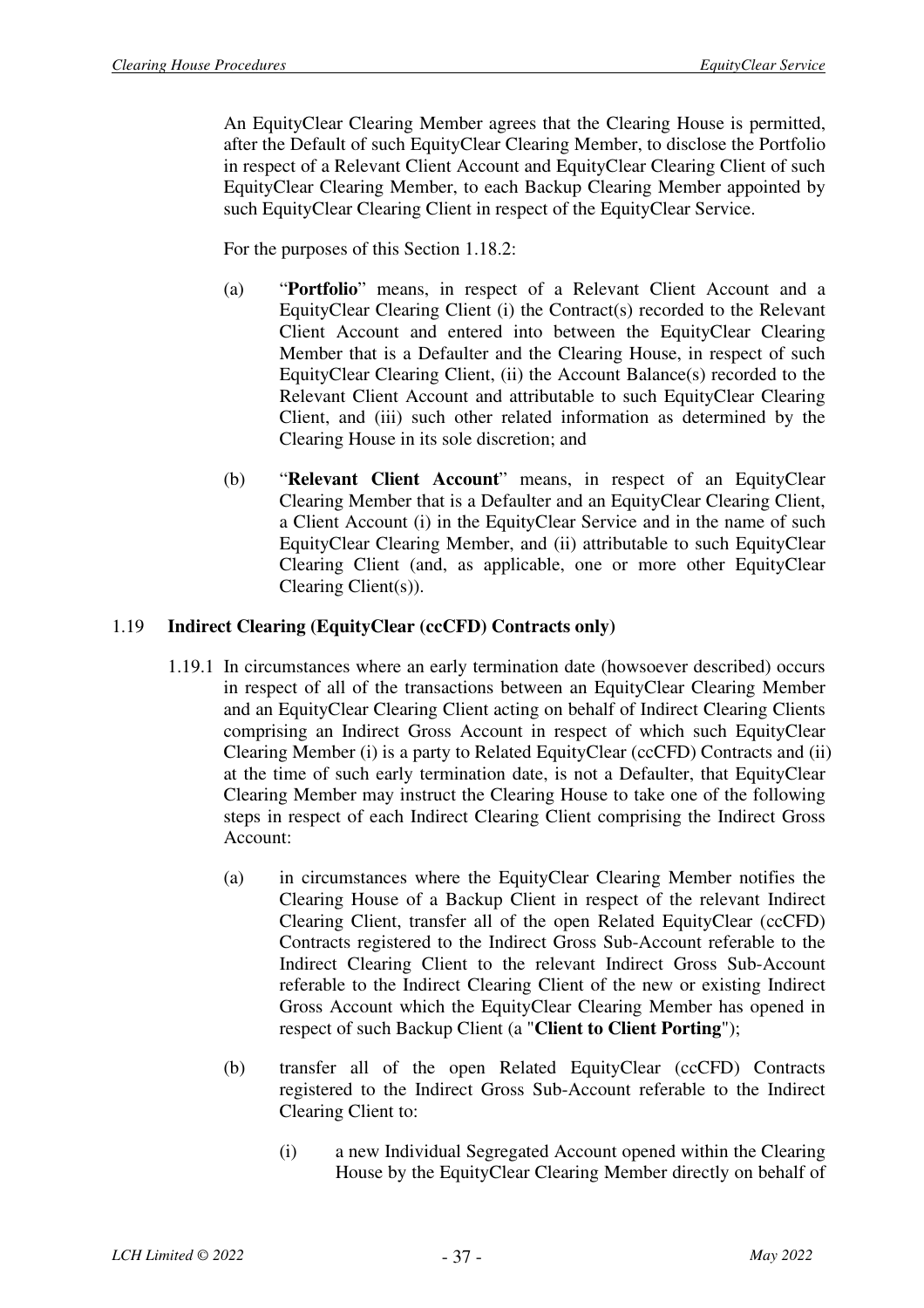such Indirect Clearing Client who shall, after such transfer, become an EquityClear Clearing Client in respect of such Client Account; or

(ii) a new or existing Omnibus Segregated Account opened within the Clearing House by the EquityClear Clearing Member where such Indirect Clearing Client shall, after such transfer, become an EquityClear Clearing Client in respect of such Omnibus Segregated Account,

#### (each, a "**Direct Account Opening**"); or

(c) transfer all of the open Related EquityClear (ccCFD) Contracts registered to the Indirect Gross Sub-Account referable to the relevant Indirect Clearing Client to its Proprietary Account (an "**Initial Transfer**").

The Clearing House will determine, in respect of each Indirect Clearing Client comprising the Indirect Gross Account, whether a Client to Client Porting, a Direct Account Opening or an Initial Transfer (as applicable) is possible within the period of time considered by the Clearing House (in its sole discretion) to be appropriate in the relevant circumstances. In the event of a determination by the Clearing House that the relevant step is impossible within such time period (an "**Impossibility Determination**"), the Clearing House will notify the EquityClear Clearing Member and will not undertake a Client to Client Porting, a Direct Account Opening or an Initial Transfer in respect of the relevant Indirect Clearing Client.

- 1.19.2 Each of the steps referred to in paragraphs 1.19.1(a), (b) and (c) above will, in respect of each Indirect Clearing Client comprising the Indirect Gross Account, be subject to the following:
	- (a) the Clearing House receiving a copy of the notice from the EquityClear Clearing Member to the relevant EquityClear Clearing Client or from the relevant EquityClear Clearing Client to the EquityClear Clearing Member, copied to each Indirect Clearing Client comprising the Indirect Gross Account, designating the relevant early termination date or, if such early termination date has occurred automatically, evidence of the relevant event of default or termination event;
	- (b) the Clearing House receiving a copy of the notice from the EquityClear Clearing Member to the relevant EquityClear Clearing Client and the relevant Indirect Clearing Client confirming that the EquityClear Clearing Member will, in accordance with the instructions of the Indirect Clearing Client, request the Clearing House to arrange a Client to Client Porting, a Direct Account Opening or an Initial Transfer (as applicable) in respect of the Related EquityClear (ccCFD) Contracts referable to such Indirect Clearing Client;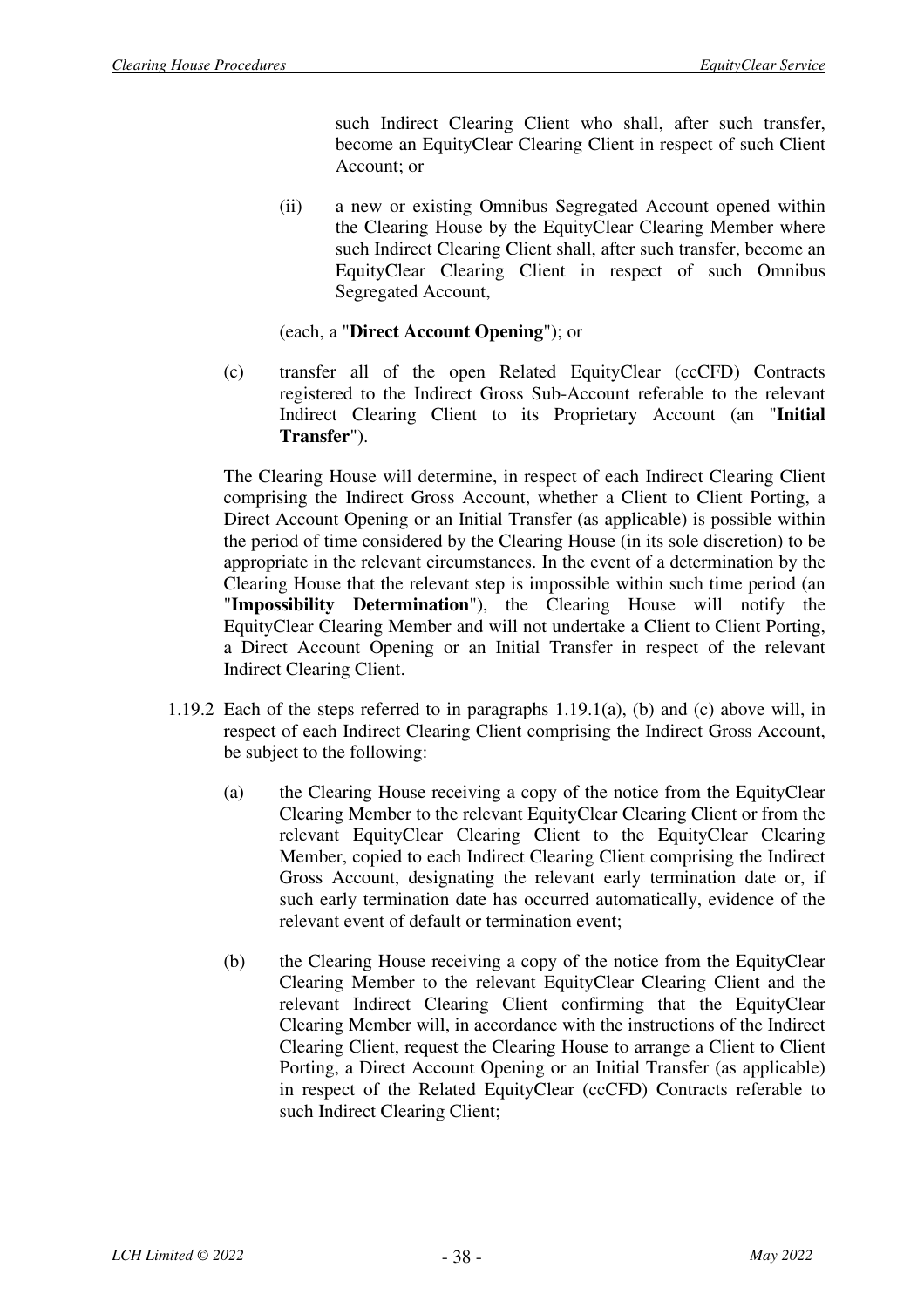- (c) the EquityClear Clearing Member having satisfied the Total Required Margin Amount in respect of the relevant account to which the Related EquityClear (ccCFD) Contracts are being transferred;
- (d) the Clearing House receiving an indemnity from the EquityClear Clearing Member in a form suitable to the Clearing House; and
- (e) in respect of a Client to Client Porting, the Clearing House receiving written confirmation from the EquityClear Clearing Member that the Backup Client has agreed to act as the Backup Client in relation to such Client to Client Porting.

The Clearing House will usually arrange a transfer of the Related (ccCFD) EquityClear Contracts within 24 hours of the receipt of the documents listed in Section 1.19.2(a) to (e).

For the purposes of this Section 1.19, a "**Related EquityClear (ccCFD) Contract**" means, in respect of a transaction between an EquityClear Clearing Member and an EquityClear Clearing Client which has been terminated on an early termination date, the open position represented by the EquityClear (ccCFD) Contract entered into with the Clearing House by such EquityClear Clearing Member on behalf of the relevant EquityClear Clearing Client on equal and opposite terms to such transaction.

#### 1.20 **Equities Contributions**

Equities Contributions will be called via PPS on the fourth business day of each month or otherwise pursuant to a determination of an Equities Contribution under the Default Rules.

Excess Equities Contribution amounts due to EquityClear Clearing Members following an Equities Determination Date will (subject to the Default Rules) be repaid to EquityClear Clearing Members' PPS accounts on the fourth business day immediately following such Equities Determination Date.

If a Resignation Effective Date has occurred in respect of a Resigning Member pursuant to Rule E7(e) of the Equities Default Fund Supplement, then the Clearing House will repay the Equities Contribution that it holds for such Clearing Member (to the extent it has not been applied under the Default Rules) to the Clearing Member's relevant PPS account on such Resignation Effective Date.

Interest on Equities Contributions will be paid to EquityClear Clearing Members' PPS accounts on the fifth business day of each month, in respect of the "**interest accrual period**" occurring immediately prior to each such business day. Interest is calculated in respect of each "**interest accrual period**", which commences on (and includes) the fourth business day of each month (each, an "**Equities Reset Day**") and ends on (and includes) the calendar day immediately before the next Equities Reset Day. Notwithstanding the preceding paragraphs, if the rate of interest payable on Equities Contributions is negative, interest shall be payable by EquityClear Clearing Members to the Clearing House.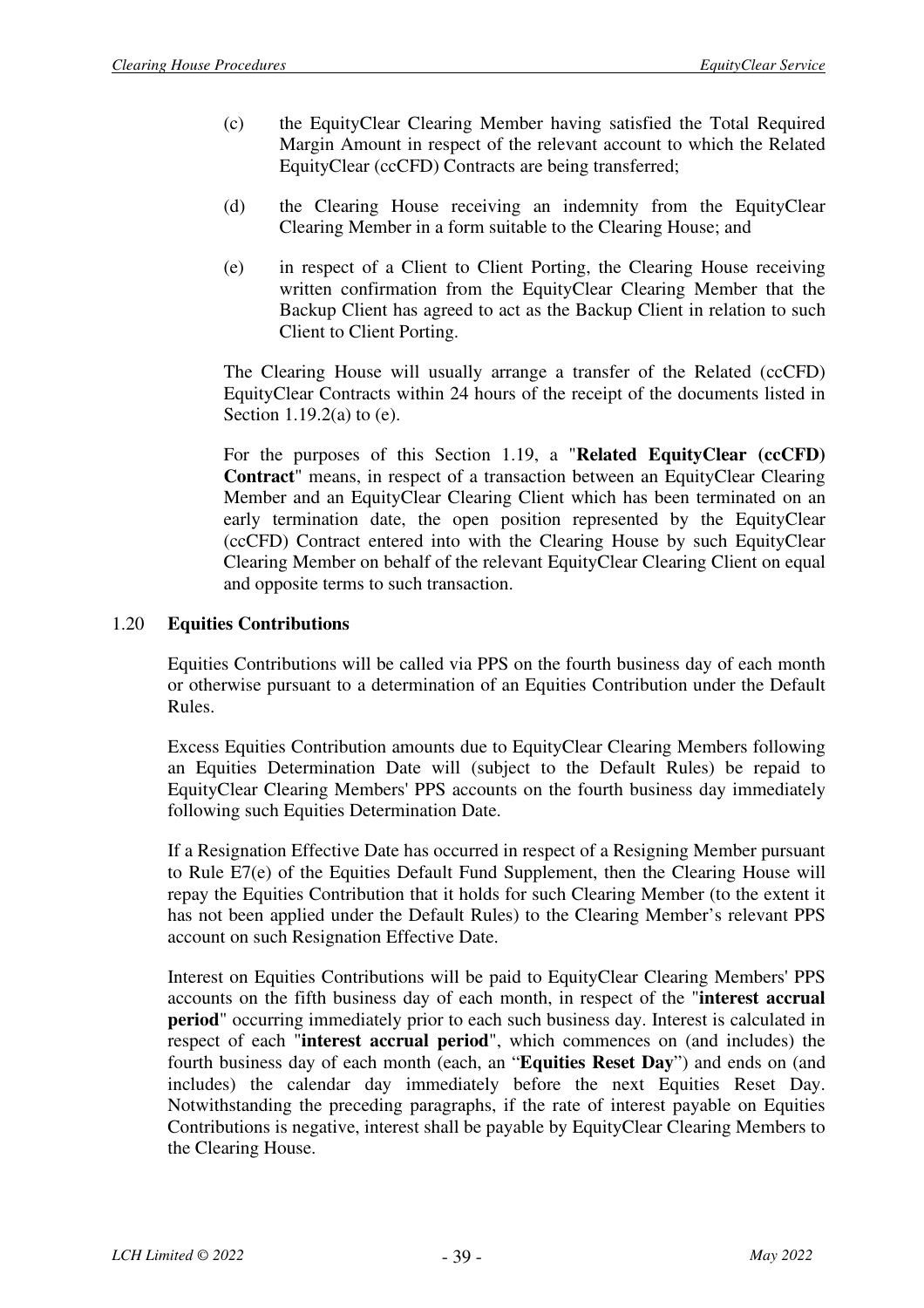#### 1.21 **Stamp Data Provider**

The Clearing House will act as a CREST Stamp Data Provider (SDP). It will send Stamp Assessed Trades (SATs) to the CREST Stamp Duty Assessment service for all trades it nets or aggregates prior to instructing such settlements into CREST. The Clearing House is passing on the SATs and does not accept any responsibility for either the SATs provided to CREST or the outcome of the service provided by CREST Stamp Duty Assessment.

It is the responsibility of the CREST Settlement Participant to authorise the Clearing House as its SDP in CREST.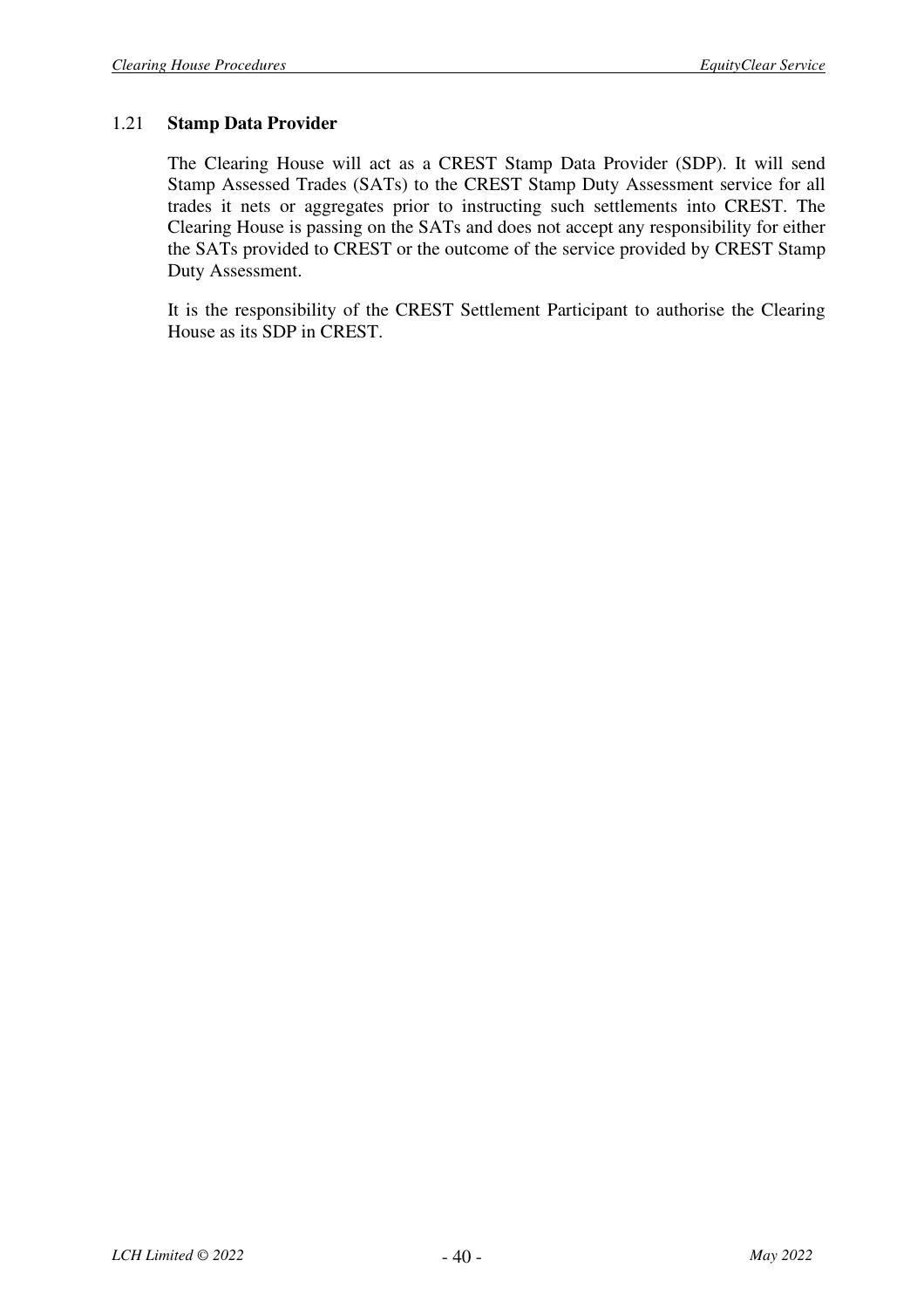#### **SCHEDULE 1 DEFINITIONS**

"**Acceptance End Date**" means the final date by which election instructions may be submitted to participate in a Voluntary Corporate Action, as dictated by the Issuer.

"**Acceptance Start Date**" means start of the period during which election instructions may be submitted to participate in a Voluntary Corporate Action, as dictated by the Issuer.

"**Allocation Methodology**" means the methodology by which the Clearing House will allocate transactions to selling members.

"**Buying Member**" means a Clearing Member which is party to an EquityClear Contract as buyer.

"**Cash Equivalent Dividend Payment**" means cash equivalent paid on an equity ccCFD based on the dividend paid by the Issuer on the underlying Instrument.

"**ccCFD**" means an EquityClear (ccCFD) Contract. Unless specified otherwise, this includes all types of ccCFD contracts.

"**CCP Deadline**" means the last time the Clearing House will accept a Buyer Election Notice from an entitled Buying Member, as set out in Schedule 2.

"**CCP Services in EUI**" means the CREST central counterparty service comprises arrangements with the CCP involving services which, in combination, facilitate or otherwise relate to the performance by the CCP concerned of certain central counterparty functions. These arrangements involve the provision of services and facilities to 'CCP' participants and CREST central sponsors.

"**Conversion**" has the meaning specified in Section 1.14.6.

"**Conversion Date**" has the meaning specified in Section 1.14.6.

"**Corporate Action**" means an event initiated by a company that affects the securities (equity or debt) issued by the company. Some corporate actions such as a dividend (for equity securities) or coupon payment (for debt securities (bonds)) may have a direct financial impact on the shareholders or bondholders; another example is a call (early redemption) of a debt security. Other corporate actions such as stock split may have an indirect impact, as the increased liquidity of shares may cause the price of the stock to rise. Some corporate actions such as name change have no direct financial impact on the shareholders.

"**CSD**" means a central securities depository.

"**Deposit Deadline**" means the date by which a Selling Member must deliver financial instruments to the Clearing House to enable the Clearing House to participate in a Corporate Action, or to enable the Clearing House deliver onto a Buying Member so the Buying Member can participate in the Corporate Action.

"**Depository Receipts**" means the LSE's International Order Book trading service and depository receipts traded on other ATPs.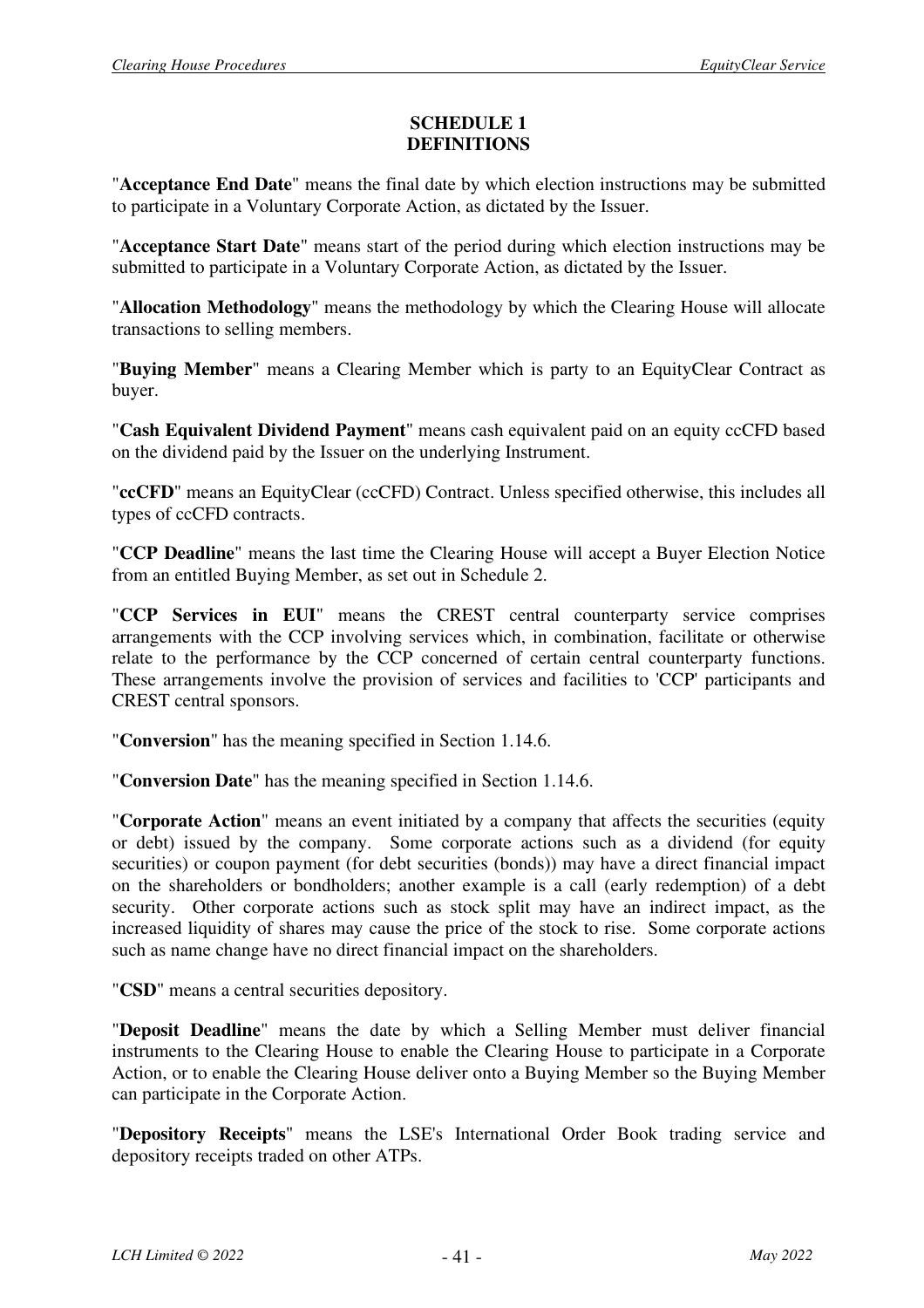"**Distribution**" means an outturn due on a Corporate Action based on the terms of the event and usually paid in cash or stock."**Effective Date**" means the date on which shares can start trading. This usually refers to the date when new shares are issued.

"**Eligible Instrument**" means an EquityClear Eligible Equity and/or an EquityClear Eligible ccCFD (as the case may be), in each case as defined in the Rulebook.

"**Entitled Member**" means a Buying Member with an Entitled Transaction that is subject to a Mandatory Event, a Mandatory Event with Options or Voluntary Corporate Action.

"**Entitled Transactions**" means these are Open Transactions that will be affected by a Corporate Action as per the terms of that Corporate Action.

"**EU CSDR**" means Regulation (EU) No. 909/2014 of the European Parliament and of the Council of 23 July 2014, as amended from time to time.

"**EU CSDR Cash Penalty**" means, in respect of an ASP, an amount of cash calculated by the Clearing House on the basis of the cash penalties that such ASP (a) calculates, in respect of failed settlement instructions submitted by the Clearing House to such ASP, and (b) provides to the Clearing House in accordance with Applicable Law.

"**Ex-Date**" means the day the underlying security begins trading without the current announced distribution entitlement accruing to the buyer.

"**Failed Transactions**" means a settlement instruction entered into an ASP, in respect of one or more financial instruments, which has reached ISD, but has not settled at such ASP.

"**Failing Clearing Member**" means, in respect of a Settlement Fail, the Clearing Member that has failed to deliver to the Clearing House the financial instruments which are the subject of a settlement instruction pursuant to one or more EquityClear Contracts.

"**Fractional Entitlement**" means an amount of financial instruments or cash remaining following the calculation of whole entitlement based on the terms of a Corporate Action.

"**Interim Security**" means a security issued to represent the options of an elective event.

"**ISD**" means, in respect of an obligation to deliver financial instruments or pay cash, the intended settlement date of such delivery or payment.

"**Issuing company or Issuer**" shall mean the company issuing the relevant stock.

"**LCH Cash Penalty**" means an amount of cash calculated in accordance with Section 1.12.1 of these Procedures to be payable in relation to a Settlement Fail as determined by the Clearing House from time to time.

"**Mandatory Events**" means events that are initiated by an issuer of financial instruments that affects all shareholders. Participation of shareholders is mandatory though there may be an option to determine the outturn received.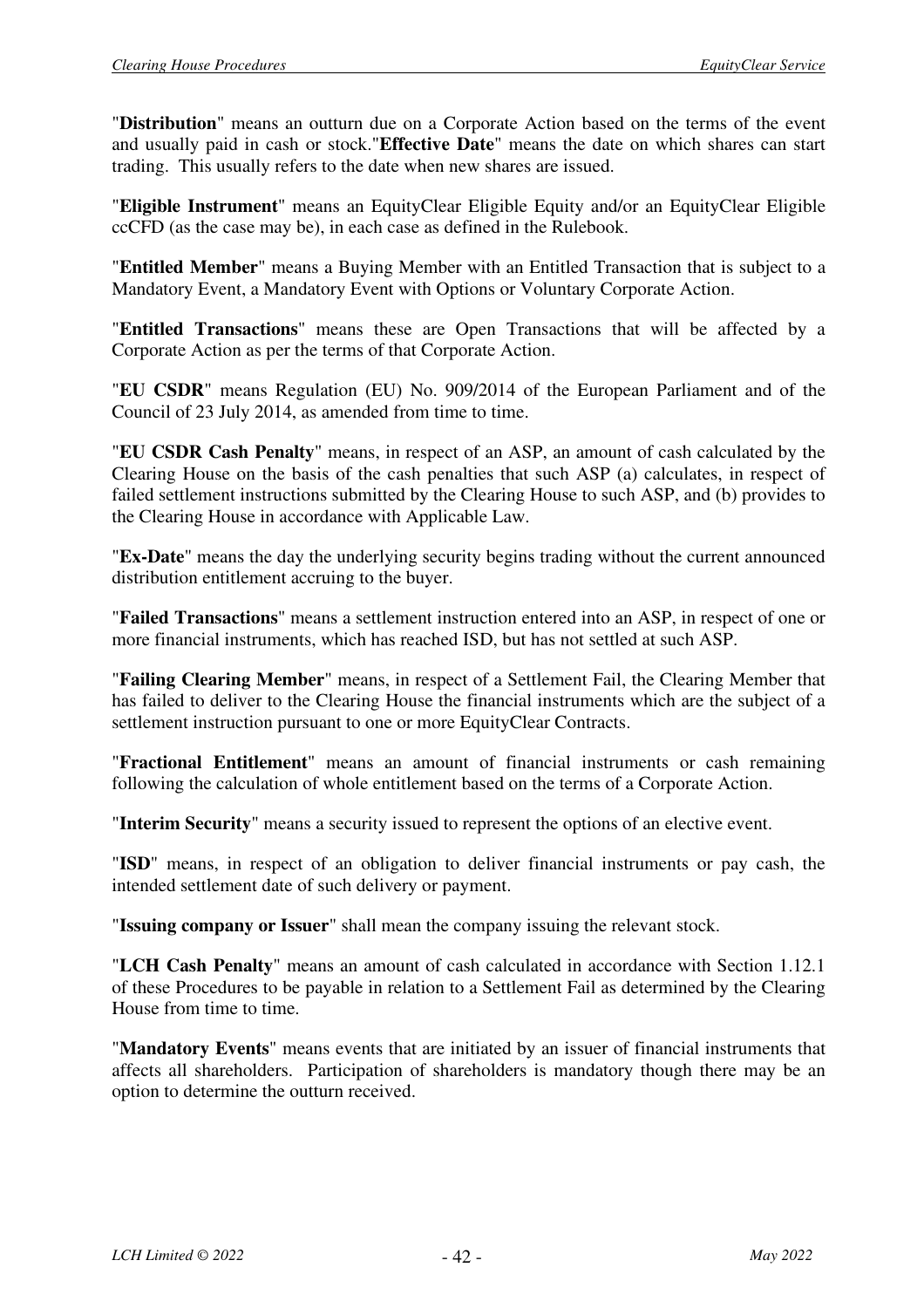"**Mandatory Events**" are split into:

- (a) **Mandatory Transformations –** such as stock splits, where the underlying transaction will be transformed into new constituents, depending on the terms of the event.
- (b) **Mandatory Distributions –** such as cash or stock dividends, where the beneficial owner will receive a separate credit of the entitlement.
- (c) **Mandatory with Options –** such as optional dividends, where a choice can be made to decide which of the potential outturns is received.

"**Mismatch Security**" has the meaning specified in Section 1.16.6.

"**Market Deadline**" means the time on the Acceptance End Date the relevant ASP or Issuer or Issuer's agent stops accepting elections. Elections made after the Market Deadline are not accepted and default action, if any, will be applied.

"**Open Transaction**" means either a Pending Transaction or Failed Transaction.

"**Original Security**" has the meaning specified in Section 1.16.6.

"**Outturn Security**" has the meaning specified in Section 1.16.6.

"**Pay Date**" means date on which entitlements are distributed.

"**Pending Transactions**" means transactions, entered into under the terms of an EquityClear Contract, that have not yet reached the ISD.

"**Record Date**" means the day the issuer/registrar captures position for determining holders entitled to receive a distribution.

"**Selling Member**" means a Clearing Member that is party to an EquityClear Contract as seller.

"**Settlement Agent**" means an agent or custodian appointed by either the Clearing House or a Member to settle its security activity at an ASP.

"**Settlement Fail**" means the failure of a Clearing Member to deliver financial instruments or cash to the Clearing House in accordance with its obligations in the Rulebook, in respect of one or more financial instruments, on the ISD for such obligations, but excluding a failure to deliver Collateral to the Clearing House.

"**Settlement Failure Netting**" means the process by which the Clearing House will net a Clearing Member's obligation(s) to deliver one or more EquityClear Eligible Instruments to the Clearing House under one or more Failed Transaction(s) against such Clearing Member's rights to receive one or more of the same type of EquityClear Eligible Instrument under one or more Failed Transaction(s), and the settlement of the resulting net obligation at the ASP in accordance with, and subject to, the rules and procedures of the ASP.

"**Service Description**" means the EquityClear Service Description which is available on the Clearing House website.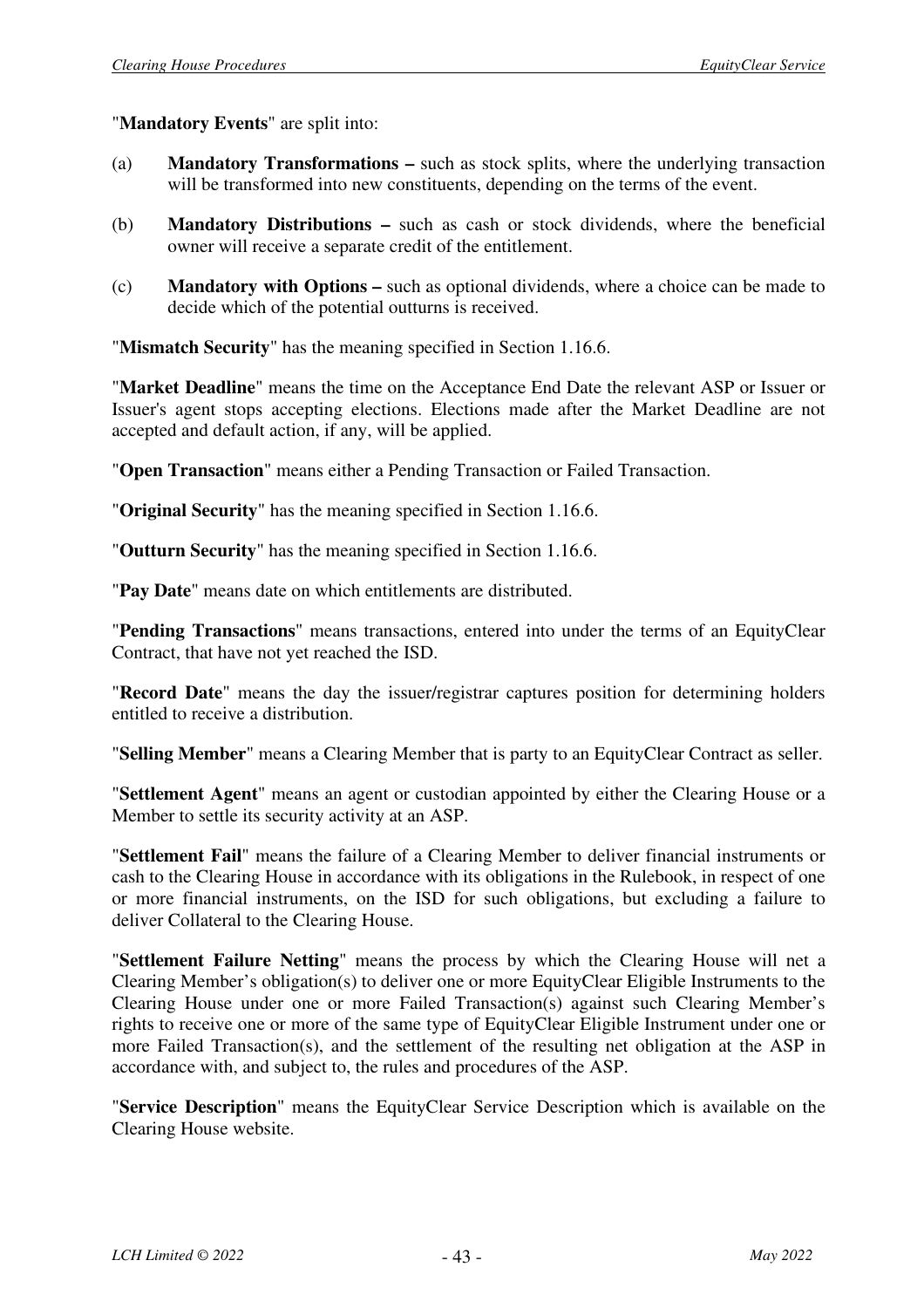"**Technical Netting**" means the process by which an ASP will, at its own initiative and without instruction from a participant of the ASP, net and settle settlement instructions which have not yet settled at the ASP in accordance with, and subject to, the rules and procedures of the ASP.

"**Trade Date**" means the date on which a trade between two counterparties in a security is transacted.

"**Transformation**" means the change of a security into another security or cash following a Corporate Action.

"**Voluntary Corporate Action**" means a Corporate Action in which the share holders must elect to participate. A response is required by the Issuer to process the action.

"**VPS**" means Norwegian ASP Verdipapirsentralen's System

*Other terms used in Section 2D of the Procedures shall have the same meaning as set out in the Rulebook.*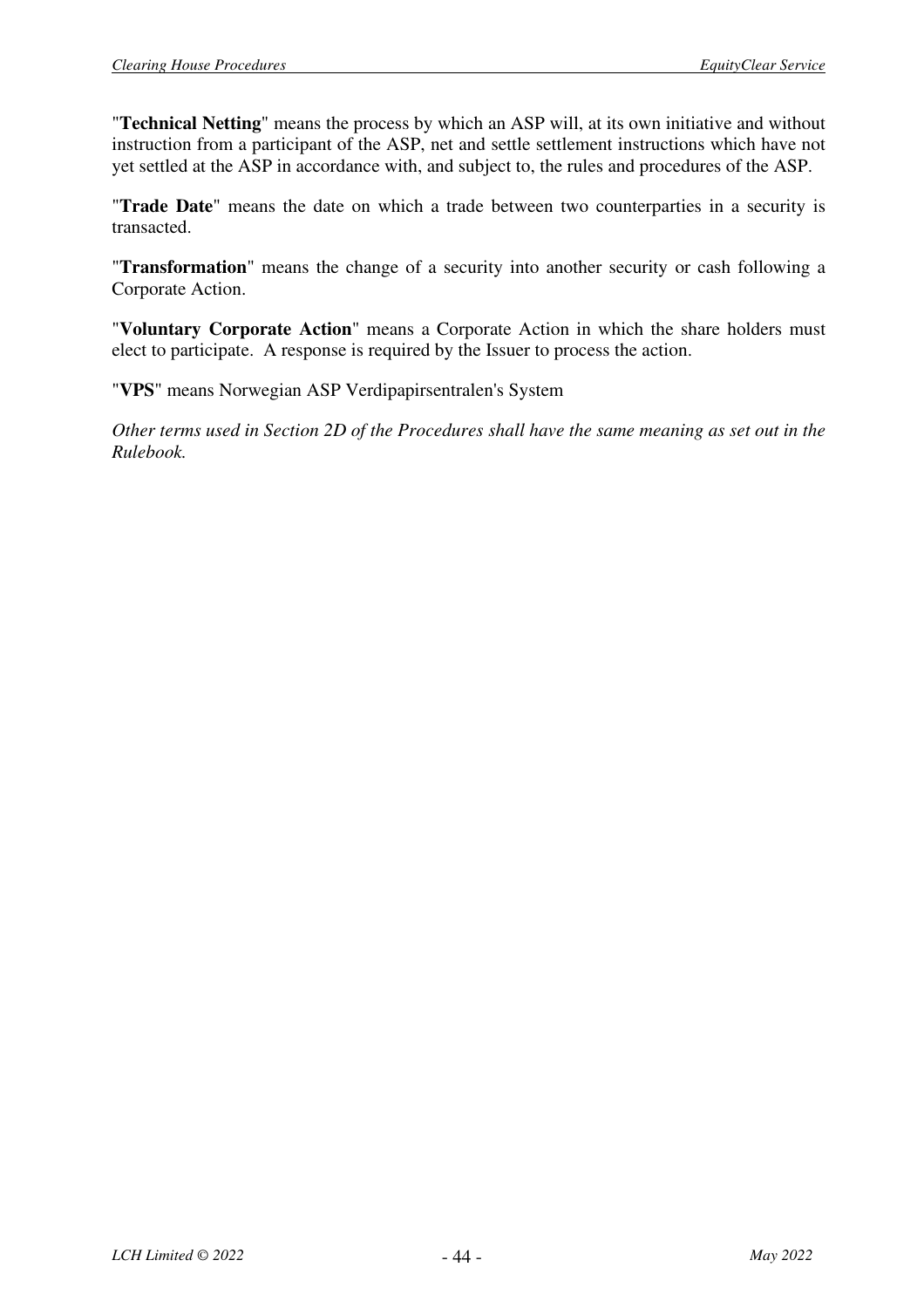#### **SCHEDULE 2 MARKET DEADLINES**

|                                                                 | Corporate Action<br><b>Mandatory with options/Voluntary</b> |                                                    |  |
|-----------------------------------------------------------------|-------------------------------------------------------------|----------------------------------------------------|--|
|                                                                 |                                                             |                                                    |  |
| ATP/ASP                                                         | CCP Deadline*                                               | Allocation Deadline**                              |  |
|                                                                 |                                                             |                                                    |  |
| Depository Receipts                                             | 6.00pm Euroclear Deadline - 2 business days                 | 1:00pm Euroclear Deadline - 1 business day.        |  |
| <b>SIS</b>                                                      | Deposit Deadline + 2 hours                                  | 5.00pm Deposit Deadline +1 business day            |  |
| <b>EUI</b><br>(elections only accepted via the ACON<br>process) | 11.00am Market deadline -1 business day                     | 1:00pm Market deadline - 1 business day            |  |
| EUI-Residual                                                    | 11.00am Market deadline -1 business day                     | 11.00pm Market deadline - 1 business day           |  |
| All other ATP/ASP                                               | 5.00pm Expiration/Deposit Deadline                          | 5.00pm Expiration/Deposit Deadline +1 business day |  |
| UK ccCFDs                                                       |                                                             | 11.00am Market Deadline + 1 business day           |  |
|                                                                 |                                                             |                                                    |  |
|                                                                 |                                                             |                                                    |  |

CCP The Clearing House determined deadline representing the last time a Buyer Election notice will be accepted from an entitled Buying Member

\*\* Allocation The Clearing House determined deadline representing by when allocation of liability to Selling Members using the Allocation Algorithm will be completed.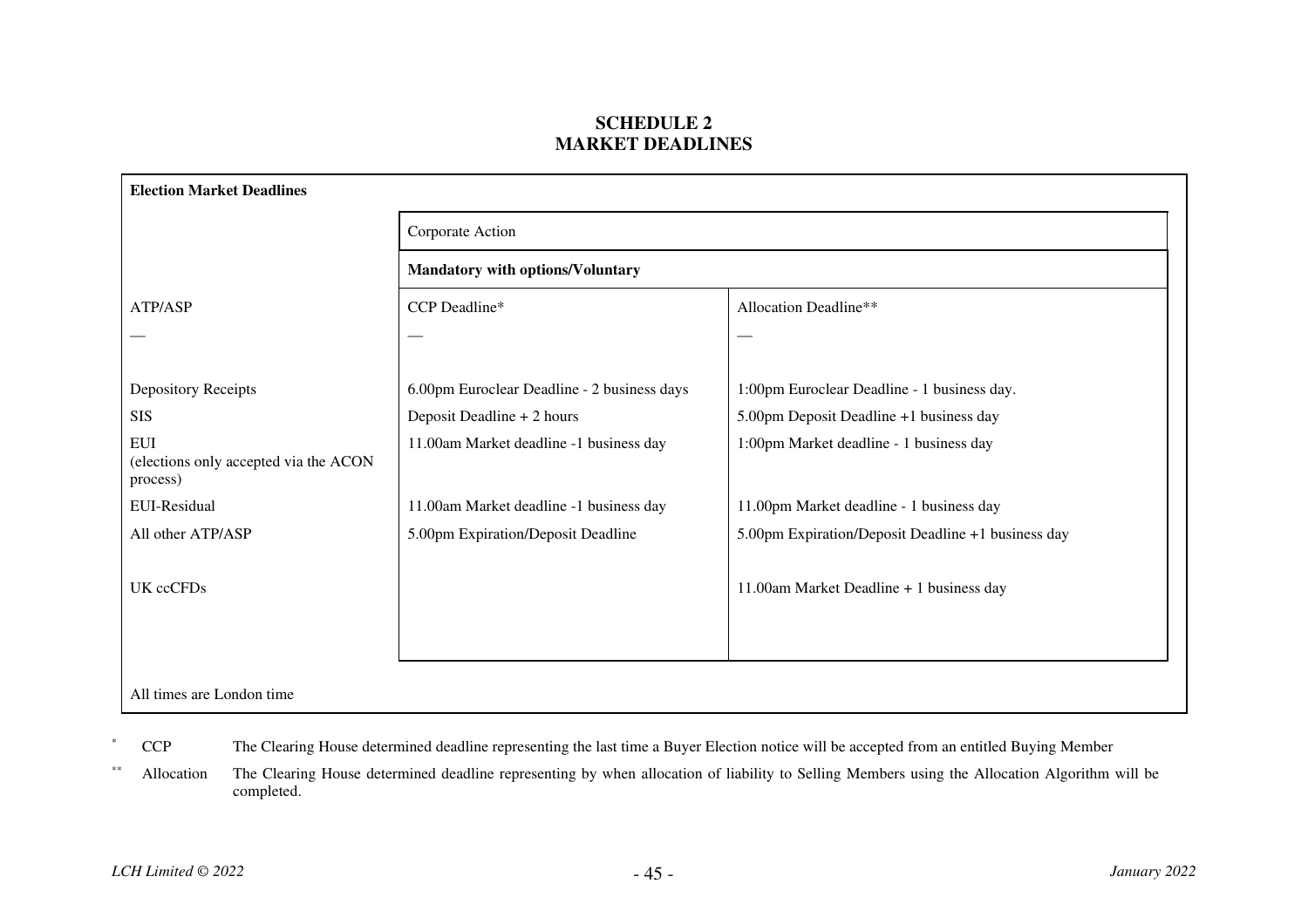#### **SCHEDULE 3 LIST OF APPROVED SETTLEMENT PLATFORMS (ASP)**

| Euroclear UK & Ireland                        |
|-----------------------------------------------|
| Euroclear Bank                                |
| Euroclear Belgium                             |
| Euroclear Finland                             |
| <b>Euroclear France</b>                       |
| <b>Euroclear Nederland</b>                    |
| Euroclear Sweden                              |
| Euronext VPS (Norway)                         |
| <b>Clearstream Banking AG (CBF - Germany)</b> |
| Clearstream Banking SA (CBL - Luxembourg)     |
| Iberclear (Spain)                             |
| Interbolsa (Portugal)                         |
| Monte Titoli (Italy)                          |
| OeKB CSD (Austria)                            |
| SIX SIS Ltd (Switzerland)                     |
|                                               |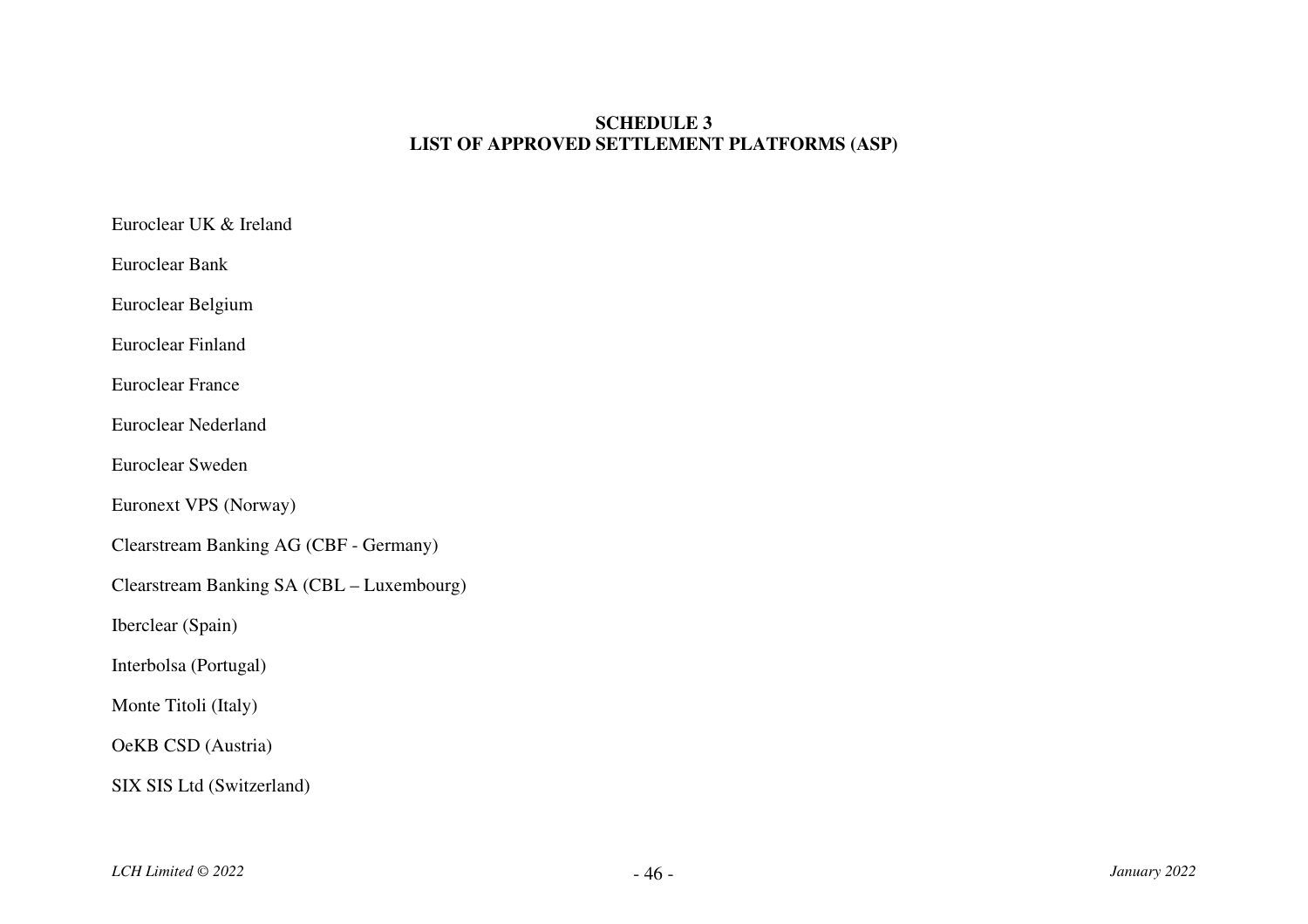VP Securities (Denmark)

The Central Securities Depository of Poland (KDPW)

Central Securities Depository Prague (CSD Prague)

KELER Ltd (Hungary)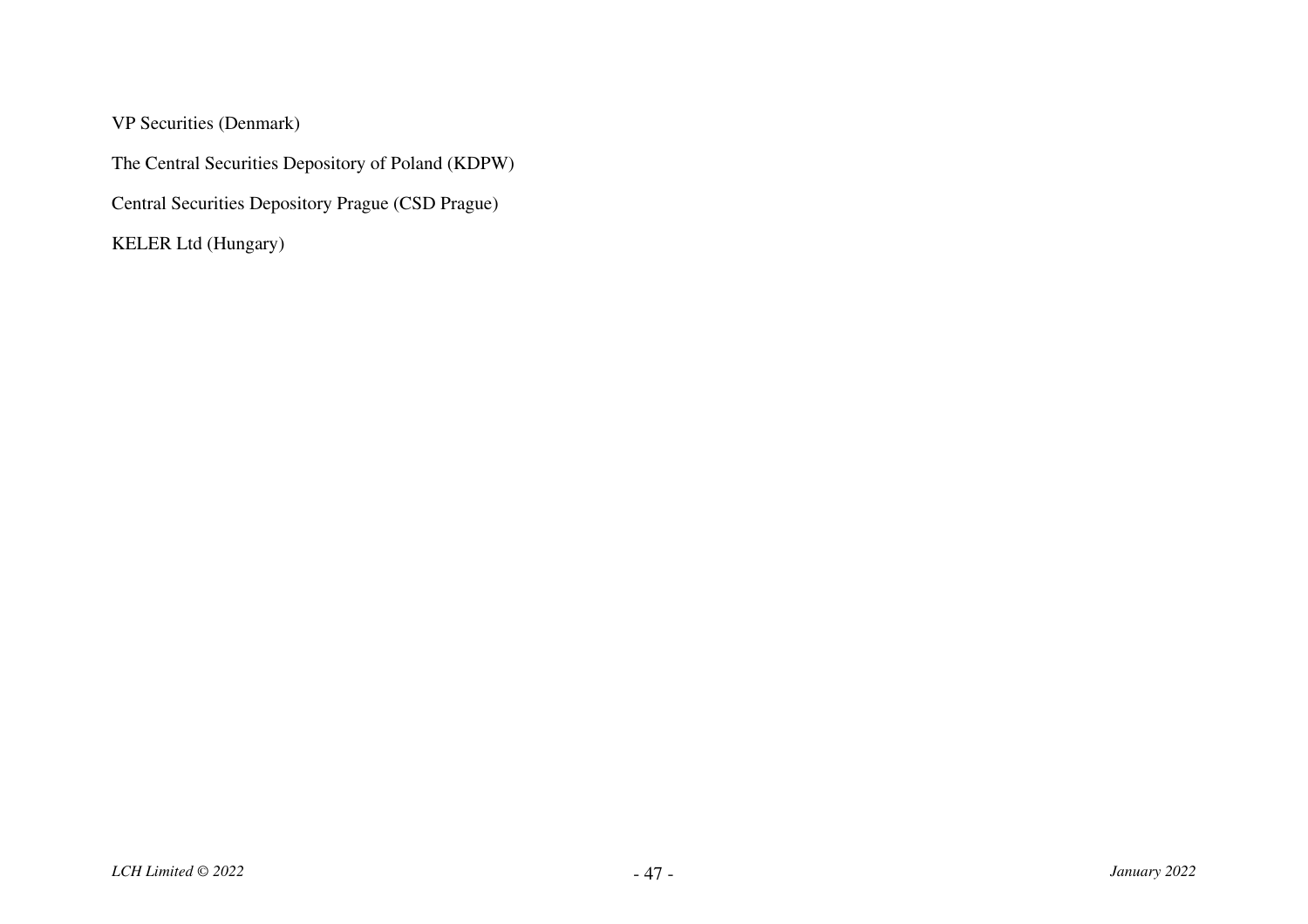# **The Clearing House Standard Settlement and Cash Instructions**

| <b>STOCK SSI</b>       |                                                        |
|------------------------|--------------------------------------------------------|
| <b>AUSTRIA:</b>        | <b>OeKB</b>                                            |
|                        | Place of settlement: OCSDATWWXXX                       |
|                        | DEAG/REAG: CITIAT21002                                 |
|                        | <b>BUYR/ SELL: LCHLGB2EXXX</b>                         |
|                        | CSD Account number (T2S SAC): OCSD275500<br>(optional) |
| <b>BELGIUM:</b>        | <b>Euroclear Belgium</b>                               |
|                        | Place of settlement: CIKBBEBBXXX                       |
|                        | DEAG/REAG: PAREFRPPLCH                                 |
|                        | <b>BUYR/ SELL: LCHLGB2EVTX</b>                         |
|                        | CIKBPAREFRPPLCH000L10 (optional)                       |
| <b>CZECH REPUBLIC:</b> | Centralni Depozitar Cennych Papiru                     |
|                        | Place of settlement: UNIYCZPPXXX                       |
|                        | DEAG/REAG: CITICZPXXXX                                 |
|                        | <b>BUYR/ SELL: LCHLGB2EVTX</b>                         |
|                        | Account number: 8880180771                             |
| <b>DENMARK:</b>        | <b>VP Securities</b>                                   |
|                        | Place of settlement: VPDKDKKKXXX                       |
|                        | 95P DEAG/REAG: LCHLGB2EXXX                             |
|                        | <b>or</b>                                              |
|                        | 95R DEAG/REAG: VPDK/17800                              |
|                        | <b>BUYR/ SELL: LCHLGB2EXXX</b>                         |
| <b>FINLAND:</b>        | <b>Euroclear Finland</b>                               |
|                        | Place of settlement: APKEFIHHXXX                       |
|                        | DEAG/REAG: LCHLGB2EXXX                                 |
|                        | <b>BUYR/ SELL: LCHLGB2EXXX</b>                         |
|                        | CSD Account number: 89 3000 12511788 7 (optional)      |
| <b>FRANCE:</b>         | <b>Euroclear France</b>                                |
|                        | Place of settlement: SICVFRPPXXX                       |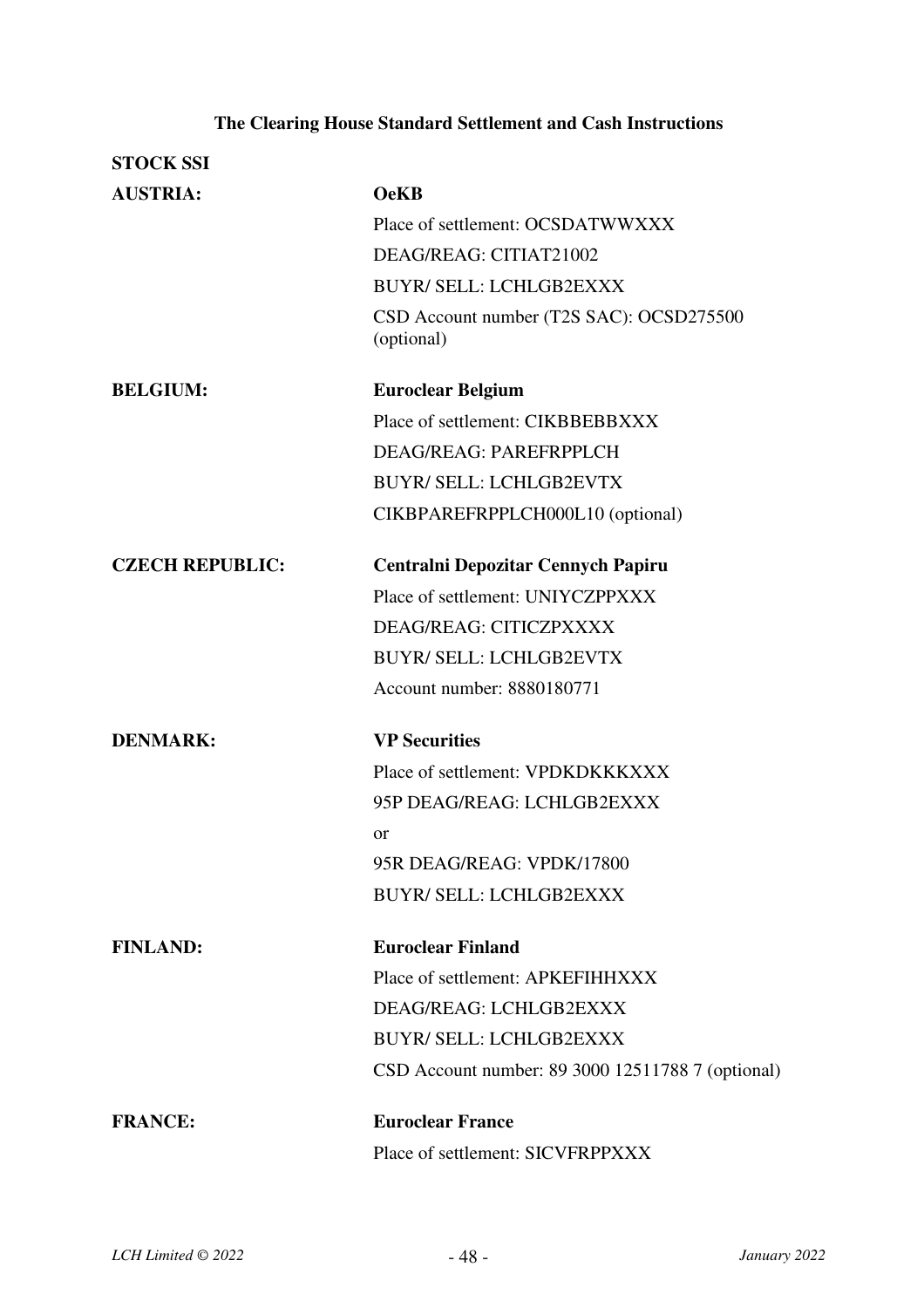|                     | DEAG/REAG: PAREFRPPLCH                                             |
|---------------------|--------------------------------------------------------------------|
|                     | <b>BUYR/ SELL: LCHLGB2EVTX</b>                                     |
|                     | CSD Account number (T2S SAC):<br>SICVPAREFRPPLCH000L10 (optional)  |
| <b>GERMANY:</b>     | <b>Clearstream German</b>                                          |
|                     | Place of settlement: DAKVDEFFXXX                                   |
|                     | DEAG/REAG: LCHLGB2EVTX                                             |
|                     | <b>BUYR/ SELL: LCHLGB2EXXX</b>                                     |
|                     | CSD Account number (T2S SAC): DAKV4449000<br>(optional)            |
| <b>HUNGARY:</b>     | Kozponti Elszamolohaz ES Ertektar                                  |
|                     | Place of settlement: KELRHUHBXXX                                   |
|                     | DEAG/REAG: KELR/0410                                               |
|                     | <b>BUYR/ SELL: LCHLGB2EVTX</b>                                     |
|                     | CSD Account number: 410/000000 (optional)                          |
| <b>ITALY:</b>       | <b>Monte Titoli Italy</b>                                          |
|                     | Place of settlement: MOTIITMMXXX                                   |
|                     | DEAG/REAG: LCHLGB2EVTX                                             |
|                     | <b>BUYR/ SELL: LCHLGB2EVTX</b>                                     |
|                     | CSD Account number (T2S SAC):<br>MOTILCHLGB2EXXX8166000 (optional) |
| <b>NETHERLANDS:</b> | <b>Euroclear Netherlands</b>                                       |
|                     | Place of settlement: NECINL2AXXX                                   |
|                     | DEAG/REAG: PAREFRPPLCH                                             |
|                     | <b>BUYR/ SELL: LCHLGB2EVTX</b>                                     |
|                     | CSD Account number (T2S SAC):<br>NECIPAREFRPPLCH000L10 (optional)  |
| <b>NORWAY:</b>      | Verdipapirsentralen (VPS)                                          |
|                     | Place of settlement: VPSNNOKKXXX                                   |
|                     | DEAG/REAG: /VPSN/45500                                             |
|                     | <b>BUYR/ SELL: LCHLGB2LXXX</b>                                     |
|                     | CSD Account number: 455004900003 (optional)                        |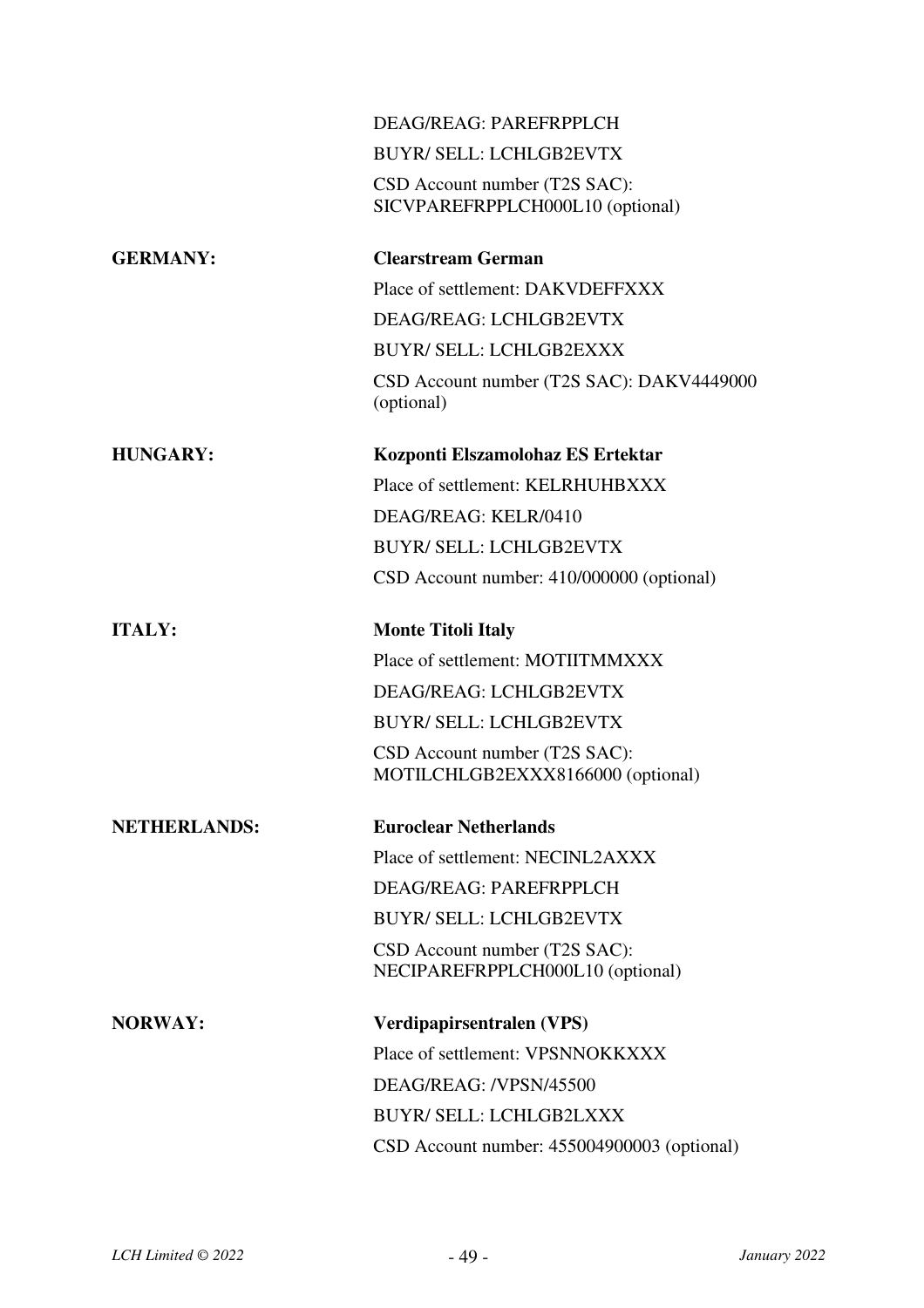| <b>PORTUGAL:</b>    | <b>Interbolsa Portugal</b>                                                      |
|---------------------|---------------------------------------------------------------------------------|
|                     | Place of settlement: IBLSPTPPXXX                                                |
|                     | DEAG/REAG: CITIPTPXXXX                                                          |
|                     | <b>BUYR/ SELL: LCHLGB2EXXX</b>                                                  |
|                     | CSD Account number (T2S SAC):<br>IBLSCITIPTPXXXXSA000000005287001510 (optional) |
| <b>POLAND:</b>      | <b>KDPW S.A</b>                                                                 |
|                     | Place of settlement: KDPWPLPW                                                   |
|                     | DEAG/REAG: CITIPLPXXXX                                                          |
|                     | <b>BUYR/ SELL: LCHLGB2EXXX</b>                                                  |
|                     | Safekeeping Account Number: 0817705000                                          |
|                     | CSD Account number: 0924 0028 (optional)                                        |
| <b>SPAIN:</b>       | <b>Iberclear</b>                                                                |
|                     | Place of settlement: IBRCESMMXXX                                                |
|                     | DEAG/REAG: LCHLGB2EXXX                                                          |
|                     | <b>BUYR/ SELL: LCHLGB2EXXX</b>                                                  |
|                     | CSD Account number (T2S SAC):<br>IBRCLCHLGB2EXXX000000001P0EX0000001            |
| <b>SWEDEN:</b>      | <b>Euroclear Sweden AB</b>                                                      |
|                     | Place of settlement: VPCSSESS                                                   |
|                     | DEAG/REAG: LCHLGB2EXXX                                                          |
|                     | <b>BUYR/ SELL: LCHLGB2EXXX</b>                                                  |
|                     | CSD Account number: 1011872 (optional)                                          |
| <b>SWITZERLAND:</b> | <b>SIX SIS AG</b>                                                               |
|                     | Place of settlement: INSECHZZXXX                                                |
|                     | DEAG/REAG: GB1012                                                               |
| UK:                 | <b>EUI CREST</b>                                                                |
|                     | Place of settlement: CRSTGB22                                                   |
|                     | DEAG/REAG: LCH01                                                                |
| <b>EUROCLEAR:</b>   | <b>EUROCLEAR</b>                                                                |
|                     | Place of settlement: MGTCBEBEECL                                                |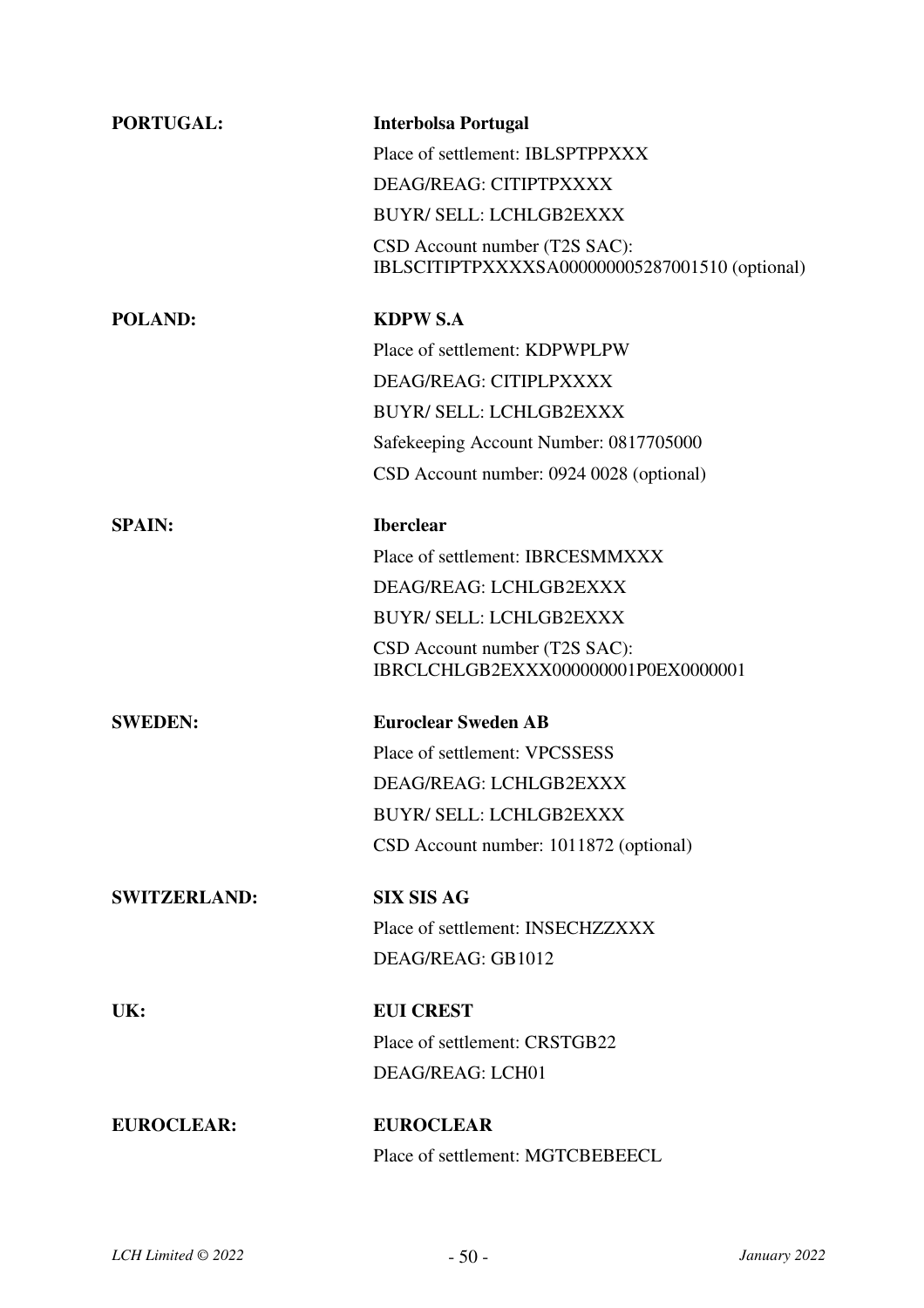#### DEAG/REAG: 99750

| DTC:             | <b>DTC</b>                         |
|------------------|------------------------------------|
|                  | Place of settlement: DTCYUS33XXX   |
|                  | DEAG/REAG: 0908                    |
|                  | BUYR/SELL:CITIUS33XXX              |
|                  | Safekeeping Account: 268898        |
| <b>CASH SSI:</b> |                                    |
| EUR:             | TAG 57: CITIGB2L                   |
|                  | TAG 58: 12306999                   |
|                  | LCHLGB2E                           |
| HUF:             | TAG 57: CITIHUHX                   |
|                  | TAG 58: 202416004                  |
|                  | LCHLGB2E                           |
| PLN:             | TAG 57: CITIPLPX                   |
|                  | TAG 58: 28103015080000000817705006 |
|                  | LCHLGB2E                           |
| SEK:             | TAG 57: CITISESX                   |
|                  | TAG 58: 90401111875                |
|                  | LCHLGB2EVTX                        |
| CZK:             | TAG 57: CITICZPX                   |
|                  | TAG 58: 2058350109                 |
|                  | LCHLGB2E                           |
| CHF:             | TAG 57: INSECHZZ                   |
|                  | TAG 58: 40328521                   |
|                  | LCHLGB2E                           |
| NOK:             | TAG 57: CITIIE2XXXX                |
|                  | TAG 58: 0019338673                 |
|                  | LCHLGB2EVTX                        |

\*\* NOK further instructions:

MT103 CITIIE2XXXX for credit to account 0019338673, IBAN IE81CITI99005119338673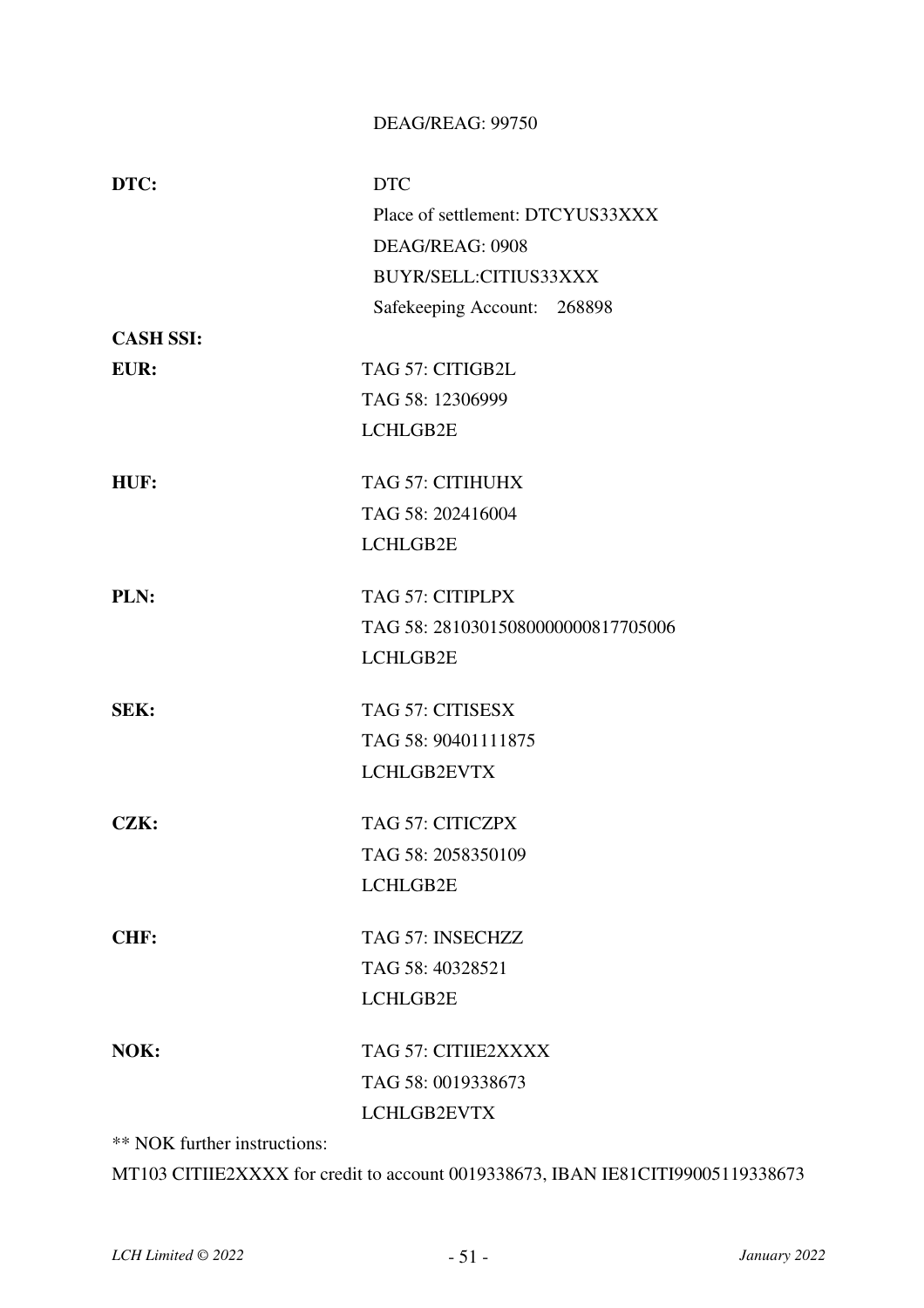#### MT202 COV to DNB DNBANOKKXXX for credit to CITIIE2XXXX.

**DKK:** TAG 57: CITIIE2X TAG 58: 19338029 LCHLGB2E

\*\* DKK further instructions:

DKK please pay as follows; Intermediary Bank NDEADKKK, Account with Bank CITIIE2X, Beneficiary LCH Clearnet Ltd IBAN IE09CITI99005119338029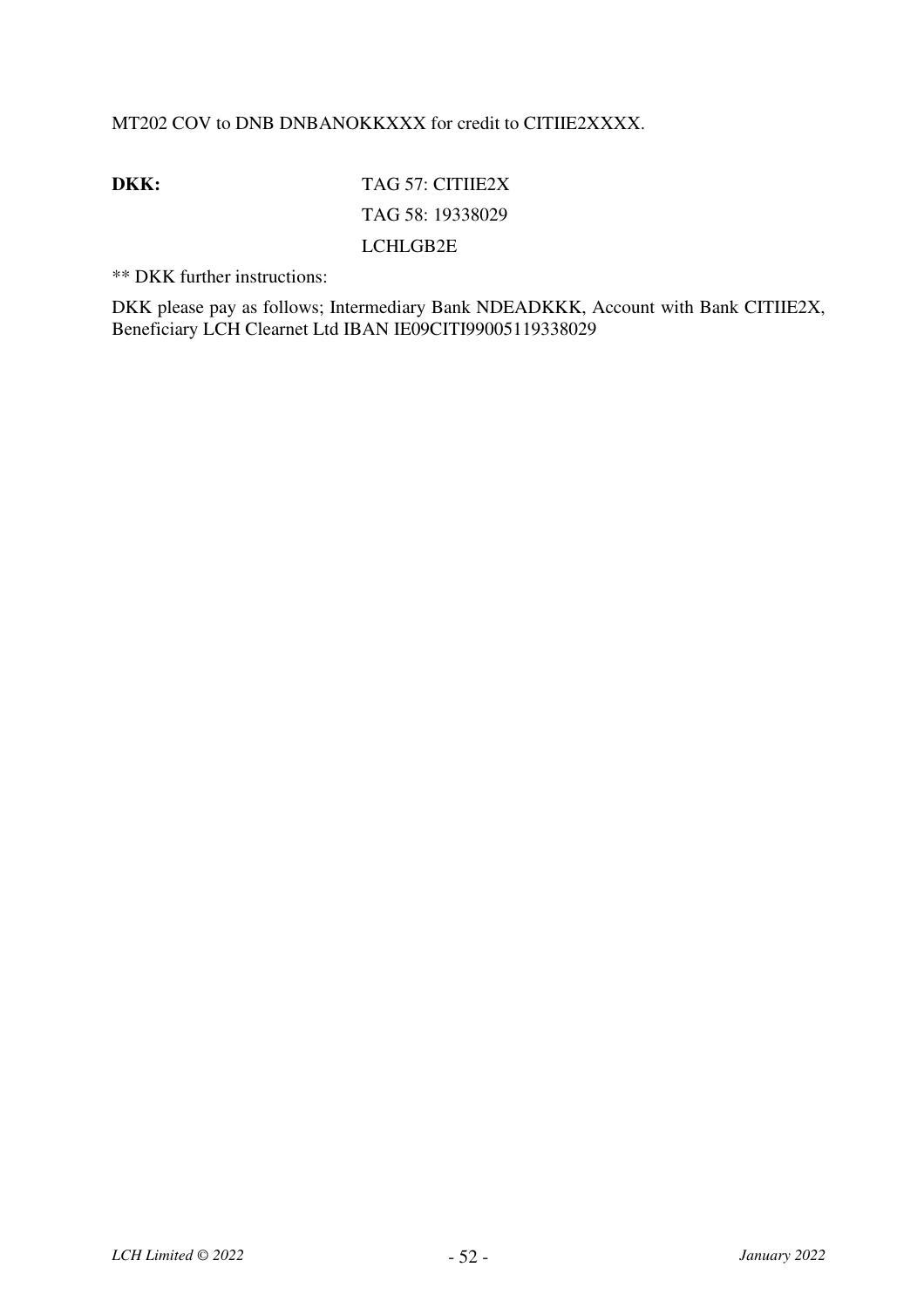#### **SCHEDULE 4 BUYER ELECTION NOTICE**



#### **EquityClear Service**

Request for Initiation of a Corporate Action Buyer Election

Company name:

Address of Head Office:

(or business address)

We hereby request the Clearing House to initiate Buyer Protection on the following Voluntary Corporate Action

#### **Corporate Action**

| Company/Issuer:       |  |
|-----------------------|--|
| Terms/Options:        |  |
| Ex date               |  |
| <b>Election Date:</b> |  |
| Pay Date:             |  |
|                       |  |

The Open Transactions are across the following ASP

**ASP**

Our Settlement Account Name and ID are as follows

| <b>Account Name</b> |  |
|---------------------|--|
| <b>Account ID</b>   |  |